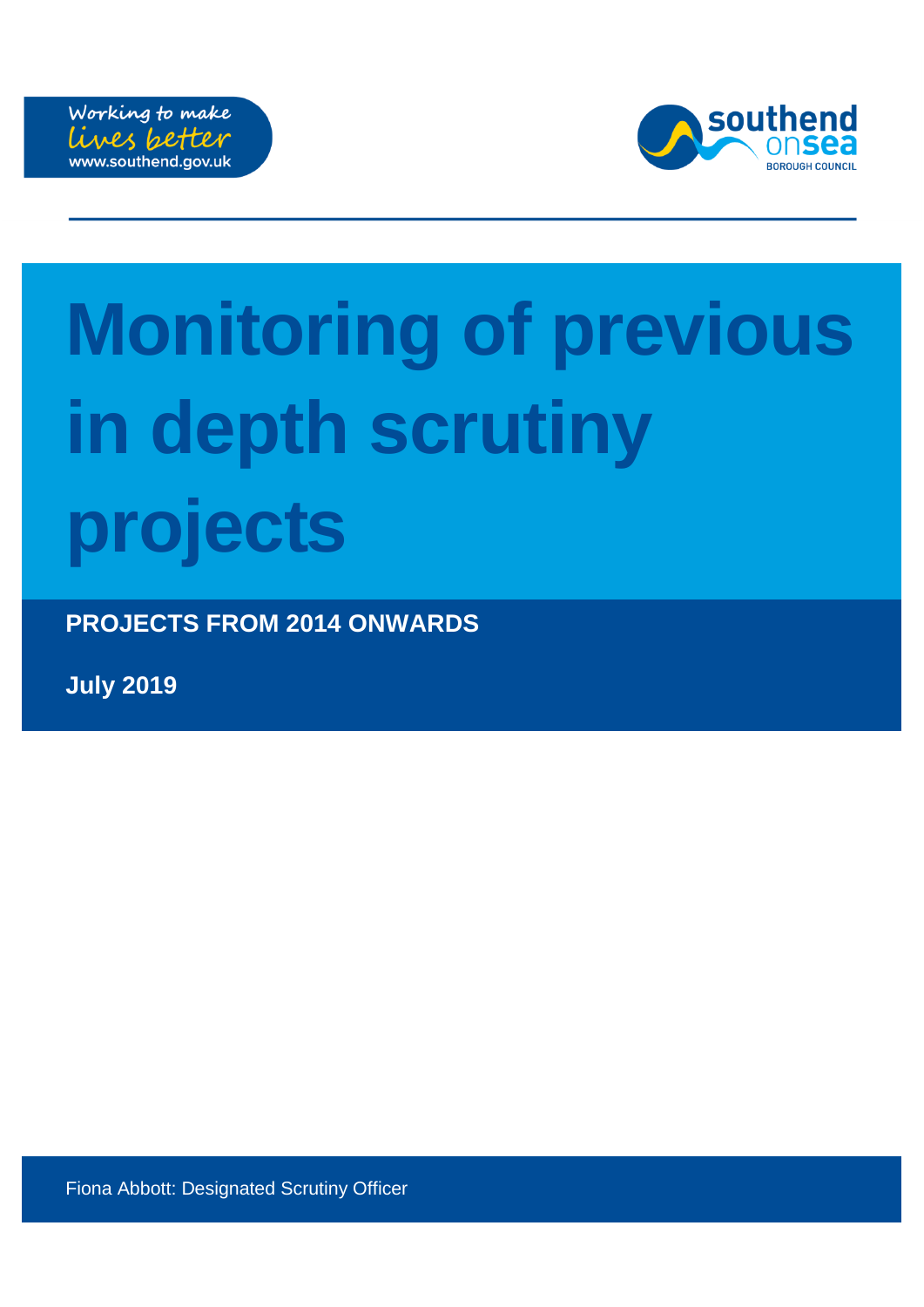# **SCRUTINY PROJECT LIST**

Since 2000, the Council has undertaken a number of in depth scrutiny projects and since 2014 has looked at the following areas:

- To review the level of domestic waste recycling in the Borough, in order to examine what influences residents in terms of their recycling habits and the barriers to achieving a higher rate of recycling and to consider ways of working with residents to improve domestic waste recycling - 2019/20 (Place Scrutiny Committee)
- The appropriate use of reablement for older people (65 and over) when discharged from hospital, to maximize the number of people at home after period of 91 days ('Home First' approach) - 2019/20 (People Scrutiny Committee)
- How the Council and Councillors communicate with local people and stakeholders 2019/20 (Policy & Resources Scrutiny Committee)
- Re-imagining the Town Centre in the context of the vision for Southend 2050 2018/19 (Joint Place / Policy & Resources Scrutiny)
- In context of vision for Southend 2050 what is the vision of young people which improves their lives and what are the pathways to achieve this ambition - 2018/19 (People Scrutiny Committee)
- Enforcement resources for Southend (with particular emphasis on enforcement, costs, Council Tax incentives) 2017/18 (Policy & Resources Scrutiny Committee) (continuation of joint project)
- Connecting communities to avoid isolation 2017/18 (People Scrutiny Committee)
- Maximising the use of technology through Smart Cities and Digital Futures agendas 2017/18 (Place Scrutiny Committee)
- Alternative provision off site education provision for children & young people 2016/17 (People Scrutiny Committee)
- To investigate the case for additional enforcement resources for Southend 2016/17 (Joint Place / Policy & Resources Scrutiny)
- 20mph speed limits in residential streets 2015/16 (Place Scrutiny Committee)
- Transition arrangements from children's to adult life 2015/16 (People Scrutiny Committee)
- Control of personal debt and the advantages of employment 2015/16 (Policy & Resources Scrutiny Committee)
- Understanding erosion taking place on the Foreshore 2014/15 (Place Scrutiny Committee)
- The Council's Community Leadership role in promoting safer communities 2014/15 (Policy & Resources Scrutiny Committee)
- How the Council assists and excites individuals and community groups to achieve healthier lifestyles 2014/15 (People Scrutiny Committee)

For further information please go to [www.southend.gov.uk](http://www.southend.gov.uk/) and then to the Council & Democracy pages.

Page 2 of 37 Update 28 – July 2019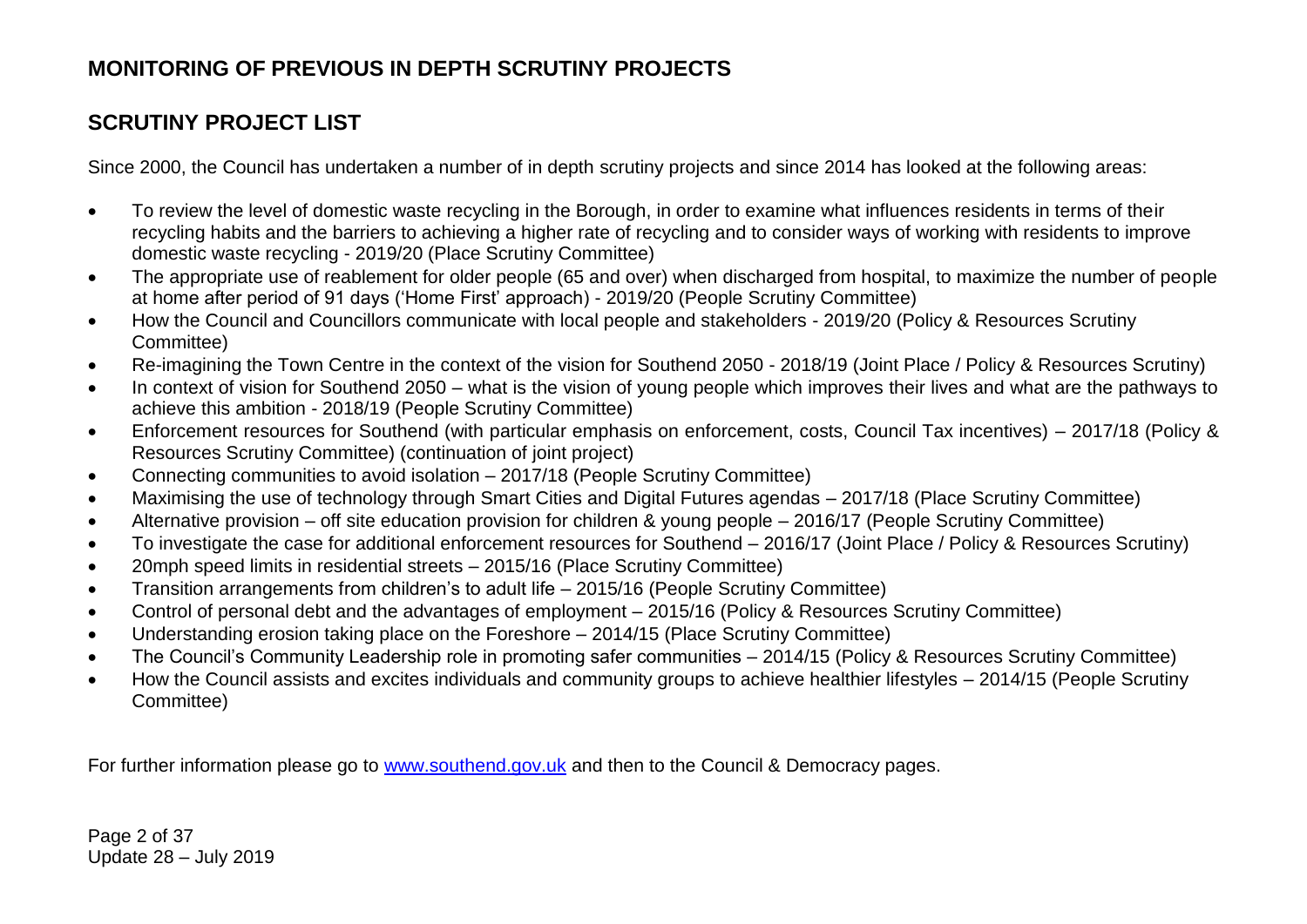#### **PROJECTS FROM 2014 ONWARDS**

| <b>Topic</b>                                                                                                                                   | <b>Objectives &amp; outcomes of study</b>                                                                                                                                                                             | <b>Principle</b><br><b>recommendations</b><br>to Cabinet                                                                                                                                                                                                                  | <b>Decision of</b><br><b>Cabinet</b>                                                                                                                                                                                                                                                                                                                                                                                                                                                                                                                        | <b>Implementati</b><br>on/progress       | <b>Monitoring/</b><br><b>Any further</b><br>action<br>required<br>through<br><b>Scrutiny</b><br><b>processes</b> |
|------------------------------------------------------------------------------------------------------------------------------------------------|-----------------------------------------------------------------------------------------------------------------------------------------------------------------------------------------------------------------------|---------------------------------------------------------------------------------------------------------------------------------------------------------------------------------------------------------------------------------------------------------------------------|-------------------------------------------------------------------------------------------------------------------------------------------------------------------------------------------------------------------------------------------------------------------------------------------------------------------------------------------------------------------------------------------------------------------------------------------------------------------------------------------------------------------------------------------------------------|------------------------------------------|------------------------------------------------------------------------------------------------------------------|
| <b>How the Council</b><br>assists and<br>excites<br>individuals and<br>community<br>groups to<br>achieve<br>healthier<br>lifestyles<br>2014/15 | Objectives:<br>To develop a comprehensive understanding of the<br>most effective interventions that can be put in place to<br>address negative lifestyle related behaviours within the<br>Borough of Southend-on-Sea. | People Scrutiny Cttee on<br>14th April 2015 agreed<br>that project team would<br>consider draft report<br>(Minute 810 refers).<br>Meeting held and draft<br>report will go forward to<br>main cttee on 14 <sup>th</sup> July<br>2015 for agreement<br>(Minute 137 refers) | Agreed at Cabinet on<br>22 <sup>nd</sup> September 2015<br>(Minute 244 refers):<br>(1) To recommend<br>that the Health &<br><b>Wellbeing Board</b><br>agree that an<br>action plan be<br>developed to take<br>forward the<br>outcomes from<br>the review to be<br>addressed in the<br><b>Physical Activity</b><br>Strategy for<br>Southend with<br>measurable broad<br>impact goals. The<br>Strategy will<br>include needs<br>assessment and<br>cross-agency<br>working to<br>maximise existing<br>Southend assets<br>and develop a<br>future direction for | Also considered<br>action plan<br>update |                                                                                                                  |

Page 3 of 37 Update 28 – July 2019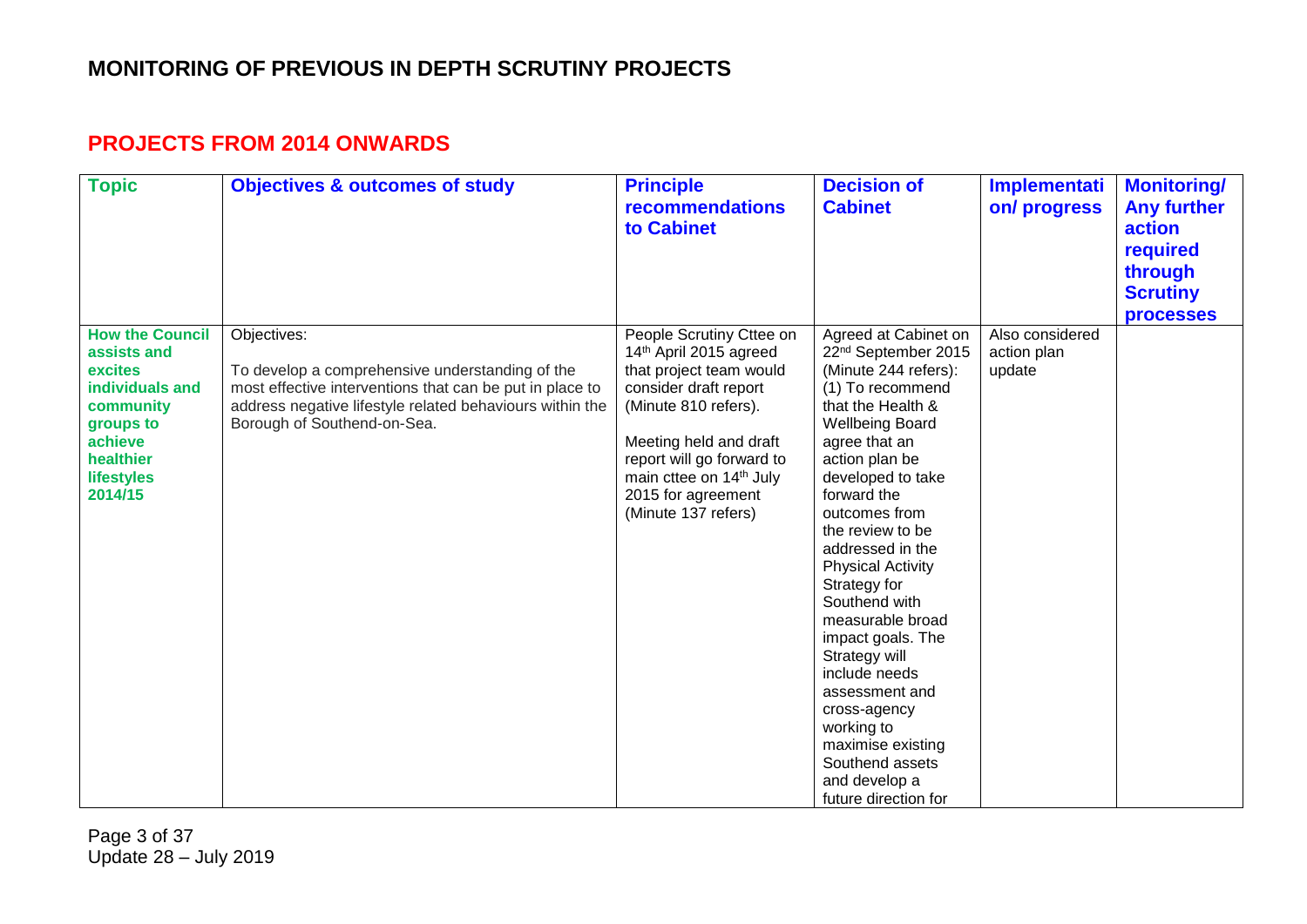| <b>Topic</b> | <b>Objectives &amp; outcomes of study</b> | <b>Principle</b><br>recommendations | <b>Decision of</b><br><b>Cabinet</b>  | <b>Implementati</b><br>on/progress | <b>Monitoring/</b><br><b>Any further</b> |
|--------------|-------------------------------------------|-------------------------------------|---------------------------------------|------------------------------------|------------------------------------------|
|              |                                           | to Cabinet                          |                                       |                                    | action                                   |
|              |                                           |                                     |                                       |                                    | required                                 |
|              |                                           |                                     |                                       |                                    | through                                  |
|              |                                           |                                     |                                       |                                    | <b>Scrutiny</b>                          |
|              |                                           |                                     |                                       |                                    |                                          |
|              |                                           |                                     |                                       |                                    | <b>processes</b>                         |
|              |                                           |                                     | the Borough.<br>(2) To avoid          |                                    |                                          |
|              |                                           |                                     | fragmentation -                       |                                    |                                          |
|              |                                           |                                     | strong                                |                                    |                                          |
|              |                                           |                                     | governance                            |                                    |                                          |
|              |                                           |                                     | arrangements                          |                                    |                                          |
|              |                                           |                                     | should be put in                      |                                    |                                          |
|              |                                           |                                     | place to oversee                      |                                    |                                          |
|              |                                           |                                     | the delivery of                       |                                    |                                          |
|              |                                           |                                     | physical activity                     |                                    |                                          |
|              |                                           |                                     | outcomes.                             |                                    |                                          |
|              |                                           |                                     | $(3)$ That a                          |                                    |                                          |
|              |                                           |                                     | marketing                             |                                    |                                          |
|              |                                           |                                     | campaign                              |                                    |                                          |
|              |                                           |                                     | featuring a '30                       |                                    |                                          |
|              |                                           |                                     | minute pledge' be                     |                                    |                                          |
|              |                                           |                                     | implemented                           |                                    |                                          |
|              |                                           |                                     | within the                            |                                    |                                          |
|              |                                           |                                     | Borough as one of<br>the work streams |                                    |                                          |
|              |                                           |                                     | of the Strategy                       |                                    |                                          |
|              |                                           |                                     | and the                               |                                    |                                          |
|              |                                           |                                     | Implementation                        |                                    |                                          |
|              |                                           |                                     | Plan.                                 |                                    |                                          |
|              |                                           |                                     | (4) Promotion of                      |                                    |                                          |
|              |                                           |                                     | physical activity                     |                                    |                                          |
|              |                                           |                                     | be based on the                       |                                    |                                          |
|              |                                           |                                     | principles of social                  |                                    |                                          |
|              |                                           |                                     | marketing and                         |                                    |                                          |
|              |                                           |                                     | include                               |                                    |                                          |
|              |                                           |                                     | messaging to                          |                                    |                                          |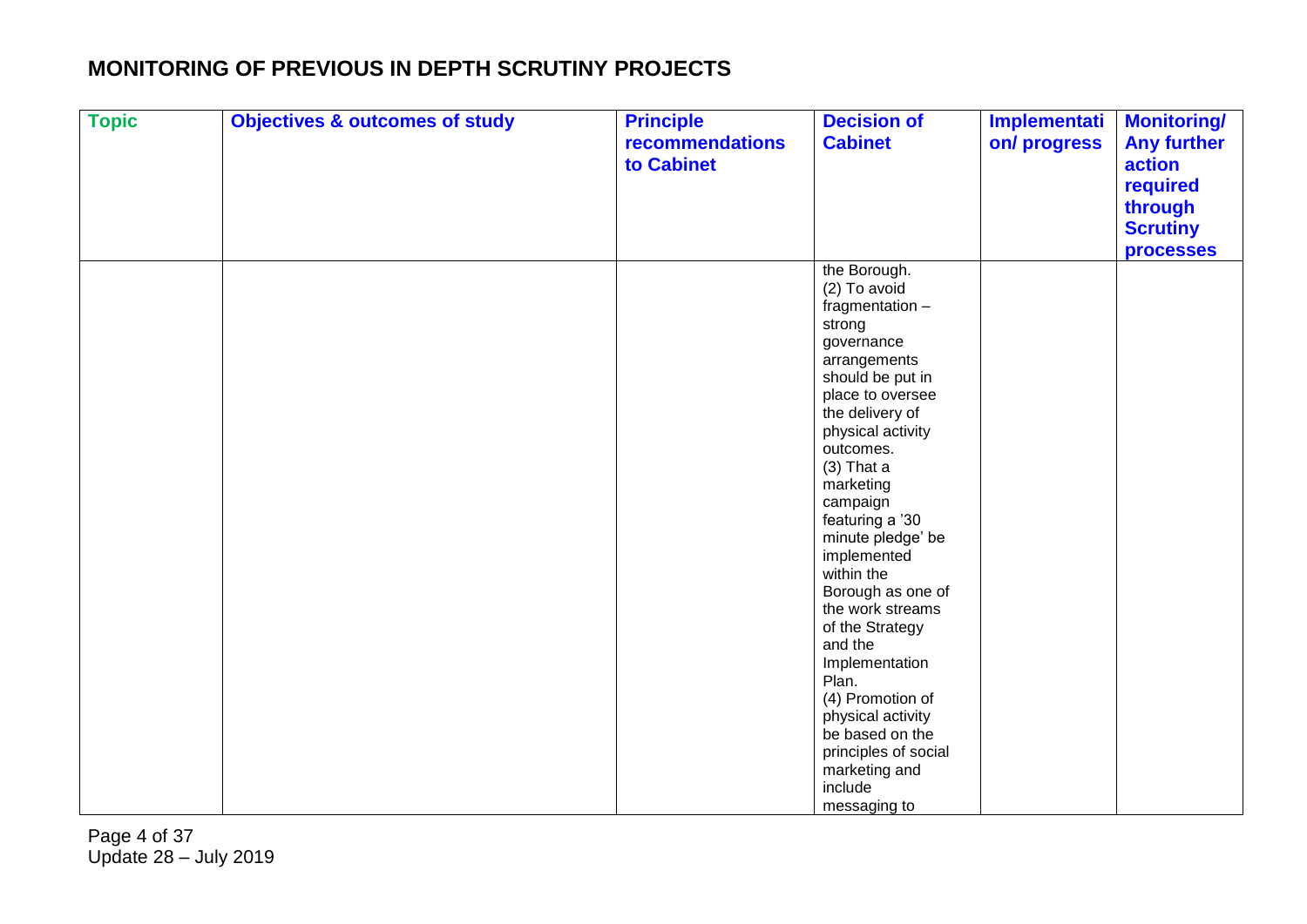| <b>Topic</b>         | <b>Objectives &amp; outcomes of study</b>  | <b>Principle</b>             | <b>Decision of</b>                | <b>Implementati</b> | <b>Monitoring/</b> |
|----------------------|--------------------------------------------|------------------------------|-----------------------------------|---------------------|--------------------|
|                      |                                            | recommendations              | <b>Cabinet</b>                    | on/progress         | <b>Any further</b> |
|                      |                                            | to Cabinet                   |                                   |                     | action             |
|                      |                                            |                              |                                   |                     | required           |
|                      |                                            |                              |                                   |                     | through            |
|                      |                                            |                              |                                   |                     | <b>Scrutiny</b>    |
|                      |                                            |                              |                                   |                     | <b>processes</b>   |
|                      |                                            |                              | promote the                       |                     |                    |
|                      |                                            |                              | recommendations                   |                     |                    |
|                      |                                            |                              | of the Chief                      |                     |                    |
|                      |                                            |                              | <b>Medical Officer for</b>        |                     |                    |
|                      |                                            |                              | England's                         |                     |                    |
|                      |                                            |                              | Guidelines on                     |                     |                    |
|                      |                                            |                              | physical activity.                |                     |                    |
|                      |                                            |                              | (5) Explore how<br>existing joint |                     |                    |
|                      |                                            |                              | commissioning                     |                     |                    |
|                      |                                            |                              | arrangements, such                |                     |                    |
|                      |                                            |                              | as the Health and                 |                     |                    |
|                      |                                            |                              | Social Care Pioneer               |                     |                    |
|                      |                                            |                              | project can be used               |                     |                    |
|                      |                                            |                              | to commission                     |                     |                    |
|                      |                                            |                              | physical activity                 |                     |                    |
|                      |                                            |                              | outcomes for the                  |                     |                    |
|                      |                                            |                              | whole population.                 |                     |                    |
|                      |                                            |                              | (6) Prioritise the                |                     |                    |
|                      |                                            |                              | training of all Council           |                     |                    |
|                      |                                            |                              | and key partner staff             |                     |                    |
|                      |                                            |                              | to deliver brief                  |                     |                    |
|                      |                                            |                              | interventions using               |                     |                    |
|                      |                                            |                              | the 'Making Every                 |                     |                    |
|                      |                                            |                              | Contact Count'                    |                     |                    |
|                      |                                            |                              | process to 'industrial'           |                     |                    |
|                      |                                            |                              | scale across the                  |                     |                    |
|                      |                                            |                              | Borough in multiple               |                     |                    |
| <b>The Council's</b> | Objectives:                                | Policy & Resources           | settings.<br>Considered by        | <b>TBA</b>          |                    |
| <b>Community</b>     | $\bullet$                                  | <b>Scrutiny Cttee agreed</b> | Cabinet on 23rd June              |                     |                    |
|                      | the role of the Council in promoting safer |                              |                                   |                     |                    |

Page 5 of 37 Update 28 – July 2019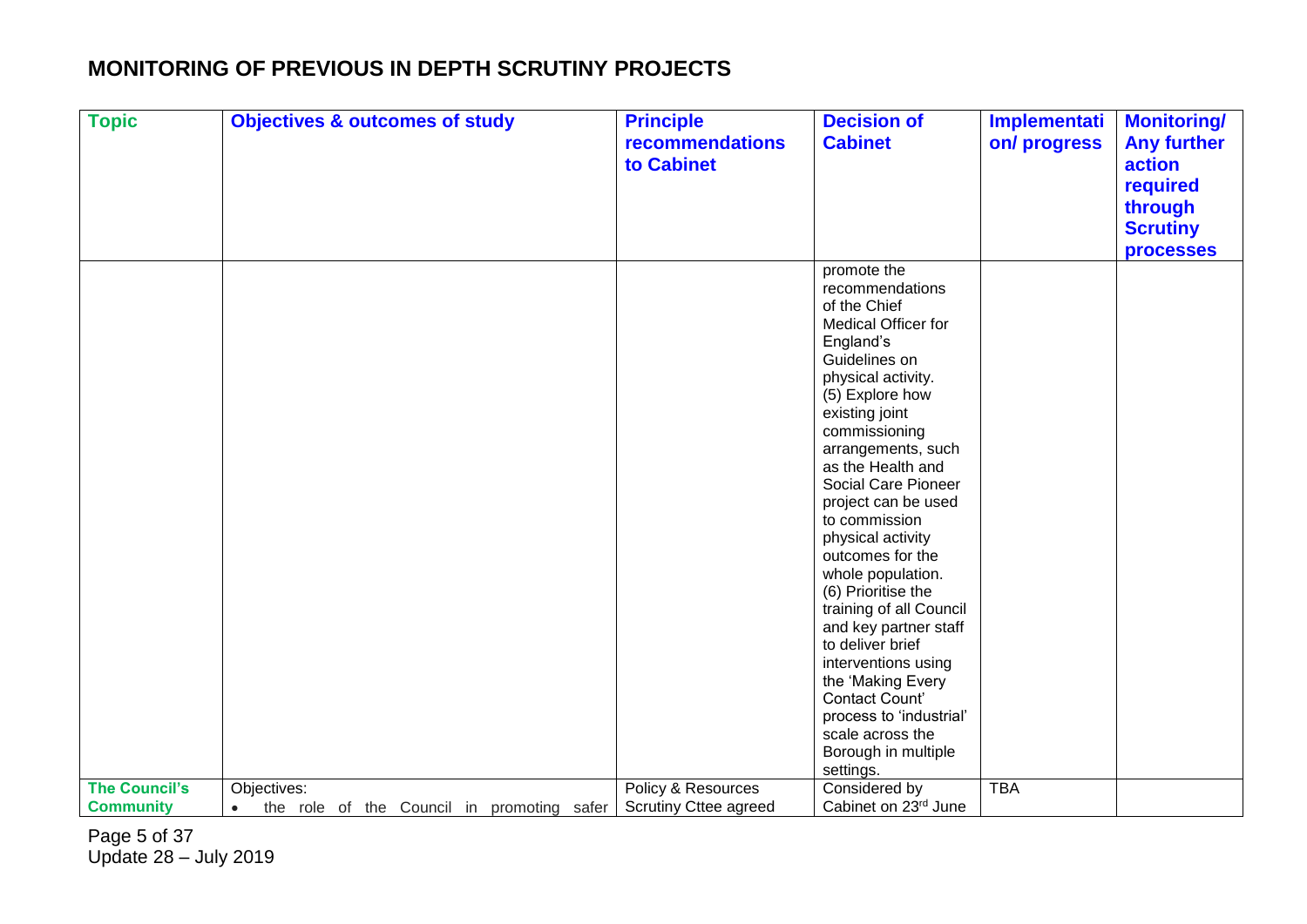| <b>Topic</b>                                                                          | <b>Objectives &amp; outcomes of study</b>                                                                                                                                                                                                                                                                                                                                                                                                                                                                                                                                                                                                                                | <b>Principle</b><br>recommendations<br>to Cabinet                                                                                     | <b>Decision of</b><br><b>Cabinet</b>                                                                                                                                                                                                                                                                                                                                                                                                       | <b>Implementati</b><br>on/progress                                                    | <b>Monitoring/</b><br><b>Any further</b><br>action<br>required<br>through<br><b>Scrutiny</b><br><b>processes</b> |
|---------------------------------------------------------------------------------------|--------------------------------------------------------------------------------------------------------------------------------------------------------------------------------------------------------------------------------------------------------------------------------------------------------------------------------------------------------------------------------------------------------------------------------------------------------------------------------------------------------------------------------------------------------------------------------------------------------------------------------------------------------------------------|---------------------------------------------------------------------------------------------------------------------------------------|--------------------------------------------------------------------------------------------------------------------------------------------------------------------------------------------------------------------------------------------------------------------------------------------------------------------------------------------------------------------------------------------------------------------------------------------|---------------------------------------------------------------------------------------|------------------------------------------------------------------------------------------------------------------|
| <b>Leadership role</b><br>in promoting<br>safer<br>communities<br>2014/15             | communities;<br>the role the Community Safety Partnership and<br>$\bullet$<br>partner bodies play in this agenda;<br>the changing landscape with the Essex wide<br>$\bullet$<br>Police & Crime Commissioner; types of crime /<br>performance;<br>the existing<br>/ changing arrangements for<br>engaging with local communities; and<br>review the impact of partnership activity with aim<br>to provide reassurance there is<br>effective<br>engagement with local communities.<br>Review focussed on:-<br>the 'big issues' of (a) violent crime and (b) prolific<br>≻<br>offender management; and<br>the 'local issues' / concerns around cycling on<br>➤<br>pavement. | report at meeting on 16th<br>April 2015 (Minute 822<br>refers).                                                                       | 2015 (Minute 35<br>refers):<br><b>Report AGREED</b><br>That the Community<br>Safety Partnership<br>(CSP) develop an<br>action plan of<br>delivery, detailing<br>specific actions to<br>take forward the key<br>conclusions from the<br>review for agreement<br>and for<br>implementation.<br>That the CSP to<br>monitor the Action<br>Plan outcomes and<br>provide feedback on<br>progress and report<br>back to scrutiny in 12<br>months. |                                                                                       |                                                                                                                  |
| <b>Understanding</b><br>erosion taking<br>place on the<br><b>Foreshore</b><br>2014/15 |                                                                                                                                                                                                                                                                                                                                                                                                                                                                                                                                                                                                                                                                          | Project team agreed way<br>forward in April 2015 -<br>matter to be dealt with by<br>way of presentation on<br>issues to main meeting. | N/A                                                                                                                                                                                                                                                                                                                                                                                                                                        | Update to<br>Chairmens<br><b>Scrutiny Forum</b><br>28th June 2016:-<br>This study was |                                                                                                                  |

Page 6 of 37 Update 28 – July 2019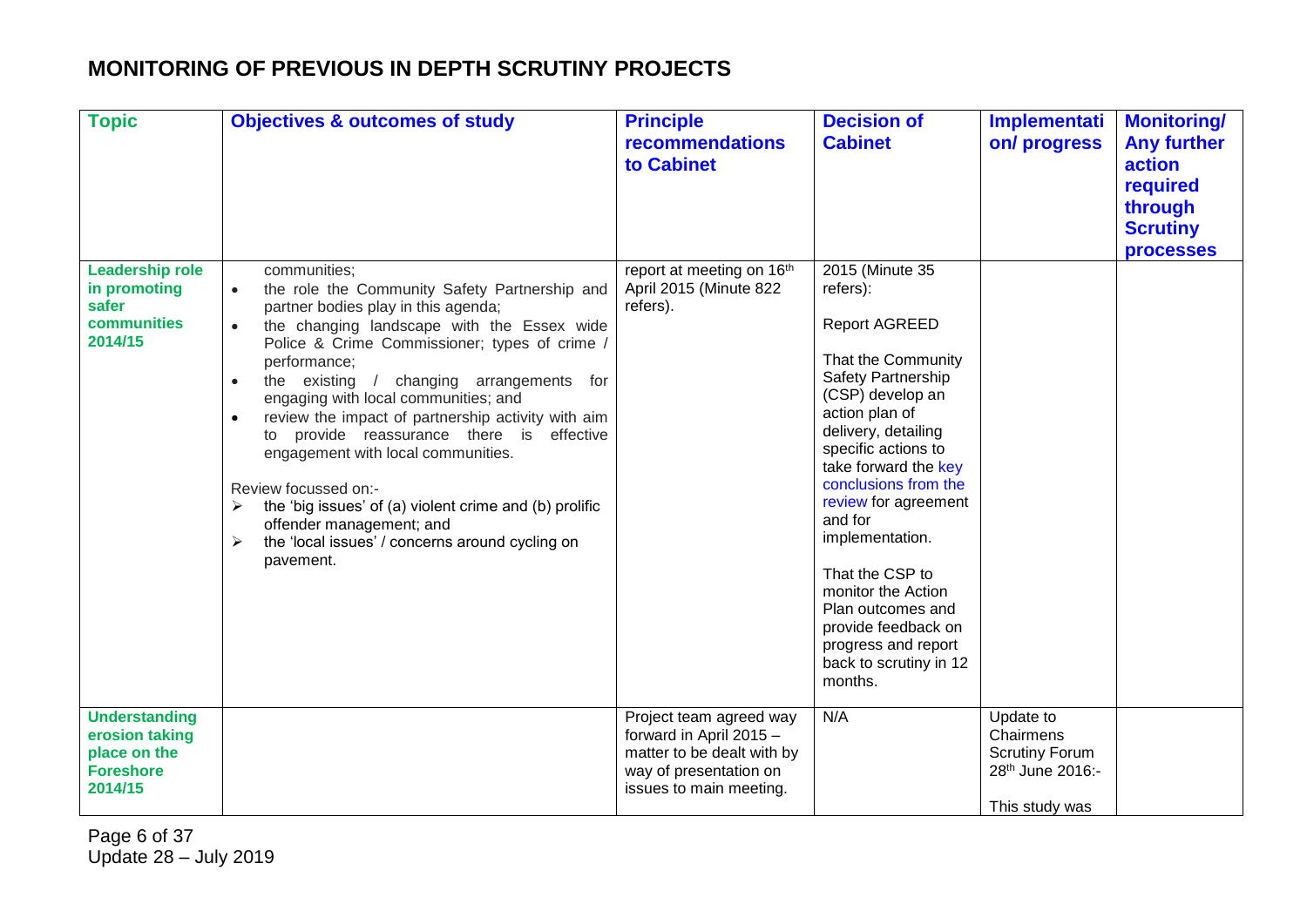| <b>Topic</b> | <b>Objectives &amp; outcomes of study</b> | <b>Principle</b><br>recommendations<br>to Cabinet | <b>Decision of</b><br><b>Cabinet</b> | Implementati<br>on/progress                                                                                                                                                                                                                                                                                                                                                                                                                                                                                                           | <b>Monitoring/</b><br><b>Any further</b><br>action<br>required<br>through<br><b>Scrutiny</b> |
|--------------|-------------------------------------------|---------------------------------------------------|--------------------------------------|---------------------------------------------------------------------------------------------------------------------------------------------------------------------------------------------------------------------------------------------------------------------------------------------------------------------------------------------------------------------------------------------------------------------------------------------------------------------------------------------------------------------------------------|----------------------------------------------------------------------------------------------|
|              |                                           |                                                   |                                      | discontinued at<br>the end of the<br>2014/15<br>Municipal Year,<br>as the subject<br>matter proved to<br>be overly<br>technical for a<br>scrutiny review<br>topic (particularly<br>given the fact<br>that a<br>comprehensive<br>study and report<br>had been<br>obtained by<br>Professor<br>Bradbury and<br>was the subject<br>of a report to<br>Scrutiny Cttee in<br>October 2013).<br>No conclusions<br>could be<br>reached on the<br>matter without<br>the Council itself<br>commissioning a<br>major piece of<br>work from expert | <b>processes</b>                                                                             |
|              |                                           |                                                   |                                      | consultants,                                                                                                                                                                                                                                                                                                                                                                                                                                                                                                                          |                                                                                              |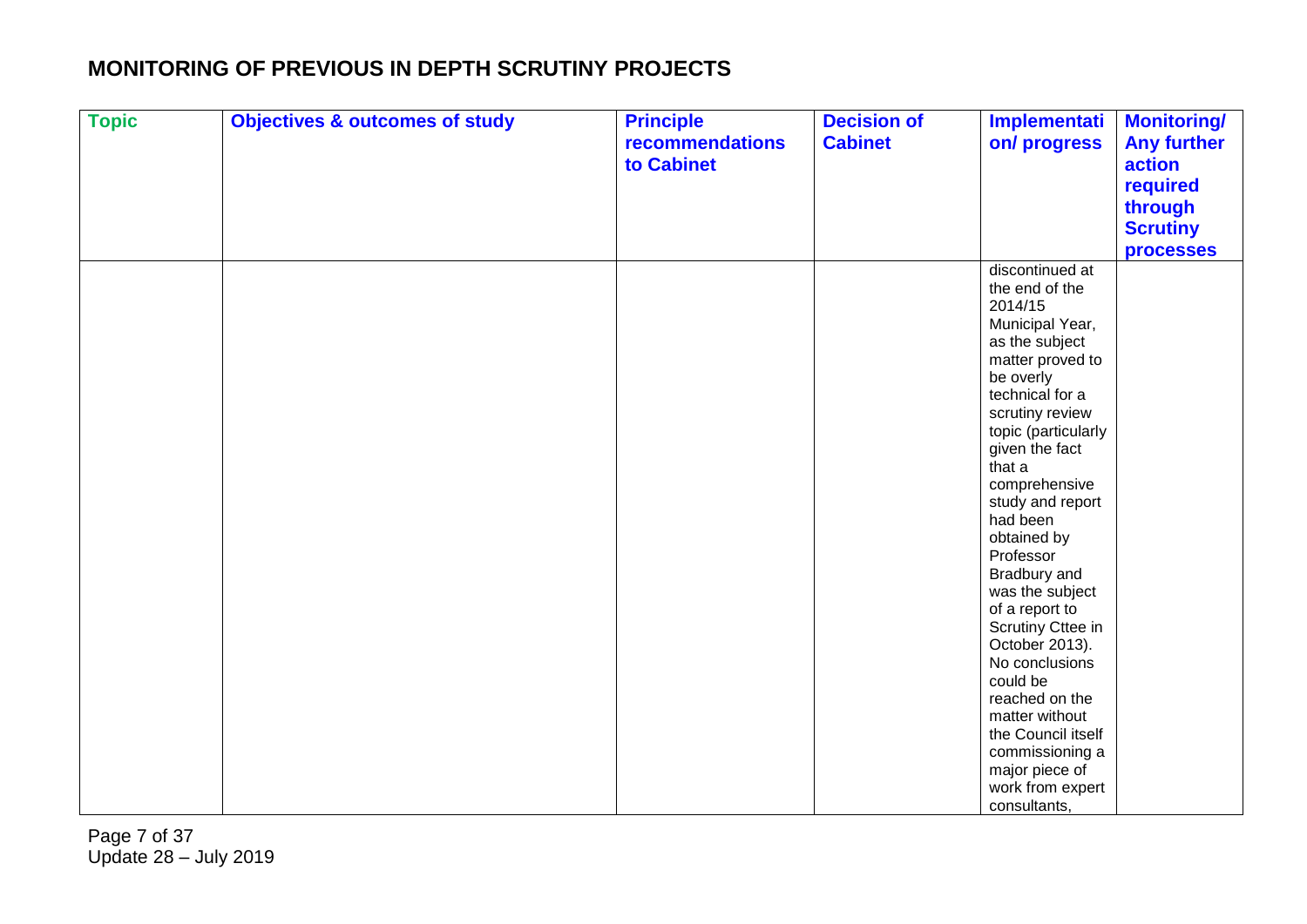| <b>Topic</b>    | <b>Objectives &amp; outcomes of study</b>               | <b>Principle</b>            | <b>Decision of</b>              | <b>Implementati</b>                      | <b>Monitoring/</b> |
|-----------------|---------------------------------------------------------|-----------------------------|---------------------------------|------------------------------------------|--------------------|
|                 |                                                         | recommendations             | <b>Cabinet</b>                  | on/progress                              | <b>Any further</b> |
|                 |                                                         | to Cabinet                  |                                 |                                          | action             |
|                 |                                                         |                             |                                 |                                          | required           |
|                 |                                                         |                             |                                 |                                          | through            |
|                 |                                                         |                             |                                 |                                          | <b>Scrutiny</b>    |
|                 |                                                         |                             |                                 |                                          | <b>processes</b>   |
|                 |                                                         |                             |                                 | involving a                              |                    |
|                 |                                                         |                             |                                 | significant period                       |                    |
|                 |                                                         |                             |                                 | of study and                             |                    |
|                 |                                                         |                             |                                 | monitoring over                          |                    |
|                 |                                                         |                             |                                 | a period of time.                        |                    |
|                 |                                                         |                             |                                 | In any event the                         |                    |
|                 |                                                         |                             |                                 | subject matter is                        |                    |
|                 |                                                         |                             |                                 | being dealt with                         |                    |
|                 |                                                         |                             |                                 | in another way                           |                    |
|                 |                                                         |                             |                                 | as the<br>Environment                    |                    |
|                 |                                                         |                             |                                 | Agency is                                |                    |
|                 |                                                         |                             |                                 | undertaking                              |                    |
|                 |                                                         |                             |                                 | annual                                   |                    |
|                 |                                                         |                             |                                 | monitoring and                           |                    |
|                 |                                                         |                             |                                 | additional                               |                    |
|                 |                                                         |                             |                                 | sampling and                             |                    |
|                 |                                                         |                             |                                 | this data will be                        |                    |
|                 |                                                         |                             |                                 | passed to the                            |                    |
|                 |                                                         |                             |                                 | Council's                                |                    |
|                 |                                                         |                             |                                 | consultants and                          |                    |
|                 |                                                         |                             |                                 | reported to the                          |                    |
|                 |                                                         |                             |                                 | <b>Place Scrutiny</b><br>Committee later |                    |
|                 |                                                         |                             |                                 | in the year.                             |                    |
| 20mph speed     | Framework:                                              | <b>Place Scrutiny Cttee</b> | Agreed at Cabinet               |                                          |                    |
| limits in       | To investigate and consider the feasibility of<br>(i)   | agreed report at meeting    | mtg on 8 <sup>th</sup> November |                                          |                    |
| residential     | introducing 20mph speed restrictions in                 | on 10th October 2016        | 2016 (Minute 441                |                                          |                    |
| streets 2015/16 | "residential streets";                                  | (Minute 339 refers):        | refers).                        |                                          |                    |
|                 | To investigate the potential benefits of 20 mph<br>(ii) | (i) To note the outcome of  |                                 |                                          |                    |
|                 | speed restrictions on road safety in terms of           | the study;                  | Noted that the                  |                                          |                    |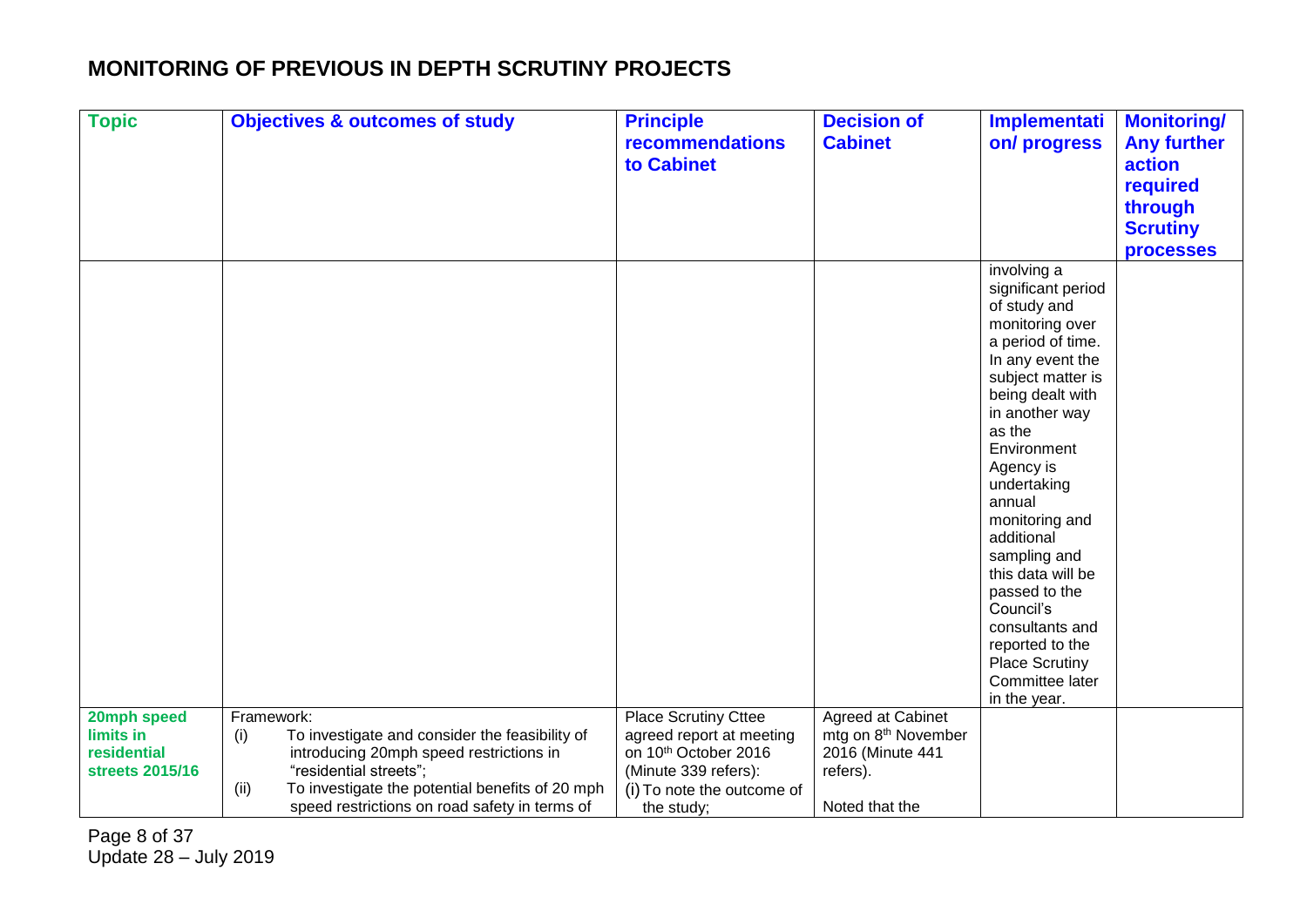| <b>Topic</b> | <b>Objectives &amp; outcomes of study</b>                                                                                                                                                                                                                                                                                                                                                                                                                                                                                                                                                                                                                                                                                                                                                                               | <b>Principle</b><br>recommendations<br>to Cabinet                                                                                                                                                                                                                                                                                                                                                                                                                                                                                                                                                                                                                                                                                                                                                                       | <b>Decision of</b><br><b>Cabinet</b>                                                                                                                         | <b>Implementati</b><br>on/progress | <b>Monitoring/</b><br><b>Any further</b><br>action<br>required<br>through<br><b>Scrutiny</b><br><b>processes</b> |
|--------------|-------------------------------------------------------------------------------------------------------------------------------------------------------------------------------------------------------------------------------------------------------------------------------------------------------------------------------------------------------------------------------------------------------------------------------------------------------------------------------------------------------------------------------------------------------------------------------------------------------------------------------------------------------------------------------------------------------------------------------------------------------------------------------------------------------------------------|-------------------------------------------------------------------------------------------------------------------------------------------------------------------------------------------------------------------------------------------------------------------------------------------------------------------------------------------------------------------------------------------------------------------------------------------------------------------------------------------------------------------------------------------------------------------------------------------------------------------------------------------------------------------------------------------------------------------------------------------------------------------------------------------------------------------------|--------------------------------------------------------------------------------------------------------------------------------------------------------------|------------------------------------|------------------------------------------------------------------------------------------------------------------|
|              | reducing vehicle speeds, casualty numbers<br>and injury severity and the implications;<br>To investigate whether reductions in traffic<br>(iii)<br>speeds and improvements in road safety are<br>likely to be achieved without the need for<br>physical calming measures and regulated by<br>signage and road markings (20 speed limits)<br>or whether such calming features are<br>necessary to reduce traffic speeds to 20 mph<br>(20 mph zones);<br>To consider the potential consequences of any<br>(iv)<br>displacement of traffic as a result of<br>introducing lower speed limits and encourage<br>the appropriate and efficient use of the road<br>network; and<br>To consider and compare the potential costs<br>(v)<br>and/or savings of implementing 20 mph<br>restrictions including environmental impacts. | (ii) To wait until the results<br>of the study by the DfT<br>are published before<br>considering undertaking<br>any consultation on the<br>introduction of a Boroug<br>wide 20mph speed<br>restriction in all<br>residential streets;<br>(iii) To work with SERP and<br>other agencies to reduce<br>death and serious injury<br>on roads in Southend:<br>(iv) To consider the<br>introduction and<br>prioritisation of 20mph<br>schemes, including the<br>use of variable speed<br>limits within the Borough<br>where and when<br>necessary, particularly<br>around local schools and<br>other appropriate<br>locations; and<br>(v) To write to the Secretary<br>of State for Transport to<br>suggest that they<br>consider the merits of<br>reducing the default<br>urban speed limit in<br>roads with street lighting | proposals were<br>consistent with the<br>existing practice with<br>regard to the<br>introduction of 20mph<br>speed restriction<br>schemes in the<br>Borough. |                                    |                                                                                                                  |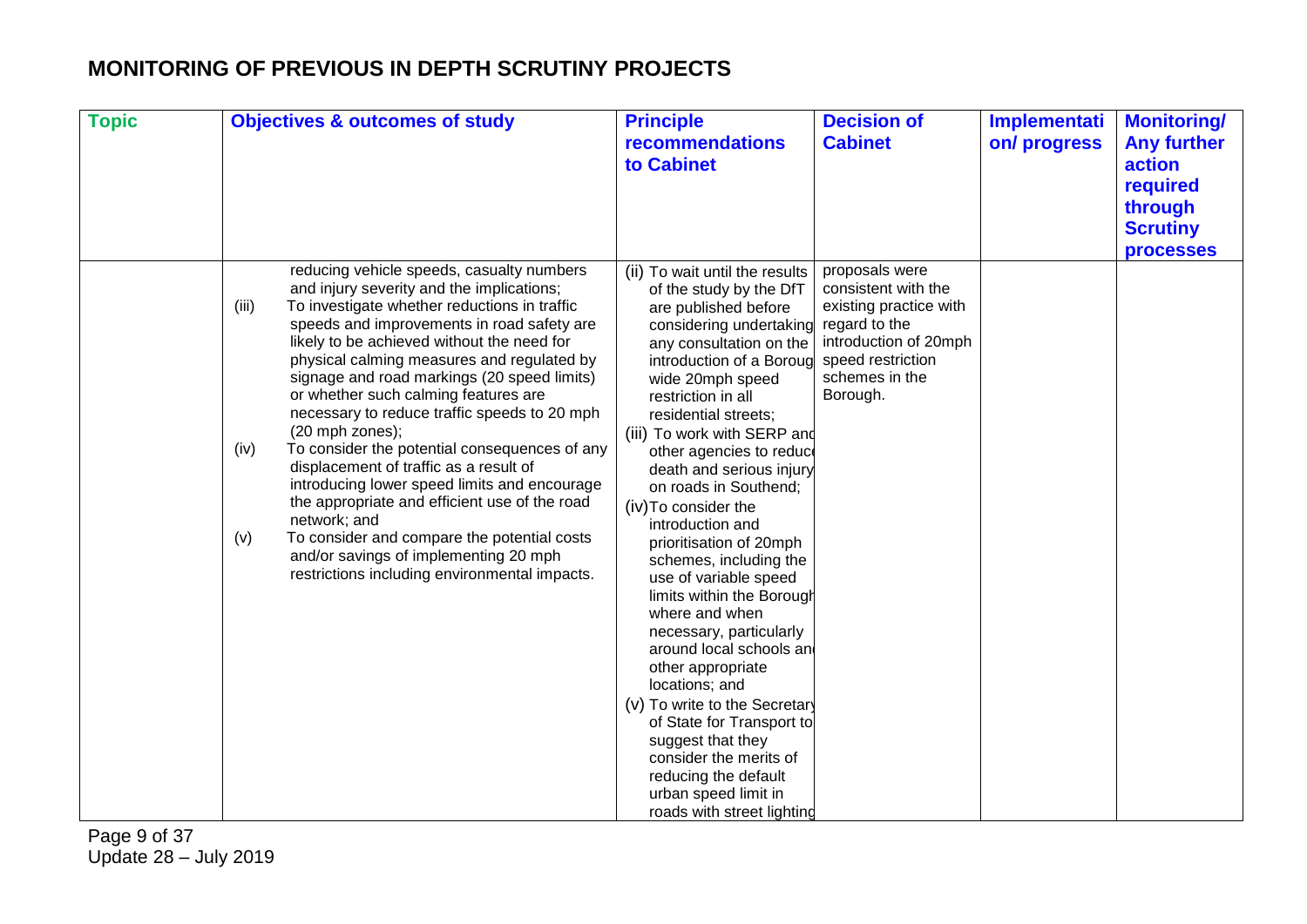| <b>Topic</b>                                                                     | <b>Objectives &amp; outcomes of study</b>                                                                                                                                                                                                                                                                                                                                         | <b>Principle</b><br><b>recommendations</b><br>to Cabinet                                                                                                                                                                                                                                                                                                                                                                                                                                                                                                                                                                                                                                                                                | <b>Decision of</b><br><b>Cabinet</b>                                                                     | Implementati<br>on/progress | <b>Monitoring/</b><br><b>Any further</b><br>action<br>required<br>through<br><b>Scrutiny</b><br><b>processes</b> |
|----------------------------------------------------------------------------------|-----------------------------------------------------------------------------------------------------------------------------------------------------------------------------------------------------------------------------------------------------------------------------------------------------------------------------------------------------------------------------------|-----------------------------------------------------------------------------------------------------------------------------------------------------------------------------------------------------------------------------------------------------------------------------------------------------------------------------------------------------------------------------------------------------------------------------------------------------------------------------------------------------------------------------------------------------------------------------------------------------------------------------------------------------------------------------------------------------------------------------------------|----------------------------------------------------------------------------------------------------------|-----------------------------|------------------------------------------------------------------------------------------------------------------|
|                                                                                  |                                                                                                                                                                                                                                                                                                                                                                                   | be reduced from 30mph<br>to 20mph.                                                                                                                                                                                                                                                                                                                                                                                                                                                                                                                                                                                                                                                                                                      |                                                                                                          |                             |                                                                                                                  |
| <b>Transition</b><br>arrangements<br>from children's<br>to adult life<br>2015/16 | Objectives - The specific focus of the review was to<br>investigate whether the transition (process)<br>arrangements between children's and adult services<br>are effective in Southend (are they appropriate &<br>clear) and to investigate whether there are different<br>ways of providing services for people with lifelong<br>disabilities by looking at the whole lifetime. | People Scrutiny Cttee<br>agreed report at meeting<br>on 12th April 2016 (Minute<br>779 refers). Agreed title of<br>project should be<br>changed to Transition<br>arrangements from<br>Children's to Adult Life'<br>and that certificates be<br>presented to parents who<br>contributed to project:-<br>Need to ensure that the<br>Transition Protocol is a<br>live and meaningful<br>document and the<br>membership of the<br>operational group has<br>representation from key<br>personnel / agencies.<br>2.<br>That the interface with<br>health partners (SEPT,<br>NELFT, Hospital, CCG<br>etc.) is further developed,<br>moving to a model of care<br>that encompasses all age<br>groups without any gaps.<br>3. The Department for | Considered by<br>Cabinet on 28 <sup>th</sup> June<br>2016 (Minute 48<br>refers).<br><b>Report AGREED</b> |                             |                                                                                                                  |

Page 10 of 37 Update 28 – July 2019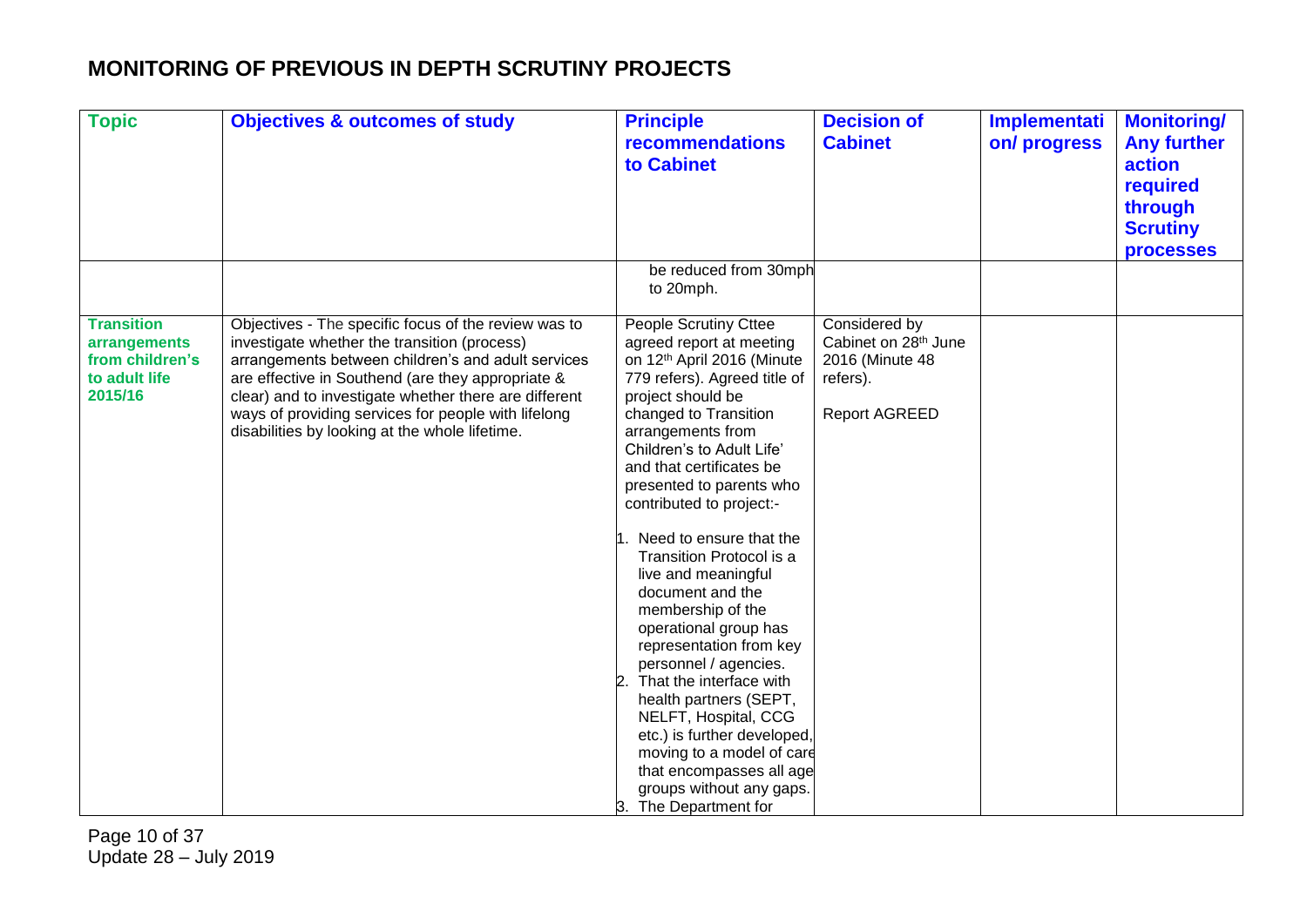| <b>Topic</b> | <b>Objectives &amp; outcomes of study</b> | <b>Principle</b>                     | <b>Decision of</b> | Implementati | <b>Monitoring/</b> |
|--------------|-------------------------------------------|--------------------------------------|--------------------|--------------|--------------------|
|              |                                           | recommendations                      | <b>Cabinet</b>     | on/progress  | <b>Any further</b> |
|              |                                           | to Cabinet                           |                    |              | action             |
|              |                                           |                                      |                    |              | required           |
|              |                                           |                                      |                    |              |                    |
|              |                                           |                                      |                    |              | through            |
|              |                                           |                                      |                    |              | <b>Scrutiny</b>    |
|              |                                           |                                      |                    |              | <b>processes</b>   |
|              |                                           | People should ensure tha             |                    |              |                    |
|              |                                           | all agencies working with            |                    |              |                    |
|              |                                           | the transition of young              |                    |              |                    |
|              |                                           | people, are involved in              |                    |              |                    |
|              |                                           | the production of an                 |                    |              |                    |
|              |                                           | information pack /                   |                    |              |                    |
|              |                                           | directory around                     |                    |              |                    |
|              |                                           | "Transitions and moving              |                    |              |                    |
|              |                                           | from children's to adult             |                    |              |                    |
|              |                                           | services - easy guide for            |                    |              |                    |
|              |                                           | service users and carers"            |                    |              |                    |
|              |                                           | to cover all agencies;               |                    |              |                    |
|              |                                           | clarity on transition age            |                    |              |                    |
|              |                                           | (use preparing for adults            |                    |              |                    |
|              |                                           | term instead); services              |                    |              |                    |
|              |                                           | and support available;               |                    |              |                    |
|              |                                           | details of where to go for           |                    |              |                    |
|              |                                           | support and what should              |                    |              |                    |
|              |                                           | be provided (managing                |                    |              |                    |
|              |                                           | expectations too). The               |                    |              |                    |
|              |                                           | views / comments of                  |                    |              |                    |
|              |                                           | parents, carers and young            |                    |              |                    |
|              |                                           | people will be taken into            |                    |              |                    |
|              |                                           | account in this work.                |                    |              |                    |
|              |                                           | <b>Employment and training</b><br>А. |                    |              |                    |
|              |                                           | - welcome the making it              |                    |              |                    |
|              |                                           | work scheme - recognise              |                    |              |                    |
|              |                                           | challenges in current                |                    |              |                    |
|              |                                           | economic climate and tha             |                    |              |                    |
|              |                                           | further work be                      |                    |              |                    |
|              |                                           | undertaken about how                 |                    |              |                    |

Page 11 of 37 Update 28 – July 2019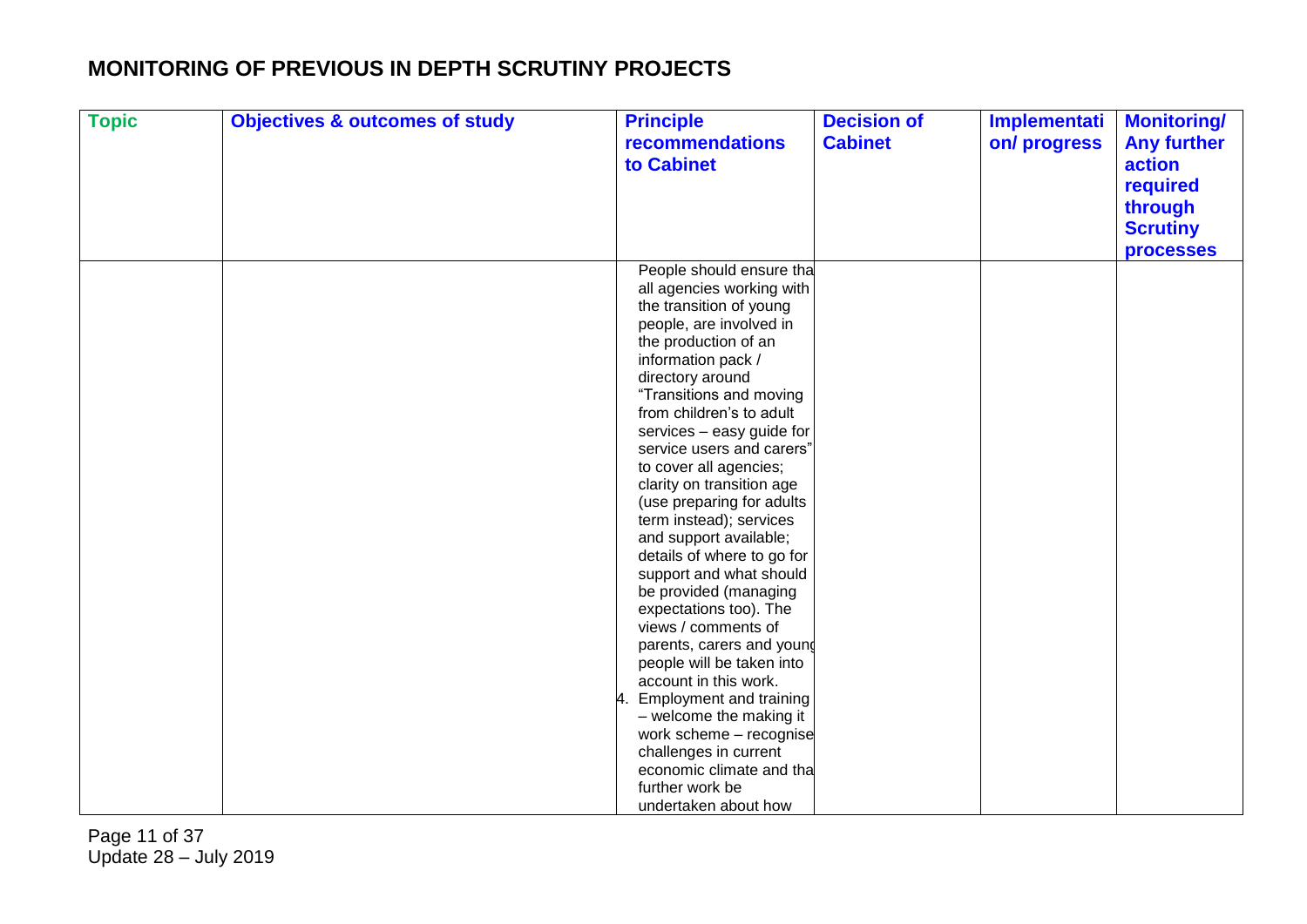| <b>Topic</b>                                                                            | <b>Objectives &amp; outcomes of study</b>                                                                                                                                                                                                                                                                                                                                | <b>Principle</b><br><b>recommendations</b><br>to Cabinet                                                                                                                                                                                                                                                                                                                                                                                                                                                                              | <b>Decision of</b><br><b>Cabinet</b>                                                                   | <b>Implementati</b><br>on/progress                                                                                                                                 | <b>Monitoring/</b><br><b>Any further</b><br>action<br>required<br>through<br><b>Scrutiny</b><br><b>processes</b> |
|-----------------------------------------------------------------------------------------|--------------------------------------------------------------------------------------------------------------------------------------------------------------------------------------------------------------------------------------------------------------------------------------------------------------------------------------------------------------------------|---------------------------------------------------------------------------------------------------------------------------------------------------------------------------------------------------------------------------------------------------------------------------------------------------------------------------------------------------------------------------------------------------------------------------------------------------------------------------------------------------------------------------------------|--------------------------------------------------------------------------------------------------------|--------------------------------------------------------------------------------------------------------------------------------------------------------------------|------------------------------------------------------------------------------------------------------------------|
|                                                                                         |                                                                                                                                                                                                                                                                                                                                                                          | apply criteria for service<br>(examine criteria, ensure<br>not excluding people<br>arbitrarily).<br>Consider further how best<br>to support those young<br>people with a diagnosis of<br>autism or Asperger's and<br>in particular how the<br>Council will take the lead<br>in supporting the<br>implementation of the<br>Autism Strategy.<br>Alongside this, we<br>recognise that there are a<br>number of young people<br>with other, complex needs<br>and physical disabilities<br>who will be transitioning<br>to adult services. |                                                                                                        |                                                                                                                                                                    |                                                                                                                  |
| <b>Control of</b><br>personal debt<br>and the<br>advantages of<br>employment<br>2015/16 | The specific focus of the review was to understand the<br>issues around personal debt in Southend and its<br>impact on residents; the support available to residents<br>to stop getting into debt and the advantages & benefits<br>of employment. The aim was to raise resident and all<br>member awareness about the issues and to make<br>appropriate recommendations. | Policy & Resources<br><b>Scrutiny Cttee agreed</b><br>report at meeting on 13th<br>October 2016 (Minute 371<br>refers):- add reference to<br>ELF and need for public<br>to be aware of issues of<br>illegal loan sharks:-<br>a) As a way forward a third                                                                                                                                                                                                                                                                              | Agreed at Cabinet<br>mtg on 8 <sup>th</sup> November<br>2016 (Minute 440<br>refers).<br>Report AGREED. | Called in to P&R<br>scrutiny Cttee on<br>1 <sup>st</sup> December<br>2016 (Minute<br>509 refers).<br><b>AGREED</b> that<br>the<br>recommendation<br>s be monitored |                                                                                                                  |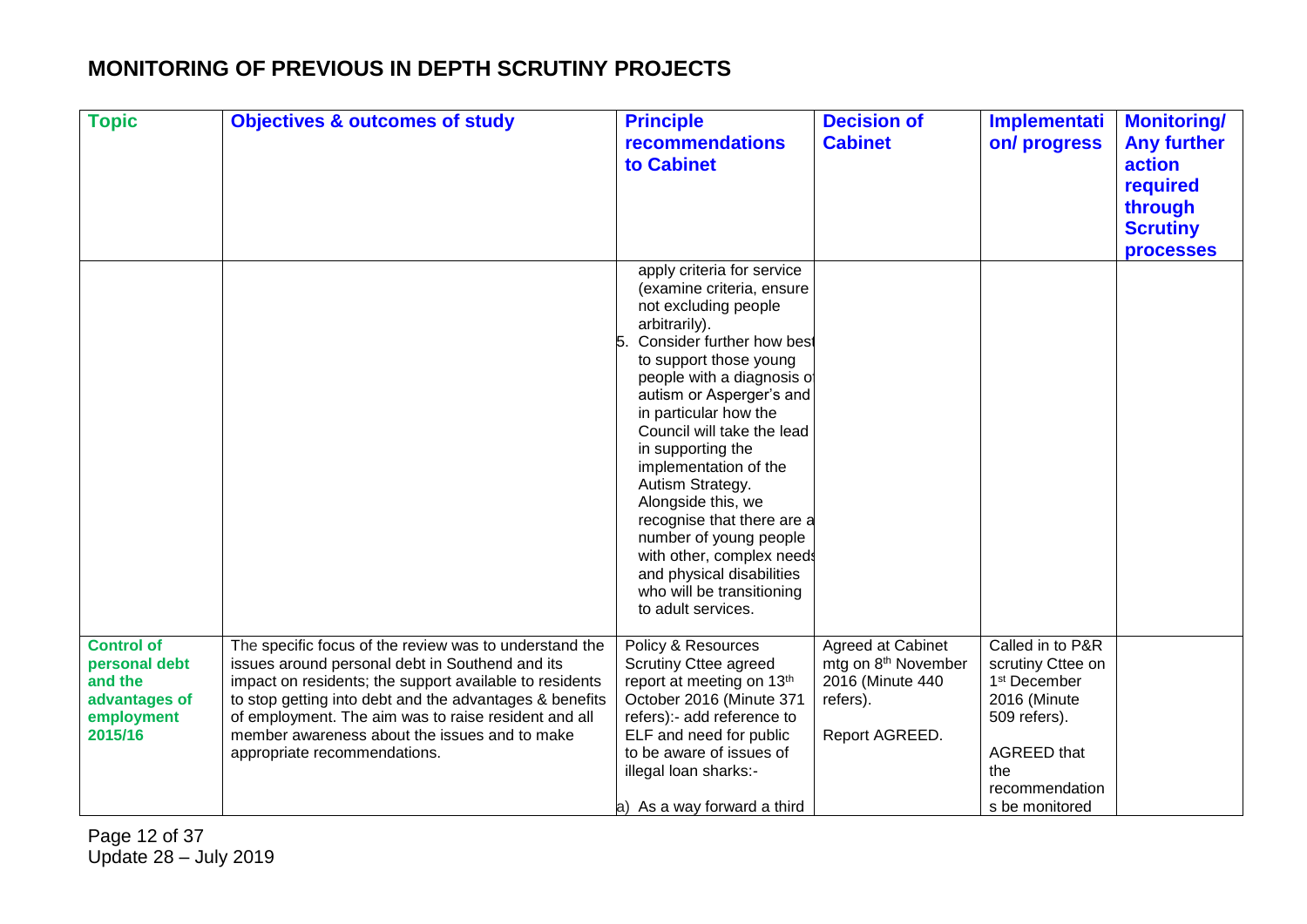| <b>Topic</b> | <b>Objectives &amp; outcomes of study</b> | <b>Principle</b>                                   | <b>Decision of</b> | <b>Implementati</b> | <b>Monitoring/</b> |
|--------------|-------------------------------------------|----------------------------------------------------|--------------------|---------------------|--------------------|
|              |                                           | recommendations                                    | <b>Cabinet</b>     | on/progress         | <b>Any further</b> |
|              |                                           | to Cabinet                                         |                    |                     | action             |
|              |                                           |                                                    |                    |                     | required           |
|              |                                           |                                                    |                    |                     | through            |
|              |                                           |                                                    |                    |                     | <b>Scrutiny</b>    |
|              |                                           |                                                    |                    |                     |                    |
|              |                                           |                                                    |                    |                     | <b>processes</b>   |
|              |                                           | sector assembly should                             |                    | in the same way     |                    |
|              |                                           | be convened to 'show                               |                    | as other recent     |                    |
|              |                                           | case' event (anti debt fair                        |                    | projects and as     |                    |
|              |                                           | for the debt agencies to                           |                    | part of the         |                    |
|              |                                           | promote awareness. This                            |                    | annual              |                    |
|              |                                           | will provide an opportunity                        |                    | monitoring          |                    |
|              |                                           | for stakeholders to show                           |                    | report.             |                    |
|              |                                           | support and advice (the                            |                    |                     |                    |
|              |                                           | expectation is that the                            |                    |                     |                    |
|              |                                           | resourcing for the event                           |                    |                     |                    |
|              |                                           | will be met by                                     |                    |                     |                    |
|              |                                           | sponsorship). A number                             |                    |                     |                    |
|              |                                           | of programmes or work                              |                    |                     |                    |
|              |                                           | streams should also be                             |                    |                     |                    |
|              |                                           | developed to take forward                          |                    |                     |                    |
|              |                                           | e.g. helping people                                |                    |                     |                    |
|              |                                           | maximise income,                                   |                    |                     |                    |
|              |                                           | working in a joined up<br>way (see also (g) below. |                    |                     |                    |
|              |                                           | That awareness raising                             |                    |                     |                    |
|              |                                           | about Credit Reference                             |                    |                     |                    |
|              |                                           | Agencies be included in                            |                    |                     |                    |
|              |                                           | the work mentioned                                 |                    |                     |                    |
|              |                                           | above and that some can                            |                    |                     |                    |
|              |                                           | provide information to                             |                    |                     |                    |
|              |                                           | people on a no-charge                              |                    |                     |                    |
|              |                                           | basis.                                             |                    |                     |                    |
|              |                                           | The Council should                                 |                    |                     |                    |
|              |                                           | embed financial inclusion                          |                    |                     |                    |
|              |                                           | as a cross cutting priority.                       |                    |                     |                    |
|              |                                           | d) All statutory agencies                          |                    |                     |                    |

Page 13 of 37 Update 28 – July 2019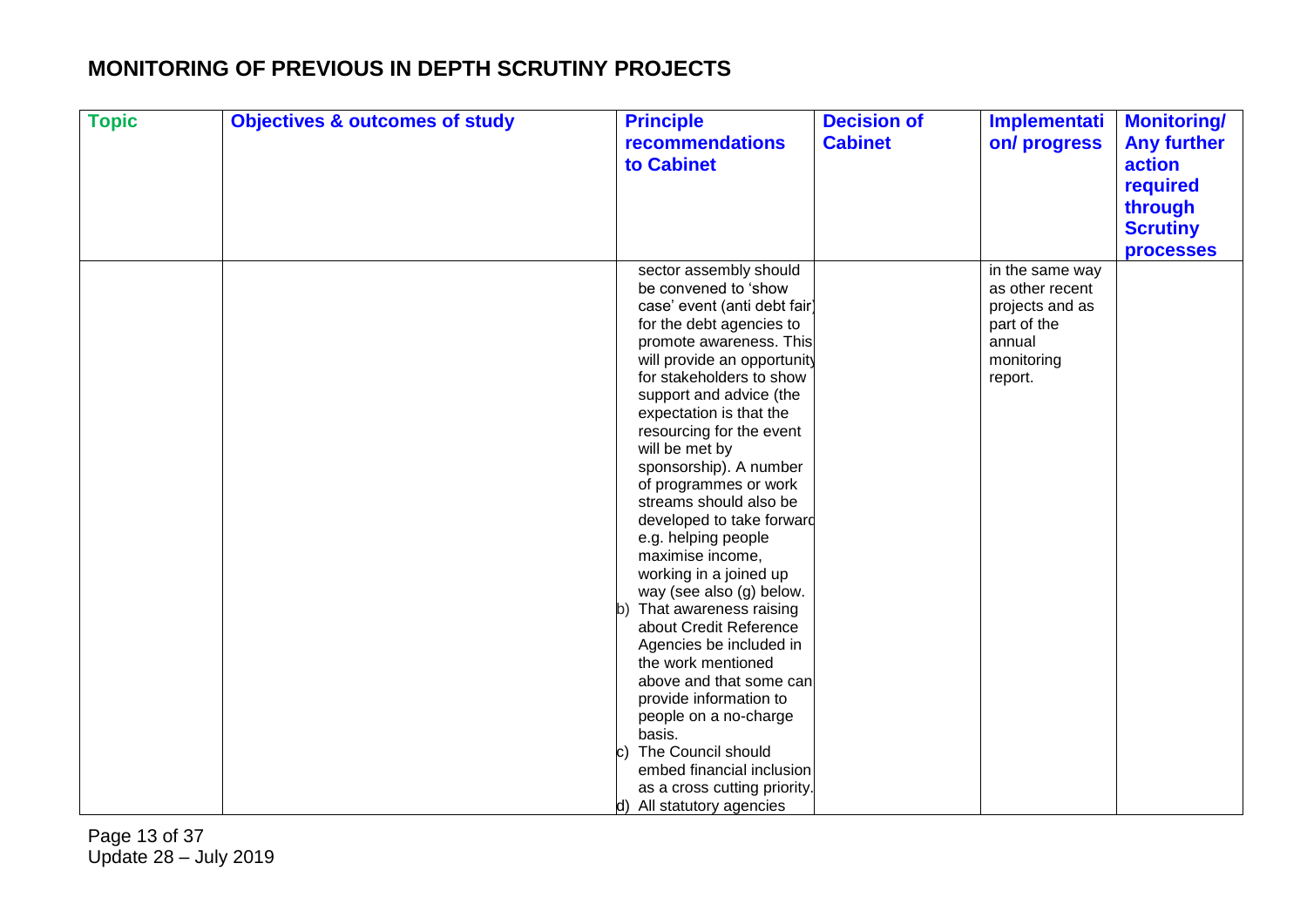| <b>Topic</b> | <b>Objectives &amp; outcomes of study</b> | <b>Principle</b>                | <b>Decision of</b> | Implementati | <b>Monitoring/</b> |
|--------------|-------------------------------------------|---------------------------------|--------------------|--------------|--------------------|
|              |                                           | recommendations                 | <b>Cabinet</b>     | on/progress  | <b>Any further</b> |
|              |                                           | to Cabinet                      |                    |              | action             |
|              |                                           |                                 |                    |              | required           |
|              |                                           |                                 |                    |              | through            |
|              |                                           |                                 |                    |              | <b>Scrutiny</b>    |
|              |                                           |                                 |                    |              | <b>processes</b>   |
|              |                                           | should be asked to review       |                    |              |                    |
|              |                                           | their literature promotiona     |                    |              |                    |
|              |                                           | materials, social media         |                    |              |                    |
|              |                                           | presence sent to                |                    |              |                    |
|              |                                           | residents so that               |                    |              |                    |
|              |                                           | opportunities to sign post      |                    |              |                    |
|              |                                           | residents who may be            |                    |              |                    |
|              |                                           | experiencing difficulties       |                    |              |                    |
|              |                                           | are not missed (or lead to      |                    |              |                    |
|              |                                           | residents falling further       |                    |              |                    |
|              |                                           | into debt).                     |                    |              |                    |
|              |                                           | e) The Council should           |                    |              |                    |
|              |                                           | encourage the use of            |                    |              |                    |
|              |                                           | <b>Credit Unions (Essex</b>     |                    |              |                    |
|              |                                           | Savers Credit Union), and       |                    |              |                    |
|              |                                           | promote membership of           |                    |              |                    |
|              |                                           | them to staff and               |                    |              |                    |
|              |                                           | residents and also look at      |                    |              |                    |
|              |                                           | other ways of supporting        |                    |              |                    |
|              |                                           | its work.                       |                    |              |                    |
|              |                                           | Partners need to look at        |                    |              |                    |
|              |                                           | targeting outreach              |                    |              |                    |
|              |                                           | opportunities in the wards      |                    |              |                    |
|              |                                           | with higher number of           |                    |              |                    |
|              |                                           | households likely to            |                    |              |                    |
|              |                                           | experience financial<br>stress. |                    |              |                    |
|              |                                           | g) The Council's Head of        |                    |              |                    |
|              |                                           | Learning be asked to            |                    |              |                    |
|              |                                           | raise with School / FE          |                    |              |                    |
|              |                                           | Governors the need for          |                    |              |                    |
|              |                                           |                                 |                    |              |                    |

Page 14 of 37 Update 28 – July 2019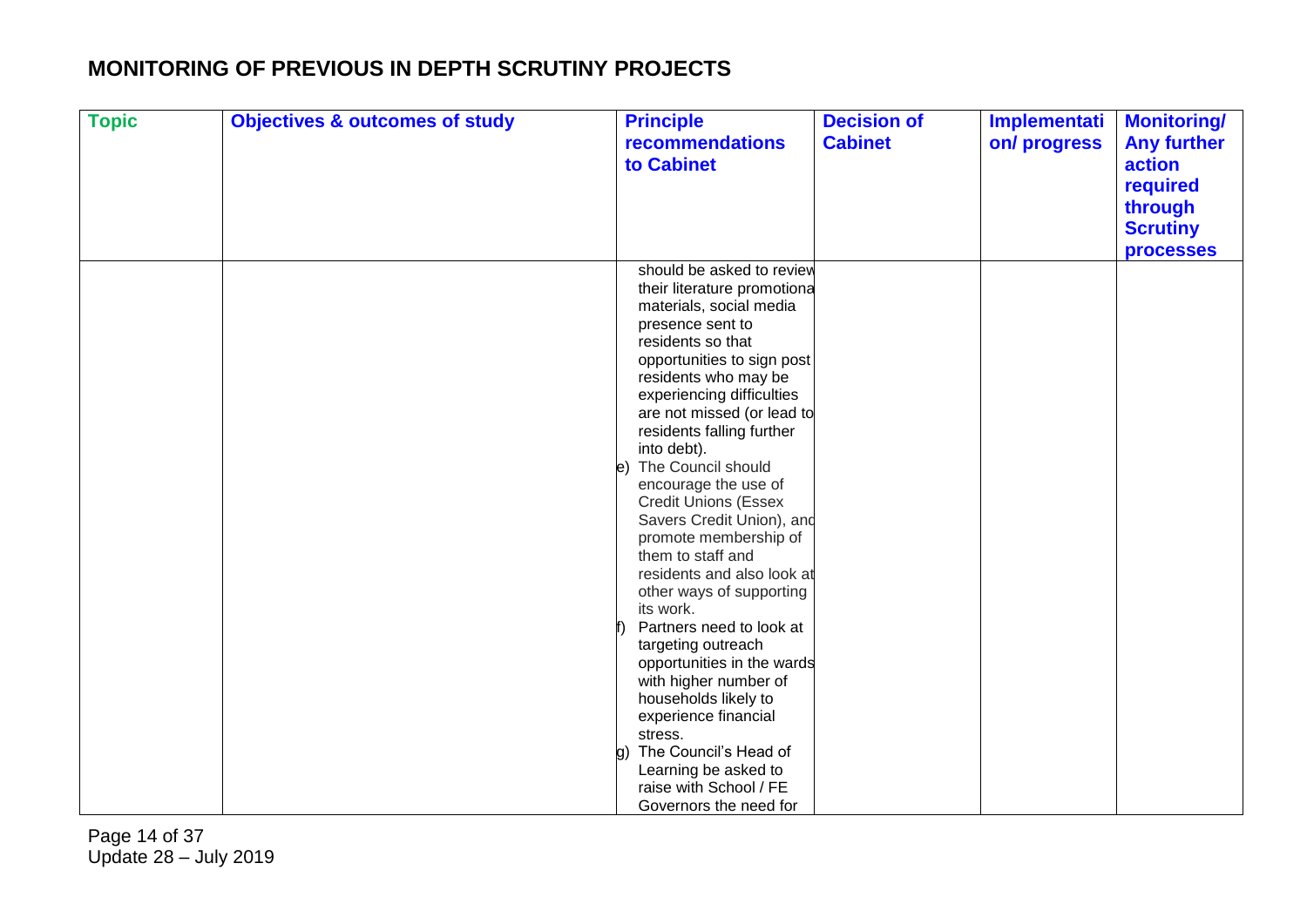| <b>Topic</b>                                                                                                      | <b>Objectives &amp; outcomes of study</b>                                                                                                                                                                                                                                                                                                                                                                                                                                                                                                                     | <b>Principle</b><br><b>recommendations</b><br>to Cabinet                                                                                                                                                                                                                                                                                                                                                                             | <b>Decision of</b><br><b>Cabinet</b>                                                                                                                                                                                                                                                                                    | <b>Implementati</b><br>on/progress                                                                                                                                              | <b>Monitoring/</b><br><b>Any further</b><br>action<br>required<br>through<br><b>Scrutiny</b> |
|-------------------------------------------------------------------------------------------------------------------|---------------------------------------------------------------------------------------------------------------------------------------------------------------------------------------------------------------------------------------------------------------------------------------------------------------------------------------------------------------------------------------------------------------------------------------------------------------------------------------------------------------------------------------------------------------|--------------------------------------------------------------------------------------------------------------------------------------------------------------------------------------------------------------------------------------------------------------------------------------------------------------------------------------------------------------------------------------------------------------------------------------|-------------------------------------------------------------------------------------------------------------------------------------------------------------------------------------------------------------------------------------------------------------------------------------------------------------------------|---------------------------------------------------------------------------------------------------------------------------------------------------------------------------------|----------------------------------------------------------------------------------------------|
|                                                                                                                   |                                                                                                                                                                                                                                                                                                                                                                                                                                                                                                                                                               | improved financial literacy<br>of primary and secondary<br>school pupils and for a<br>more structured approach<br>to financial literacy<br>incorporated into the<br>school curriculum<br>(utilising the resources of<br>organisations such as<br><b>Illegal Money Lending</b><br>Team for example),<br>including generic financial<br>advice for school leavers.                                                                     |                                                                                                                                                                                                                                                                                                                         |                                                                                                                                                                                 | <b>processes</b>                                                                             |
| <b>Alternative</b><br>provision - off<br>site education<br>provision for<br>children &<br>young people<br>2016/17 | The specific focus of the review was to (a) investigate<br>the current alternative provision for permanently<br>excluded pupils (or at risk of exclusion; (b) whether it<br>meets the needs / discharges responsibility effectively,<br>happens in a coordinated way and aims for securing<br>good outcomes for every child; (c) to determine the<br>future shape of alternative provision of the local<br>authority to provide and make recommendations to<br>further improve outcomes, attendance and<br>accountability for those in alternative provision. | People Scrutiny Cttee<br>agreed report at meeting<br>on 11 <sup>th</sup> April 2017 (Minute<br>967 refers):-<br><b>Inclusion</b><br>1. That in the changing<br>school landscape<br>around academisation<br>etc. the Deputy Chief<br>Executive (People)<br>write to the Regional<br>Schools Commissioner,<br>Mr Tim Coulson around<br>the need for all schools<br>to be inclusive and<br>intervene early to<br>address any underlying | Agreed at Cabinet<br>mtg on 20 <sup>th</sup> June<br>2017 (Minute 64<br>refers).<br>AGREED that as a<br>number of the<br>recommendations<br>require a multi-<br>agency oversight /<br>response, the Health<br>& Wellbeing Board to<br>consider the report<br>and ensure the<br>actions are identified<br>and monitored. | Called in to<br>People Scrutiny<br>on 11 <sup>th</sup> July 2017<br>(Minute 161<br>refers).<br>AGREED to<br>attach the<br>'Managed Move<br>Policy' document<br>to final report. |                                                                                              |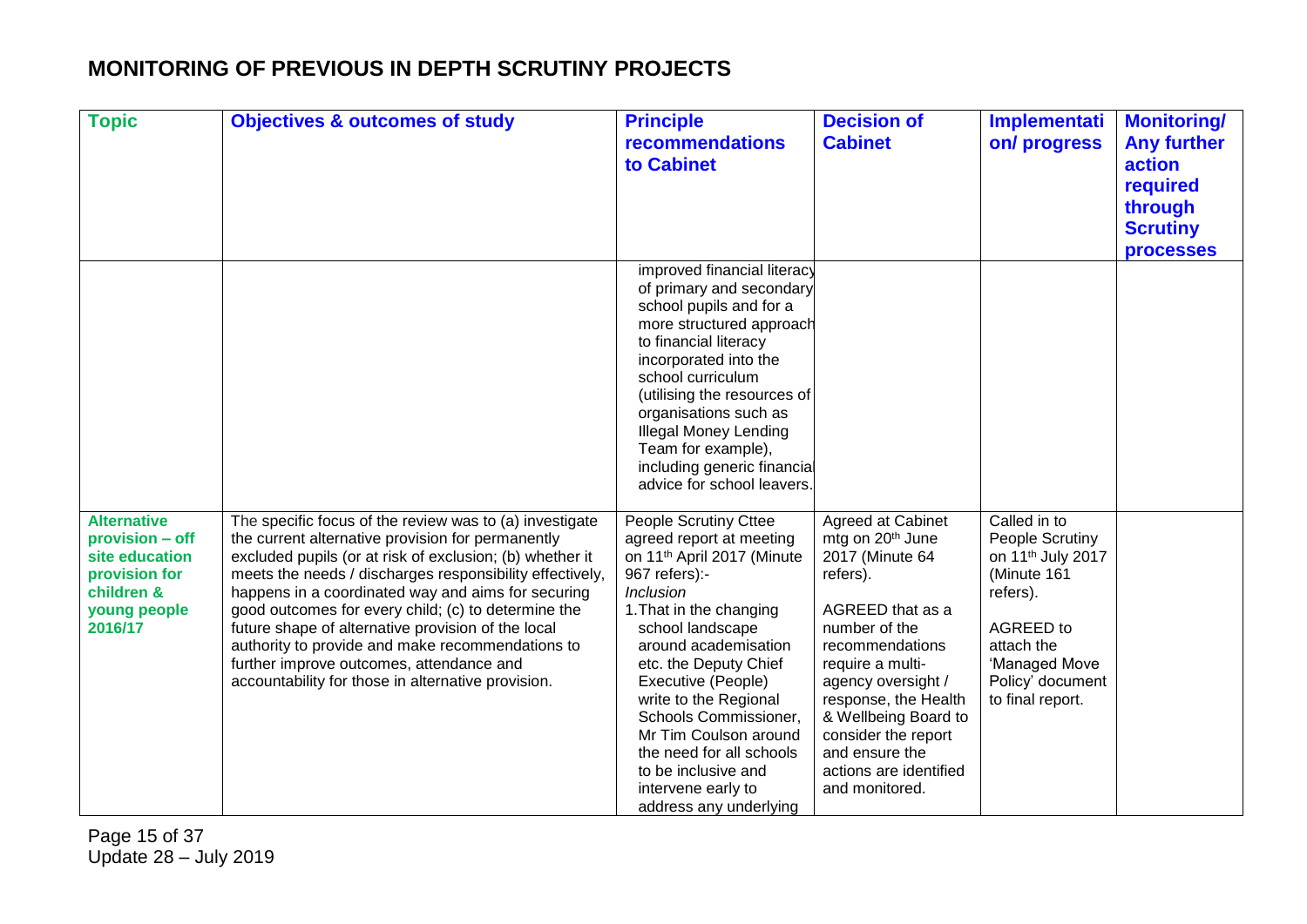| <b>Topic</b> | <b>Objectives &amp; outcomes of study</b> | <b>Principle</b><br>recommendations              | <b>Decision of</b><br><b>Cabinet</b> | Implementati | <b>Monitoring/</b>           |
|--------------|-------------------------------------------|--------------------------------------------------|--------------------------------------|--------------|------------------------------|
|              |                                           | to Cabinet                                       |                                      | on/progress  | <b>Any further</b><br>action |
|              |                                           |                                                  |                                      |              |                              |
|              |                                           |                                                  |                                      |              | required                     |
|              |                                           |                                                  |                                      |              | through                      |
|              |                                           |                                                  |                                      |              | <b>Scrutiny</b>              |
|              |                                           |                                                  |                                      |              | processes                    |
|              |                                           | causes of disruptive                             |                                      |              |                              |
|              |                                           | behaviour, involving                             |                                      |              |                              |
|              |                                           | multi-agency                                     |                                      |              |                              |
|              |                                           | assessment and                                   |                                      |              |                              |
|              |                                           | support for those that                           |                                      |              |                              |
|              |                                           | demonstrate persistent                           |                                      |              |                              |
|              |                                           | disruptive behaviours                            |                                      |              |                              |
|              |                                           | thus limiting use of                             |                                      |              |                              |
|              |                                           | <b>Alternative Provision</b>                     |                                      |              |                              |
|              |                                           | (with the exception of<br>for medical reasons or |                                      |              |                              |
|              |                                           | other exceptional                                |                                      |              |                              |
|              |                                           | circumstances).                                  |                                      |              |                              |
|              |                                           | 2. That the Council                              |                                      |              |                              |
|              |                                           | contact Ofsted for there                         |                                      |              |                              |
|              |                                           | to be some appropriate                           |                                      |              |                              |
|              |                                           | recognition around how                           |                                      |              |                              |
|              |                                           | schools are supporting                           |                                      |              |                              |
|              |                                           | children who are at risk                         |                                      |              |                              |
|              |                                           | of exclusion.                                    |                                      |              |                              |
|              |                                           | 3.All schools should                             |                                      |              |                              |
|              |                                           | encourage early                                  |                                      |              |                              |
|              |                                           | parental engagement to                           |                                      |              |                              |
|              |                                           | undertake preventative                           |                                      |              |                              |
|              |                                           | work to provide support                          |                                      |              |                              |
|              |                                           | for pupils at risk of                            |                                      |              |                              |
|              |                                           | referral to Alternative                          |                                      |              |                              |
|              |                                           | Provision and / or                               |                                      |              |                              |
|              |                                           | exclusion. The project                           |                                      |              |                              |
|              |                                           | team is keen that early                          |                                      |              |                              |
|              |                                           | interventions, including                         |                                      |              |                              |

Page 16 of 37 Update 28 – July 2019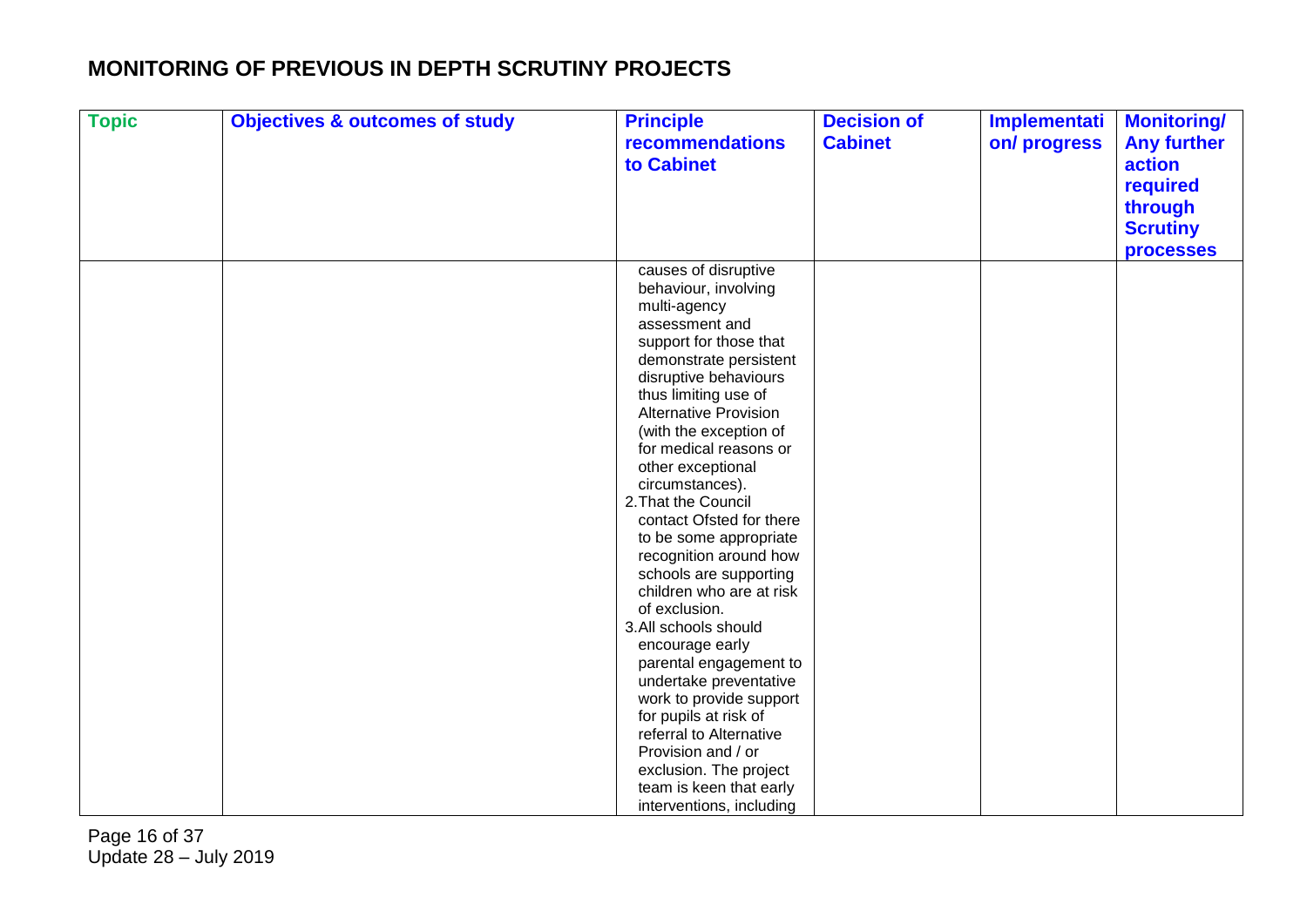| <b>Topic</b> | <b>Objectives &amp; outcomes of study</b> | <b>Principle</b><br>recommendations<br>to Cabinet                                                                                                                                                                                                                                                                                                                                                                                                                                                                                                                                                               | <b>Decision of</b><br><b>Cabinet</b> | <b>Implementati</b><br>on/progress | <b>Monitoring/</b><br><b>Any further</b><br>action<br>required<br>through<br><b>Scrutiny</b> |
|--------------|-------------------------------------------|-----------------------------------------------------------------------------------------------------------------------------------------------------------------------------------------------------------------------------------------------------------------------------------------------------------------------------------------------------------------------------------------------------------------------------------------------------------------------------------------------------------------------------------------------------------------------------------------------------------------|--------------------------------------|------------------------------------|----------------------------------------------------------------------------------------------|
|              |                                           | early help<br>assessments,<br>assessments for<br>special educational<br>needs including autism<br>spectrum functions,<br>assessments around<br>the child's health and<br>where appropriate adult<br>service interventions,<br>ensuring support<br>focuses on the child<br>and family. Where<br>relevant these<br>interventions should<br>begin as early as<br>possible within primary<br>schools and early years<br>providers and<br>professionals. (The<br>support needs to focus<br>on the child and<br>family). $1$<br>4. Urge schools to work<br>together to spread<br>knowledge. Some<br>schools are doing |                                      |                                    | <b>processes</b>                                                                             |
|              |                                           | excellent work and<br>need opportunities for                                                                                                                                                                                                                                                                                                                                                                                                                                                                                                                                                                    |                                      |                                    |                                                                                              |

<sup>&</sup>lt;sup>1</sup> The role of the school nursing service is also something that should be explored further.

 $\overline{a}$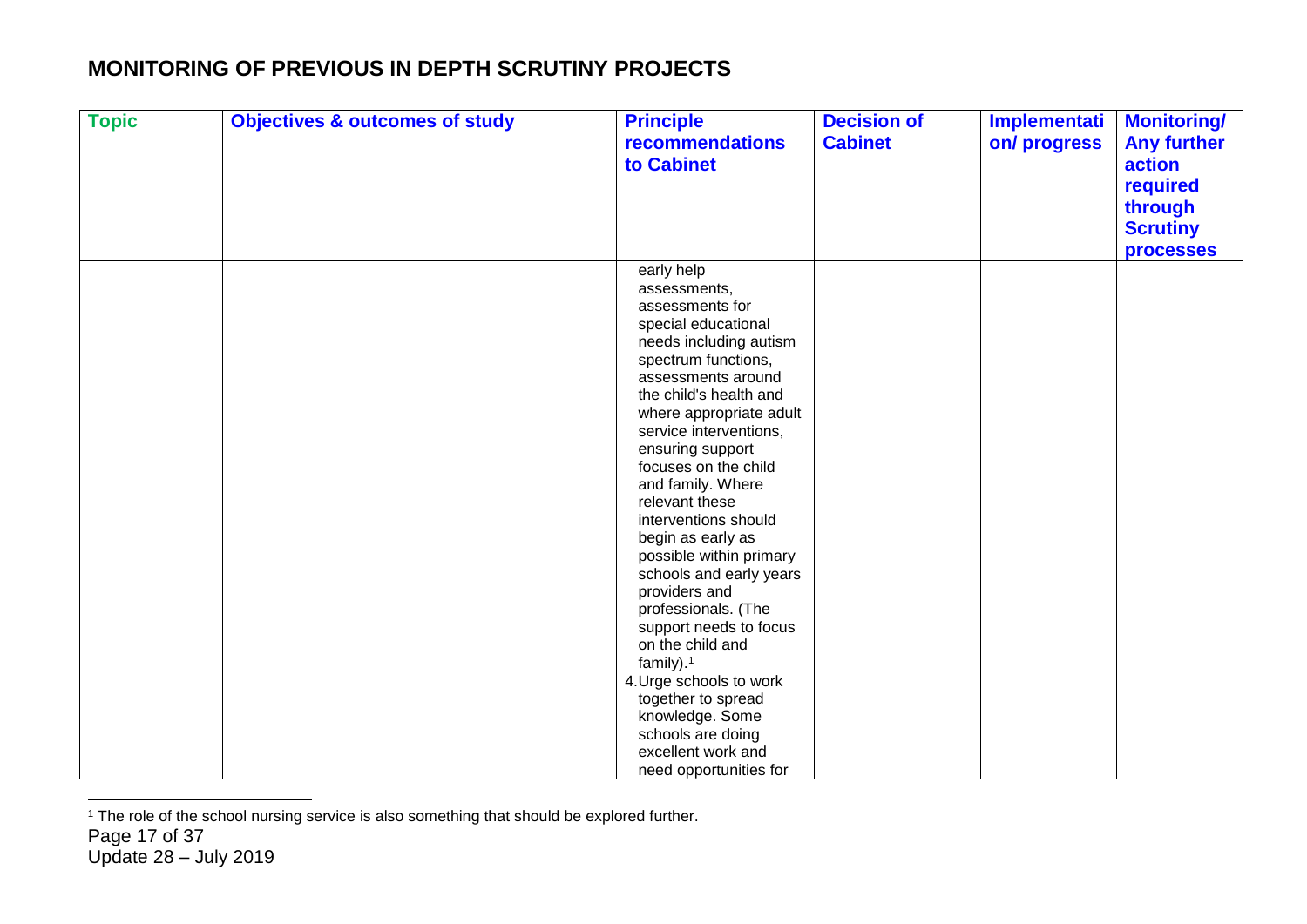| <b>Topic</b> | <b>Objectives &amp; outcomes of study</b> | <b>Principle</b><br>recommendations      | <b>Decision of</b><br><b>Cabinet</b> | Implementati<br>on/progress | <b>Monitoring/</b><br><b>Any further</b> |
|--------------|-------------------------------------------|------------------------------------------|--------------------------------------|-----------------------------|------------------------------------------|
|              |                                           | to Cabinet                               |                                      |                             | action                                   |
|              |                                           |                                          |                                      |                             | required                                 |
|              |                                           |                                          |                                      |                             | through                                  |
|              |                                           |                                          |                                      |                             | <b>Scrutiny</b>                          |
|              |                                           |                                          |                                      |                             | <b>processes</b>                         |
|              |                                           | shared learning to                       |                                      |                             |                                          |
|              |                                           | increase standards in                    |                                      |                             |                                          |
|              |                                           | mainstream /                             |                                      |                             |                                          |
|              |                                           | <b>Alternative Provision</b>             |                                      |                             |                                          |
|              |                                           | settings across the                      |                                      |                             |                                          |
|              |                                           | board.                                   |                                      |                             |                                          |
|              |                                           | 5. Southend has the                      |                                      |                             |                                          |
|              |                                           | expectations that                        |                                      |                             |                                          |
|              |                                           | <b>Alternative Provision</b>             |                                      |                             |                                          |
|              |                                           | should only be the 'last                 |                                      |                             |                                          |
|              |                                           | resort' and need to                      |                                      |                             |                                          |
|              |                                           | ensure that where all                    |                                      |                             |                                          |
|              |                                           | preventative measures                    |                                      |                             |                                          |
|              |                                           | have been exhausted                      |                                      |                             |                                          |
|              |                                           | and the young person                     |                                      |                             |                                          |
|              |                                           | remains at risk of                       |                                      |                             |                                          |
|              |                                           | permanent exclusion,                     |                                      |                             |                                          |
|              |                                           | that schools look to<br>meet their needs |                                      |                             |                                          |
|              |                                           | through registered                       |                                      |                             |                                          |
|              |                                           | <b>Alternative Provision</b>             |                                      |                             |                                          |
|              |                                           | rather than permanently                  |                                      |                             |                                          |
|              |                                           | exclude.                                 |                                      |                             |                                          |
|              |                                           | 6. Linking to the                        |                                      |                             |                                          |
|              |                                           | Recommendations                          |                                      |                             |                                          |
|              |                                           | above, there is a key                    |                                      |                             |                                          |
|              |                                           | role for the newly                       |                                      |                             |                                          |
|              |                                           | created Education                        |                                      |                             |                                          |
|              |                                           | Board to be an                           |                                      |                             |                                          |
|              |                                           | important, key driver for                |                                      |                             |                                          |
|              |                                           | improvements.                            |                                      |                             |                                          |

Page 18 of 37 Update 28 – July 2019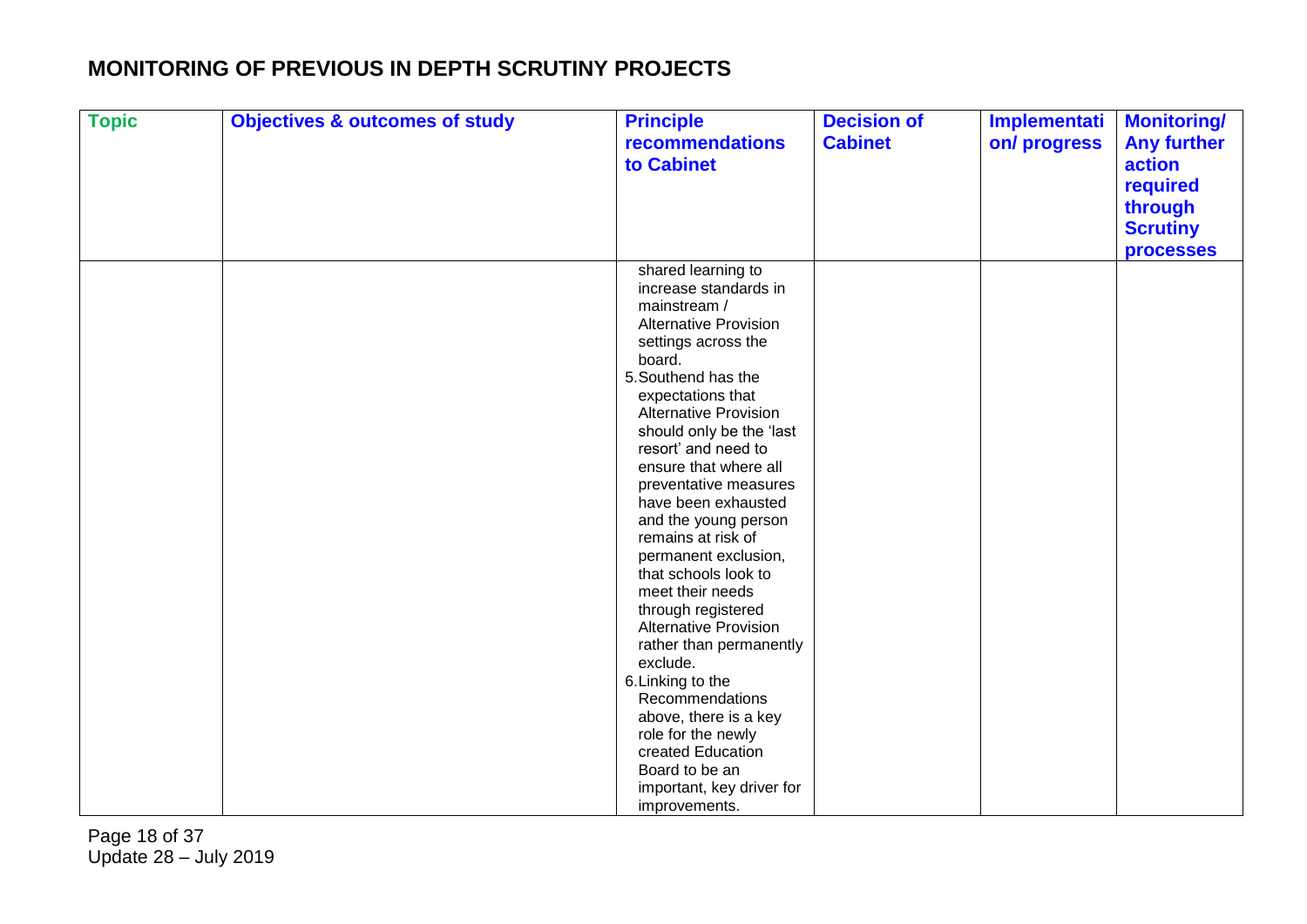| <b>Topic</b> | <b>Objectives &amp; outcomes of study</b> | <b>Principle</b><br>recommendations<br>to Cabinet                                                                                                                                                                                                                                                                                                                                                                                                                                                                                                                                                                                                                                                                                  | <b>Decision of</b><br><b>Cabinet</b> | Implementati<br>on/progress | <b>Monitoring/</b><br><b>Any further</b><br>action<br>required<br>through<br><b>Scrutiny</b><br><b>processes</b> |
|--------------|-------------------------------------------|------------------------------------------------------------------------------------------------------------------------------------------------------------------------------------------------------------------------------------------------------------------------------------------------------------------------------------------------------------------------------------------------------------------------------------------------------------------------------------------------------------------------------------------------------------------------------------------------------------------------------------------------------------------------------------------------------------------------------------|--------------------------------------|-----------------------------|------------------------------------------------------------------------------------------------------------------|
|              |                                           | <b>Outcomes</b><br>7. Recognition that every<br>learner should make<br>good progress,<br>regardless of the<br>educational setting (link<br>to Recommendation 1<br>above).<br>8. That the Deputy Chief<br>Executive (People)<br>lobby the LGA to raise<br>with the DfE for a<br>change in policy and<br>clarification about the<br>registration of<br>Alternative Providers.<br>9. Consideration be given<br>to explore the best way<br>to look at creating an<br>'index of regulated<br>Alternative Provision'.<br>10. To continue to review<br>the emotional and<br>mental health<br>commissioning and<br>consider whether it<br>meets the increasing<br>need of pupil mental<br>health and emotional<br>wellbeing needs, linking |                                      |                             |                                                                                                                  |

Page 19 of 37 Update 28 – July 2019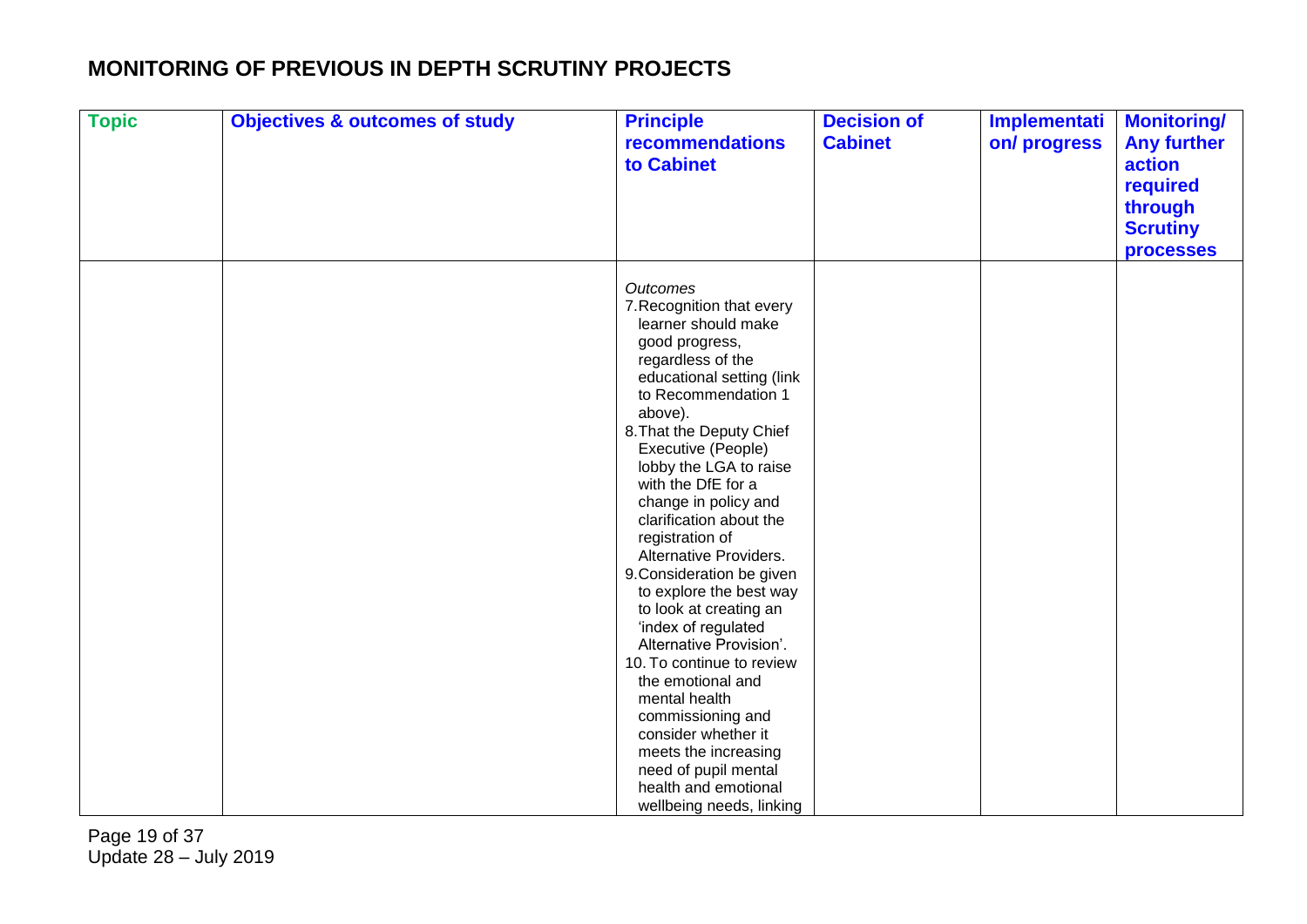| <b>Topic</b> | <b>Objectives &amp; outcomes of study</b> | <b>Principle</b><br>recommendations                        | <b>Decision of</b><br><b>Cabinet</b> | Implementati<br>on/progress | <b>Monitoring/</b><br><b>Any further</b> |
|--------------|-------------------------------------------|------------------------------------------------------------|--------------------------------------|-----------------------------|------------------------------------------|
|              |                                           | to Cabinet                                                 |                                      |                             | action                                   |
|              |                                           |                                                            |                                      |                             | required                                 |
|              |                                           |                                                            |                                      |                             | through                                  |
|              |                                           |                                                            |                                      |                             |                                          |
|              |                                           |                                                            |                                      |                             | <b>Scrutiny</b>                          |
|              |                                           |                                                            |                                      |                             | <b>processes</b>                         |
|              |                                           | to the Essex HOSC                                          |                                      |                             |                                          |
|              |                                           | review undertaken in                                       |                                      |                             |                                          |
|              |                                           | 2016/17 (see <b>Essex</b><br><b>HOSC Task &amp; Finish</b> |                                      |                             |                                          |
|              |                                           | <b>Group Report)</b> .                                     |                                      |                             |                                          |
|              |                                           | 11. Have high aspirations                                  |                                      |                             |                                          |
|              |                                           | for all young people in                                    |                                      |                             |                                          |
|              |                                           | schools and need                                           |                                      |                             |                                          |
|              |                                           | balanced, broad and                                        |                                      |                             |                                          |
|              |                                           | appropriate curriculum                                     |                                      |                             |                                          |
|              |                                           | (vocational                                                |                                      |                             |                                          |
|              |                                           | qualifications at KS4                                      |                                      |                             |                                          |
|              |                                           | and do not want to                                         |                                      |                             |                                          |
|              |                                           | increase demand for<br>Alternative Provision)              |                                      |                             |                                          |
|              |                                           | with the clear                                             |                                      |                             |                                          |
|              |                                           | expectation for high                                       |                                      |                             |                                          |
|              |                                           | attendance and for full                                    |                                      |                             |                                          |
|              |                                           | time education.                                            |                                      |                             |                                          |
|              |                                           | Post 16                                                    |                                      |                             |                                          |
|              |                                           | 12. Consideration be                                       |                                      |                             |                                          |
|              |                                           | given to improved                                          |                                      |                             |                                          |
|              |                                           | pathways for the                                           |                                      |                             |                                          |
|              |                                           | provision of post 16                                       |                                      |                             |                                          |
|              |                                           | education, training                                        |                                      |                             |                                          |
|              |                                           | and employment, for                                        |                                      |                             |                                          |
|              |                                           | those pupils who have<br>accessed Alternative              |                                      |                             |                                          |
|              |                                           | Provision and have                                         |                                      |                             |                                          |
|              |                                           | not been able to return                                    |                                      |                             |                                          |
|              |                                           | to mainstream schools                                      |                                      |                             |                                          |

Page 20 of 37 Update 28 – July 2019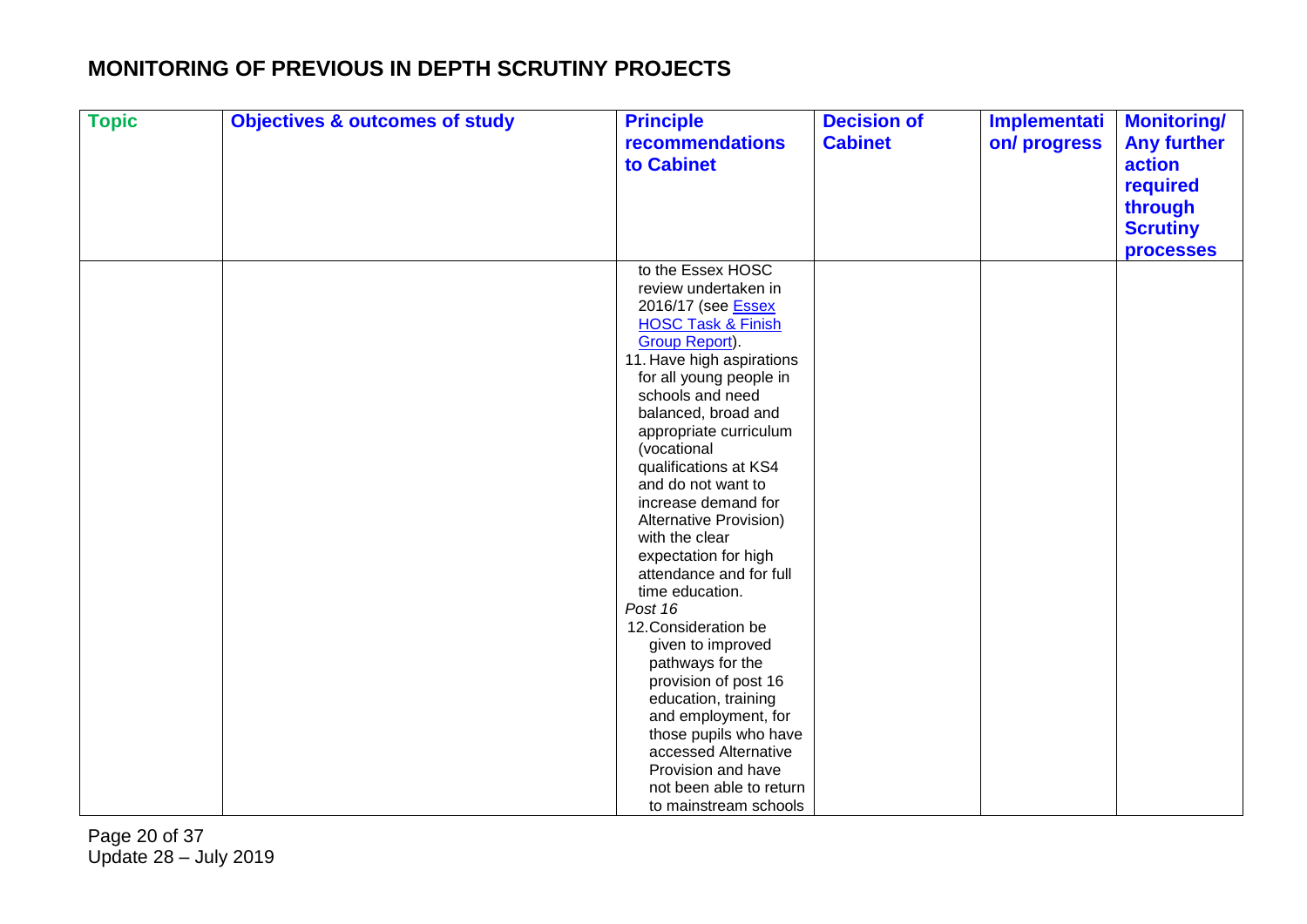| <b>Topic</b>                                                                                               | <b>Objectives &amp; outcomes of study</b>                                                                                                                                                                                                                                                                                                                                                                                                                                                                                                                                                                                                                                                                                                                                                              | <b>Principle</b><br><b>recommendations</b><br>to Cabinet                                                                                                                                                                                                                                                                                                                                                                                                                                                                                                                                                                                                                                                          | <b>Decision of</b><br><b>Cabinet</b>                                                                                                                                     | Implementati<br>on/progress                                                                                                                                                                                                                                                                            | <b>Monitoring/</b><br><b>Any further</b><br>action<br>required<br>through<br><b>Scrutiny</b><br><b>processes</b>                                                                                                                                                                                                                                                                                                                                            |
|------------------------------------------------------------------------------------------------------------|--------------------------------------------------------------------------------------------------------------------------------------------------------------------------------------------------------------------------------------------------------------------------------------------------------------------------------------------------------------------------------------------------------------------------------------------------------------------------------------------------------------------------------------------------------------------------------------------------------------------------------------------------------------------------------------------------------------------------------------------------------------------------------------------------------|-------------------------------------------------------------------------------------------------------------------------------------------------------------------------------------------------------------------------------------------------------------------------------------------------------------------------------------------------------------------------------------------------------------------------------------------------------------------------------------------------------------------------------------------------------------------------------------------------------------------------------------------------------------------------------------------------------------------|--------------------------------------------------------------------------------------------------------------------------------------------------------------------------|--------------------------------------------------------------------------------------------------------------------------------------------------------------------------------------------------------------------------------------------------------------------------------------------------------|-------------------------------------------------------------------------------------------------------------------------------------------------------------------------------------------------------------------------------------------------------------------------------------------------------------------------------------------------------------------------------------------------------------------------------------------------------------|
|                                                                                                            |                                                                                                                                                                                                                                                                                                                                                                                                                                                                                                                                                                                                                                                                                                                                                                                                        | (& development of<br>appropriate KPI's).                                                                                                                                                                                                                                                                                                                                                                                                                                                                                                                                                                                                                                                                          |                                                                                                                                                                          |                                                                                                                                                                                                                                                                                                        |                                                                                                                                                                                                                                                                                                                                                                                                                                                             |
| To investigate<br>the case for<br>additional<br>enforcement<br>resources for<br><b>Southend</b><br>2016/17 | Joint project - Place & Policy and Resources Scrutiny<br>Committees<br>The specific focus of the review was to (i) To<br>investigate the possibility of the Council increasing<br>resources for enforcement activity including<br>consideration of the Council employing its own PCSOs<br>or financing the provision of additional "Specials" by<br>the Police. In the context of "Specials" specific<br>consideration should be given to whether financial<br>support could be offered to such officers and how they<br>would be dedicated to the Borough of Southend-on-<br>Sea; and (ii) To consider how such PCSO's or<br>additional "Specials" could contribute to an improved<br>level of service in connection with the enforcement of<br>public protection, waste, graffiti, street scene etc. | <b>Place Scrutiny Cttee</b><br>agreed report at meeting<br>on 10th April 2017 (Minute<br>953 refers) and Policy &<br><b>Resources Scrutiny Cttee</b><br>agreed report at meeting<br>on 12th April 2017 (Minute<br>979 refers):-<br>1. That the Council<br>actively promotes the<br>recruitment and<br>retention of Special<br>Constables within<br>Southend as a<br>sustainable and active<br>part of reinforcing an<br>enhanced uniformed<br>presence by:<br>1.1.<br>Enrolling in the<br>'Employer Supported<br>Scheme' for Special<br>Constables run by<br><b>Essex Police and</b><br>actively promoting it to<br>council employees with<br>an initial target<br>commitment of up to<br>five staff enlisted and | Report NOTED at<br>Cabinet mtg on 20th<br>June 2017 and that<br>the proposals in the<br>report be reviewed in<br>light of the cost<br>implications (Minute<br>65 refers) | Called in to<br>Place and P&R<br>scrutiny cttees<br>on 10th & 13th<br>July 2017 -<br>NOTED the<br>Cabinet minute.<br><b>Place Scrutiny</b><br>Cttee referred<br>item to Council<br>mtg on 20 <sup>th</sup> July<br>2017 (Minute<br>144 refers)<br>Council made no<br>change to the<br>Scrutiny minute. | Policy &<br>Resources<br>Scrutiny on 13th<br><b>July 2017</b><br>AGREED to<br>continue with<br>project in<br>2017/18<br>(Minute 187<br>refers):-<br>Will look at the<br>following issues<br>in particular:<br>Enforcement<br>face of the<br>Council and will<br>look at the<br>information<br>provided by<br>Maldon Council<br>in greater depth<br>(enforcement<br>support team);<br>□ Costs;<br>□ Continue<br>discussions<br>with Councils<br>across Essex |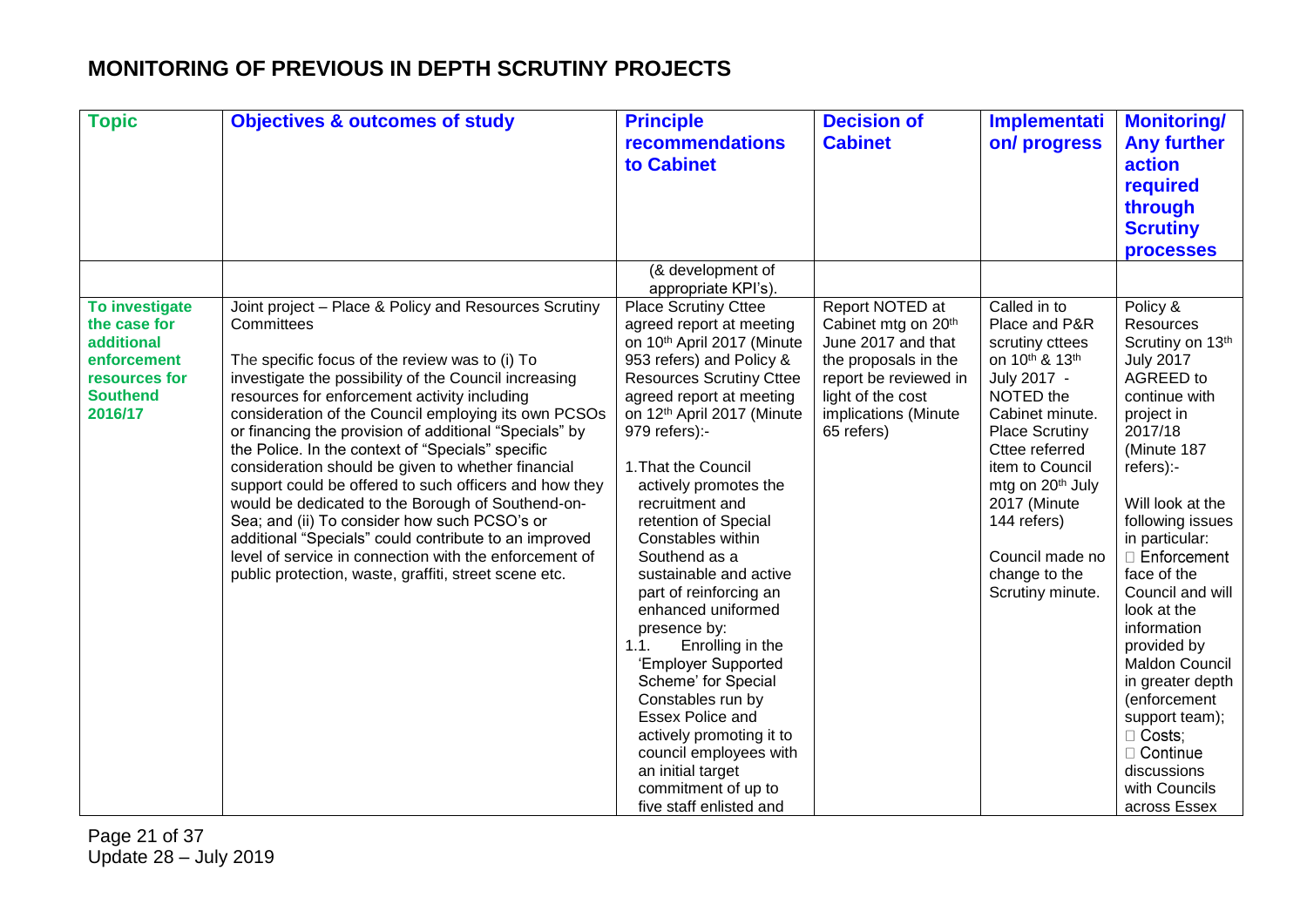| <b>Topic</b> | <b>Objectives &amp; outcomes of study</b> | <b>Principle</b><br>recommendations | <b>Decision of</b><br><b>Cabinet</b> | Implementati<br>on/progress | <b>Monitoring/</b><br><b>Any further</b> |
|--------------|-------------------------------------------|-------------------------------------|--------------------------------------|-----------------------------|------------------------------------------|
|              |                                           | to Cabinet                          |                                      |                             | action                                   |
|              |                                           |                                     |                                      |                             | required                                 |
|              |                                           |                                     |                                      |                             | through                                  |
|              |                                           |                                     |                                      |                             | <b>Scrutiny</b>                          |
|              |                                           |                                     |                                      |                             |                                          |
|              |                                           | trained;                            |                                      |                             | <b>processes</b>                         |
|              |                                           | 1.2.<br>Investigating the           |                                      |                             | regarding<br><b>Council Tax</b>          |
|              |                                           | appetite of Essex                   |                                      |                             | incentives.                              |
|              |                                           | authorities to a County             |                                      |                             |                                          |
|              |                                           | wide approach for a                 |                                      |                             |                                          |
|              |                                           | <b>Council Tax incentive</b>        |                                      |                             | Update at                                |
|              |                                           | scheme that promotes                |                                      |                             | <b>Scrutiny Cttee</b>                    |
|              |                                           | and encourages the                  |                                      |                             | on 10 <sup>th</sup> October              |
|              |                                           | recruitment and                     |                                      |                             | 2018 (Minute                             |
|              |                                           | retention of Special                |                                      |                             | 369 refers)                              |
|              |                                           | Constables with the                 |                                      |                             |                                          |
|              |                                           | support of the Police &             |                                      |                             |                                          |
|              |                                           | Crime Commissioner for              |                                      |                             |                                          |
|              |                                           | Essex.<br>2. That the Council       |                                      |                             |                                          |
|              |                                           | explores the potential              |                                      |                             |                                          |
|              |                                           | for a revised 'Borough              |                                      |                             |                                          |
|              |                                           | Patrol' model to be                 |                                      |                             |                                          |
|              |                                           | reintroduced by:                    |                                      |                             |                                          |
|              |                                           | 2.1.<br>Further                     |                                      |                             |                                          |
|              |                                           | investigating Maldon                |                                      |                             |                                          |
|              |                                           | <b>District Council's</b>           |                                      |                             |                                          |
|              |                                           | example of community                |                                      |                             |                                          |
|              |                                           | enforcement as a                    |                                      |                             |                                          |
|              |                                           | potential updated                   |                                      |                             |                                          |
|              |                                           | delivery model;                     |                                      |                             |                                          |
|              |                                           | Aligning existing<br>2.2.           |                                      |                             |                                          |
|              |                                           | council resources for               |                                      |                             |                                          |
|              |                                           | enforcement more                    |                                      |                             |                                          |
|              |                                           | clearly under the                   |                                      |                             |                                          |
|              |                                           | premise of the 'Borough             |                                      |                             |                                          |

Page 22 of 37 Update 28 – July 2019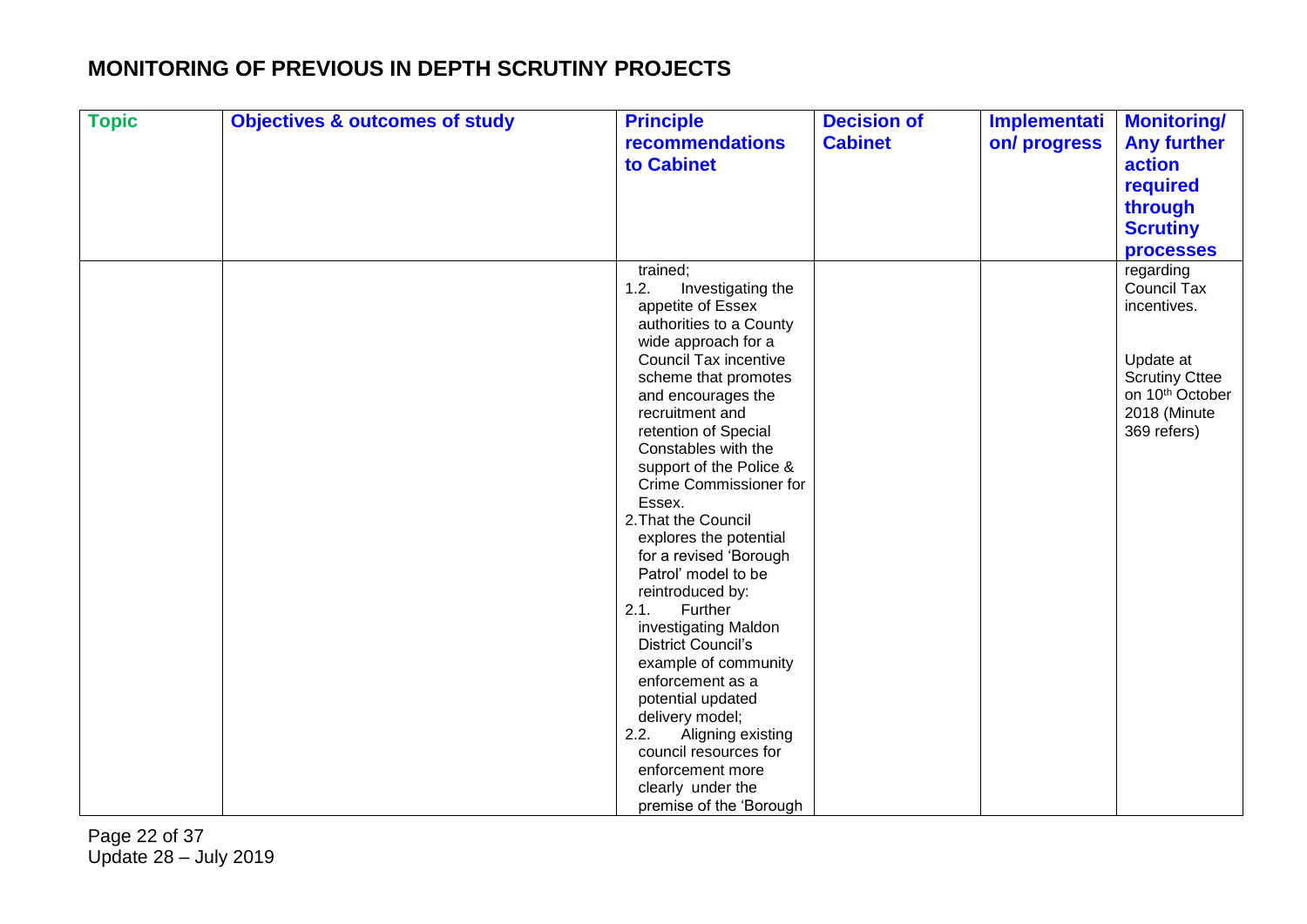| <b>Topic</b> | <b>Objectives &amp; outcomes of study</b> | <b>Principle</b><br>recommendations<br>to Cabinet                                                                                                                                                                                                                                                                                                                                                                                                                                | <b>Decision of</b><br><b>Cabinet</b> | Implementati<br>on/progress | <b>Monitoring/</b><br><b>Any further</b><br>action |
|--------------|-------------------------------------------|----------------------------------------------------------------------------------------------------------------------------------------------------------------------------------------------------------------------------------------------------------------------------------------------------------------------------------------------------------------------------------------------------------------------------------------------------------------------------------|--------------------------------------|-----------------------------|----------------------------------------------------|
|              |                                           |                                                                                                                                                                                                                                                                                                                                                                                                                                                                                  |                                      |                             | required<br>through                                |
|              |                                           |                                                                                                                                                                                                                                                                                                                                                                                                                                                                                  |                                      |                             | <b>Scrutiny</b>                                    |
|              |                                           |                                                                                                                                                                                                                                                                                                                                                                                                                                                                                  |                                      |                             | <b>processes</b>                                   |
|              |                                           | Patrol';<br>2.3.<br>Investigating<br>opportunities from the<br>income generation<br>proposals that support,<br>fund and expand the<br>role of the revised<br>'Borough Patrol'.<br>3. That the Council leads a<br>renewed emphasis on<br>the importance of<br>continued strong and<br>effective partnership<br>working that achieves<br>better coordinated<br>working between<br>existing enforcement<br>agencies through<br>clearly identified and<br>articulated priorities by: |                                      |                             |                                                    |
|              |                                           | 3.1.<br>Undertaking a                                                                                                                                                                                                                                                                                                                                                                                                                                                            |                                      |                             |                                                    |
|              |                                           | review of the<br>governance, purpose                                                                                                                                                                                                                                                                                                                                                                                                                                             |                                      |                             |                                                    |
|              |                                           | and membership of the                                                                                                                                                                                                                                                                                                                                                                                                                                                            |                                      |                             |                                                    |
|              |                                           | <b>Southend Community</b>                                                                                                                                                                                                                                                                                                                                                                                                                                                        |                                      |                             |                                                    |
|              |                                           | Safety Partnership                                                                                                                                                                                                                                                                                                                                                                                                                                                               |                                      |                             |                                                    |
|              |                                           | (CSP) to reinforce                                                                                                                                                                                                                                                                                                                                                                                                                                                               |                                      |                             |                                                    |
|              |                                           | essential partnership<br>relationships and                                                                                                                                                                                                                                                                                                                                                                                                                                       |                                      |                             |                                                    |
|              |                                           | ensure the inclusion of                                                                                                                                                                                                                                                                                                                                                                                                                                                          |                                      |                             |                                                    |
|              |                                           | wider community and                                                                                                                                                                                                                                                                                                                                                                                                                                                              |                                      |                             |                                                    |

Page 23 of 37 Update 28 – July 2019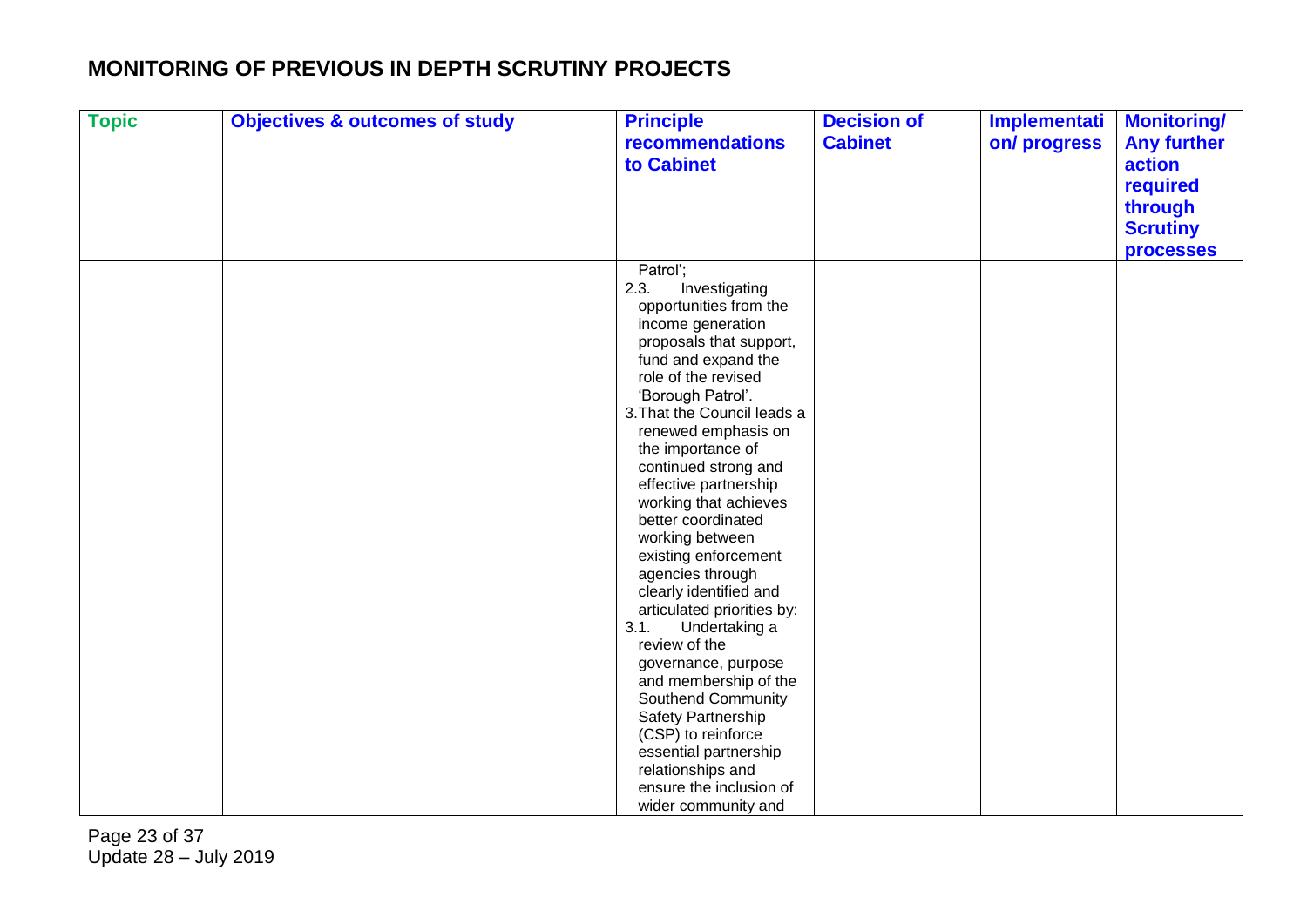| <b>Topic</b> | <b>Objectives &amp; outcomes of study</b> | <b>Principle</b><br>recommendations<br>to Cabinet | <b>Decision of</b><br><b>Cabinet</b> | Implementati<br>on/progress | <b>Monitoring/</b><br><b>Any further</b><br>action |
|--------------|-------------------------------------------|---------------------------------------------------|--------------------------------------|-----------------------------|----------------------------------------------------|
|              |                                           |                                                   |                                      |                             | required                                           |
|              |                                           |                                                   |                                      |                             | through                                            |
|              |                                           |                                                   |                                      |                             | <b>Scrutiny</b>                                    |
|              |                                           |                                                   |                                      |                             | <b>processes</b>                                   |
|              |                                           | private sector partners                           |                                      |                             |                                                    |
|              |                                           | in priority setting,                              |                                      |                             |                                                    |
|              |                                           | information and                                   |                                      |                             |                                                    |
|              |                                           | intelligence gathering;                           |                                      |                             |                                                    |
|              |                                           | 3.2.<br>Commissioning<br>an evaluation of the     |                                      |                             |                                                    |
|              |                                           | <b>Community Safety Hub</b>                       |                                      |                             |                                                    |
|              |                                           | (CSH) with particular                             |                                      |                             |                                                    |
|              |                                           | emphasis on reducing                              |                                      |                             |                                                    |
|              |                                           | the apparent disconnect                           |                                      |                             |                                                    |
|              |                                           | between the priorities of                         |                                      |                             |                                                    |
|              |                                           | the CSP and the                                   |                                      |                             |                                                    |
|              |                                           | operational response of                           |                                      |                             |                                                    |
|              |                                           | the CSH; ensuring more                            |                                      |                             |                                                    |
|              |                                           | effective sharing,                                |                                      |                             |                                                    |
|              |                                           | appropriate focus and                             |                                      |                             |                                                    |
|              |                                           | direction of the current                          |                                      |                             |                                                    |
|              |                                           | resourcing of wider                               |                                      |                             |                                                    |
|              |                                           | enforcement across                                |                                      |                             |                                                    |
|              |                                           | Southend partners;                                |                                      |                             |                                                    |
|              |                                           | 3.3.<br>Looking at how<br>the Council currently   |                                      |                             |                                                    |
|              |                                           | uses the Community                                |                                      |                             |                                                    |
|              |                                           | <b>Safety Accreditation</b>                       |                                      |                             |                                                    |
|              |                                           | Scheme (CSAS), with a                             |                                      |                             |                                                    |
|              |                                           | view to widening the                              |                                      |                             |                                                    |
|              |                                           | scope of its use;                                 |                                      |                             |                                                    |
|              |                                           | 3.4.<br>Tasking the CSP                           |                                      |                             |                                                    |
|              |                                           | with ensuring that night                          |                                      |                             |                                                    |
|              |                                           | time provision of                                 |                                      |                             |                                                    |
|              |                                           | suitable uniformed                                |                                      |                             |                                                    |

Page 24 of 37 Update 28 – July 2019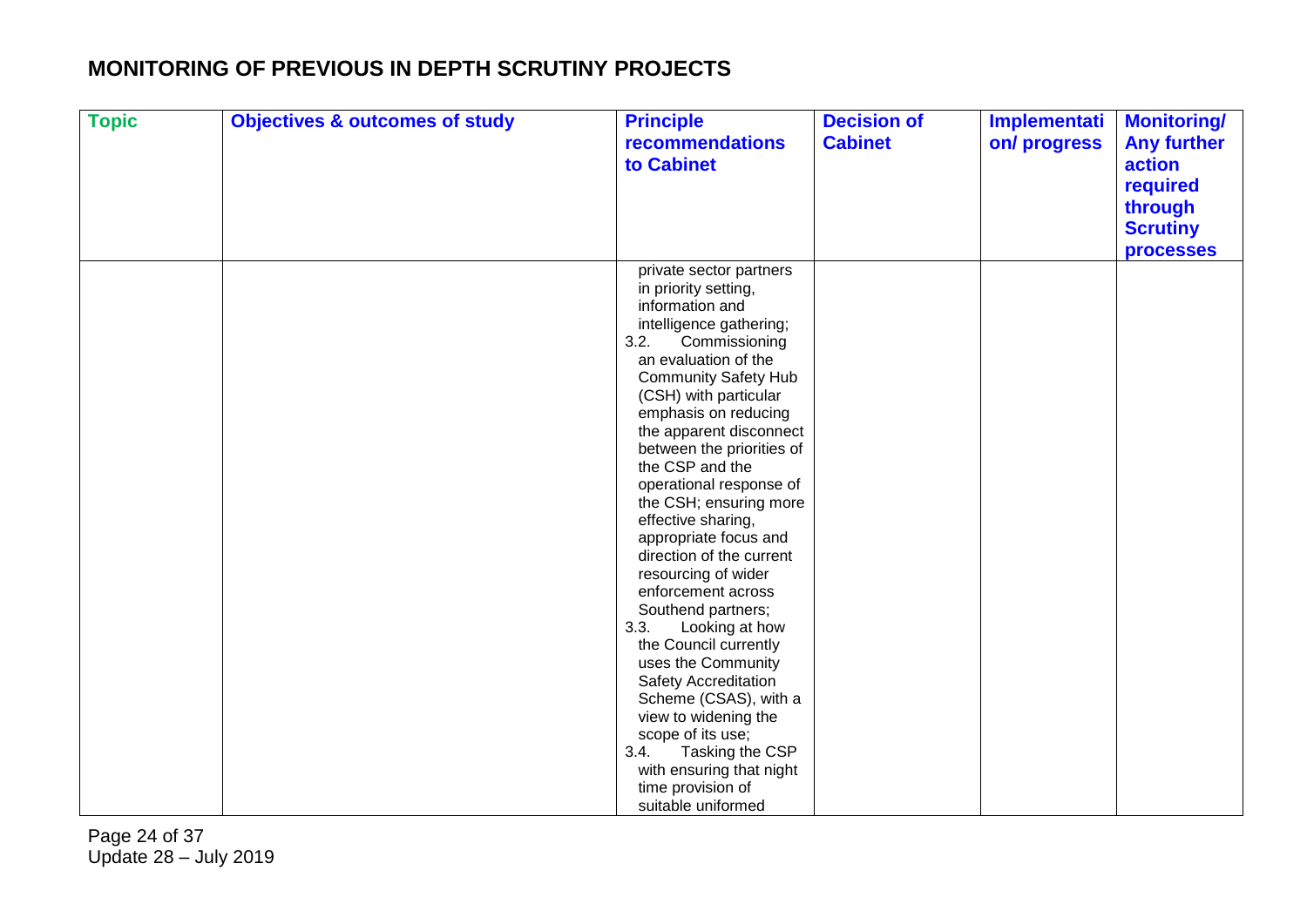| <b>Topic</b> | <b>Objectives &amp; outcomes of study</b> | <b>Principle</b>                                | <b>Decision of</b> | Implementati | <b>Monitoring/</b> |
|--------------|-------------------------------------------|-------------------------------------------------|--------------------|--------------|--------------------|
|              |                                           | recommendations                                 | <b>Cabinet</b>     | on/progress  | <b>Any further</b> |
|              |                                           | to Cabinet                                      |                    |              | action             |
|              |                                           |                                                 |                    |              | required           |
|              |                                           |                                                 |                    |              | through            |
|              |                                           |                                                 |                    |              | <b>Scrutiny</b>    |
|              |                                           |                                                 |                    |              |                    |
|              |                                           |                                                 |                    |              | <b>processes</b>   |
|              |                                           | resourcing is identified                        |                    |              |                    |
|              |                                           | and strengthened with                           |                    |              |                    |
|              |                                           | particular emphasis on                          |                    |              |                    |
|              |                                           | the high street and the                         |                    |              |                    |
|              |                                           | night time economy;<br>3.5.<br>That the Council |                    |              |                    |
|              |                                           | instigates and facilitates                      |                    |              |                    |
|              |                                           | quarterly updates to all                        |                    |              |                    |
|              |                                           | Elected Members by the                          |                    |              |                    |
|              |                                           | <b>Southend Community</b>                       |                    |              |                    |
|              |                                           | Safety Partnership and                          |                    |              |                    |
|              |                                           | in parallel with the                            |                    |              |                    |
|              |                                           | Essex Police briefings.                         |                    |              |                    |
|              |                                           | 4. That the Council                             |                    |              |                    |
|              |                                           | explores potential                              |                    |              |                    |
|              |                                           | income generation that                          |                    |              |                    |
|              |                                           | supports the resourcing                         |                    |              |                    |
|              |                                           | of enforcement activities                       |                    |              |                    |
|              |                                           | through initially                               |                    |              |                    |
|              |                                           | investigating:                                  |                    |              |                    |
|              |                                           | 4.1.<br>The Proceeds of                         |                    |              |                    |
|              |                                           | Crime Act 2002 to                               |                    |              |                    |
|              |                                           | identify how recoverable                        |                    |              |                    |
|              |                                           | funds could be better                           |                    |              |                    |
|              |                                           | aligned to local                                |                    |              |                    |
|              |                                           | enforcement response;                           |                    |              |                    |
|              |                                           | 4.2.<br>The options                             |                    |              |                    |
|              |                                           | available through re-                           |                    |              |                    |
|              |                                           | negotiation of key                              |                    |              |                    |
|              |                                           | council contracts to                            |                    |              |                    |
|              |                                           | better utilise corporate                        |                    |              |                    |

Page 25 of 37 Update 28 – July 2019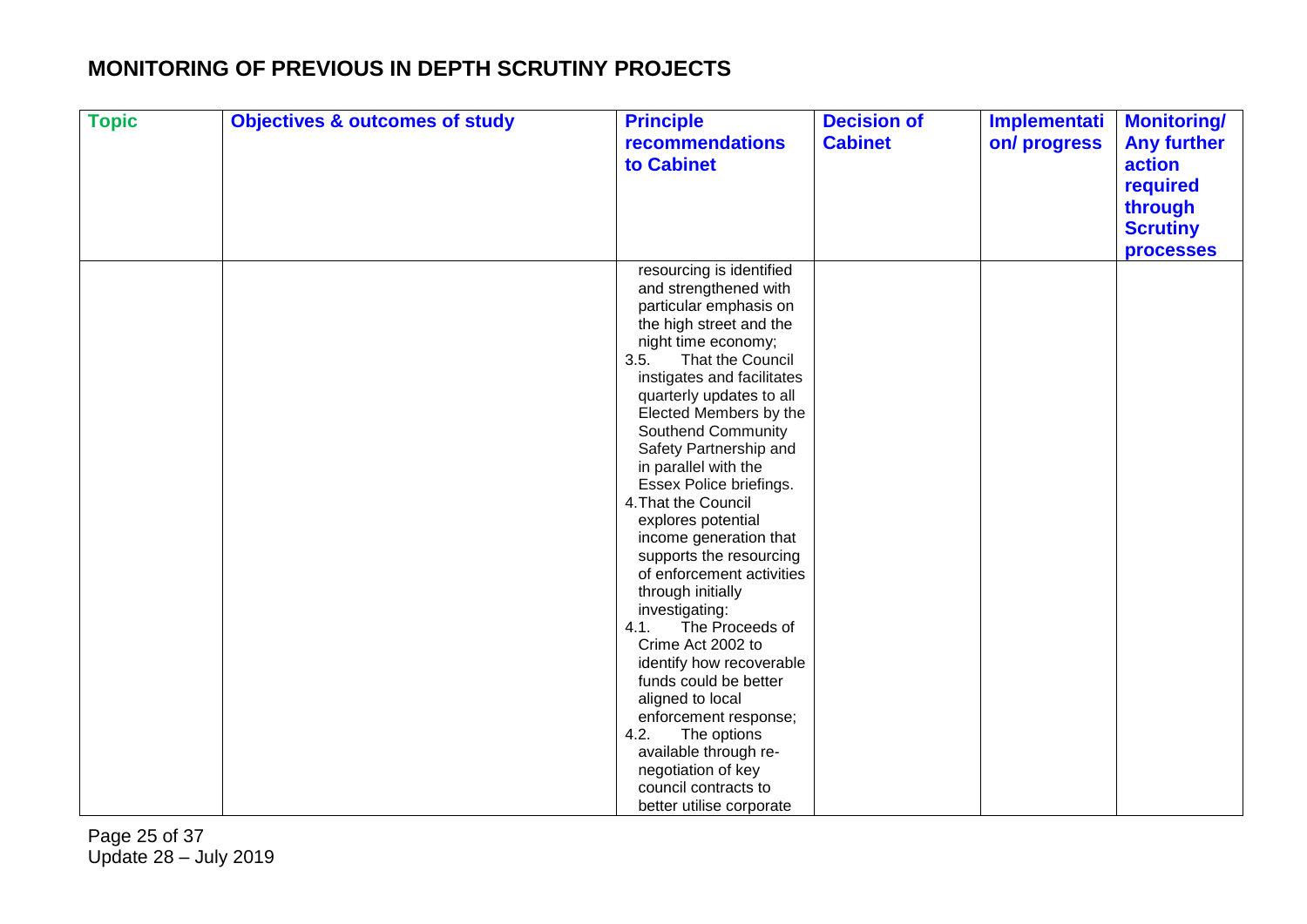| <b>Topic</b> | <b>Objectives &amp; outcomes of study</b> | <b>Principle</b><br>recommendations<br>to Cabinet                                                                                                                                                                                                                                                                                                                                                                                                                                                                                                                                                                                                                                                           | <b>Decision of</b><br><b>Cabinet</b> | Implementati<br>on/progress | <b>Monitoring/</b><br><b>Any further</b><br>action<br>required |
|--------------|-------------------------------------------|-------------------------------------------------------------------------------------------------------------------------------------------------------------------------------------------------------------------------------------------------------------------------------------------------------------------------------------------------------------------------------------------------------------------------------------------------------------------------------------------------------------------------------------------------------------------------------------------------------------------------------------------------------------------------------------------------------------|--------------------------------------|-----------------------------|----------------------------------------------------------------|
|              |                                           |                                                                                                                                                                                                                                                                                                                                                                                                                                                                                                                                                                                                                                                                                                             |                                      |                             | through<br><b>Scrutiny</b><br><b>processes</b>                 |
|              |                                           | social responsibility<br>accountability and<br>social value legislation;<br>for example the<br>introduction of Waste<br>Champions as identified<br>in the waste contract;<br>4.3.<br>A commercial<br>approach to<br>management of the<br>CCTV capability and<br>offer;<br>4.4.<br>Sponsorship from<br>private businesses;<br>4.5.<br>How council<br>contracts (for example,<br>the parking contract)<br>could be used to<br>enhance the use of<br>wider enforcement<br>powers;<br>4.6.<br>Reviewing<br>Maldon's experience to<br>take a more pro-active<br>approach to<br>enforcement, including<br>in relation to the issuing<br>of Fixed Penalty<br>Notices.<br>5. That the council<br>promote the use of |                                      |                             |                                                                |

Page 26 of 37 Update 28 – July 2019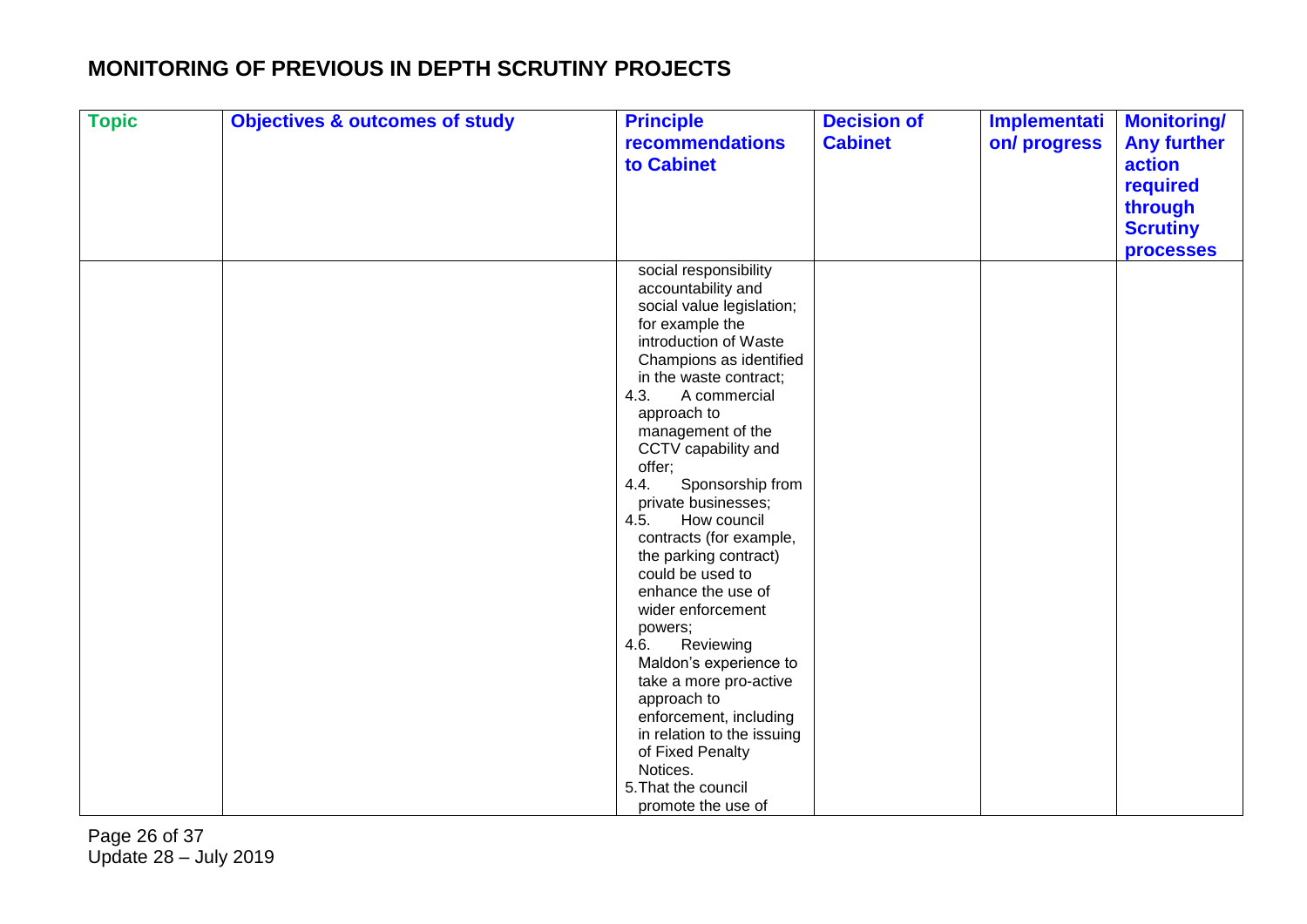| <b>Topic</b> | <b>Objectives &amp; outcomes of study</b> | <b>Principle</b><br>recommendations<br>to Cabinet                                                                                                                                                                                                                                                                                                                                                                                                                                                                                                                                                                                                                                                                                 | <b>Decision of</b><br><b>Cabinet</b> | Implementati<br>on/progress | <b>Monitoring/</b><br><b>Any further</b><br>action |
|--------------|-------------------------------------------|-----------------------------------------------------------------------------------------------------------------------------------------------------------------------------------------------------------------------------------------------------------------------------------------------------------------------------------------------------------------------------------------------------------------------------------------------------------------------------------------------------------------------------------------------------------------------------------------------------------------------------------------------------------------------------------------------------------------------------------|--------------------------------------|-----------------------------|----------------------------------------------------|
|              |                                           |                                                                                                                                                                                                                                                                                                                                                                                                                                                                                                                                                                                                                                                                                                                                   |                                      |                             | required<br>through<br><b>Scrutiny</b>             |
|              |                                           | technology to enable<br>real time processing of<br>information and<br>enhance intelligence<br>capture that supports<br>enforcement activities<br>by:<br>5.1.<br>Investing in<br>appropriate equipment,<br>such as handheld<br>reporting devices and<br>cam-vests for council<br>personnel;<br>5.2.<br>Ensuring that<br>mobile technology<br>requirements are met<br>as part of contract re-<br>negotiations as<br>appropriate;<br>5.3.<br>Supporting and<br>investing in the creation<br>of an 'Intelligence Hub',<br>focused around the<br>current CCTV unit and<br>clearly linked with the<br><b>Council's SMART City</b><br>programme;<br>6. That the Council<br>proposes that the CSP<br>realigns and<br>strengthens its core |                                      |                             | <b>processes</b>                                   |

Page 27 of 37 Update 28 – July 2019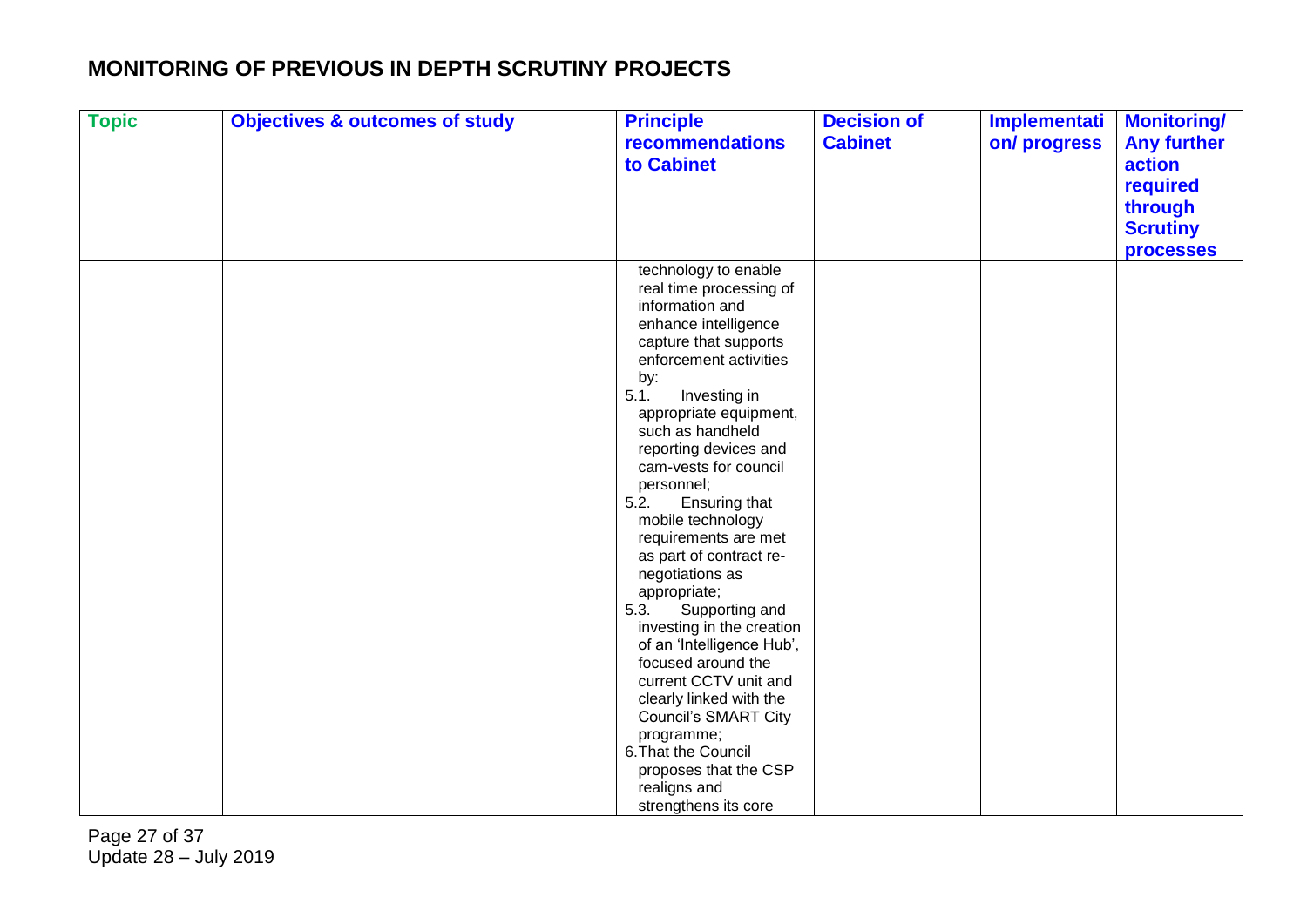| <b>Topic</b> | <b>Objectives &amp; outcomes of study</b> | <b>Principle</b><br>recommendations             | <b>Decision of</b><br><b>Cabinet</b> | Implementati<br>on/progress | <b>Monitoring/</b><br><b>Any further</b> |
|--------------|-------------------------------------------|-------------------------------------------------|--------------------------------------|-----------------------------|------------------------------------------|
|              |                                           | to Cabinet                                      |                                      |                             | action<br>required                       |
|              |                                           |                                                 |                                      |                             | through                                  |
|              |                                           |                                                 |                                      |                             | <b>Scrutiny</b>                          |
|              |                                           |                                                 |                                      |                             | <b>processes</b>                         |
|              |                                           | communications across                           |                                      |                             |                                          |
|              |                                           | wider enforcement<br>agencies and builds on     |                                      |                             |                                          |
|              |                                           | existing channels by:                           |                                      |                             |                                          |
|              |                                           | 6.1.<br>Establishing a                          |                                      |                             |                                          |
|              |                                           | <b>Communications Group</b>                     |                                      |                             |                                          |
|              |                                           | with representation                             |                                      |                             |                                          |
|              |                                           | across key agencies;                            |                                      |                             |                                          |
|              |                                           | 6.2.<br>Producing a                             |                                      |                             |                                          |
|              |                                           | structured approach to<br>communications across |                                      |                             |                                          |
|              |                                           | agencies with a                                 |                                      |                             |                                          |
|              |                                           | coordinated and agreed                          |                                      |                             |                                          |
|              |                                           | strategy and projects                           |                                      |                             |                                          |
|              |                                           | identified;                                     |                                      |                             |                                          |
|              |                                           | 6.3.<br>Producing a                             |                                      |                             |                                          |
|              |                                           | succinct directory of                           |                                      |                             |                                          |
|              |                                           | local agencies that<br>support the delivery of  |                                      |                             |                                          |
|              |                                           | CSP priorities for                              |                                      |                             |                                          |
|              |                                           | coordination of                                 |                                      |                             |                                          |
|              |                                           | messaging and clear                             |                                      |                             |                                          |
|              |                                           | sign posting;                                   |                                      |                             |                                          |
|              |                                           | 6.4.<br>Leading on key                          |                                      |                             |                                          |
|              |                                           | campaigns that promote                          |                                      |                             |                                          |
|              |                                           | community resilience<br>such as the national    |                                      |                             |                                          |
|              |                                           | campaign 'Killing with                          |                                      |                             |                                          |
|              |                                           | Kindness';                                      |                                      |                             |                                          |
|              |                                           | 6.5.<br>Ensuring that all                       |                                      |                             |                                          |
|              |                                           | activities for high level                       |                                      |                             |                                          |

Page 28 of 37 Update 28 – July 2019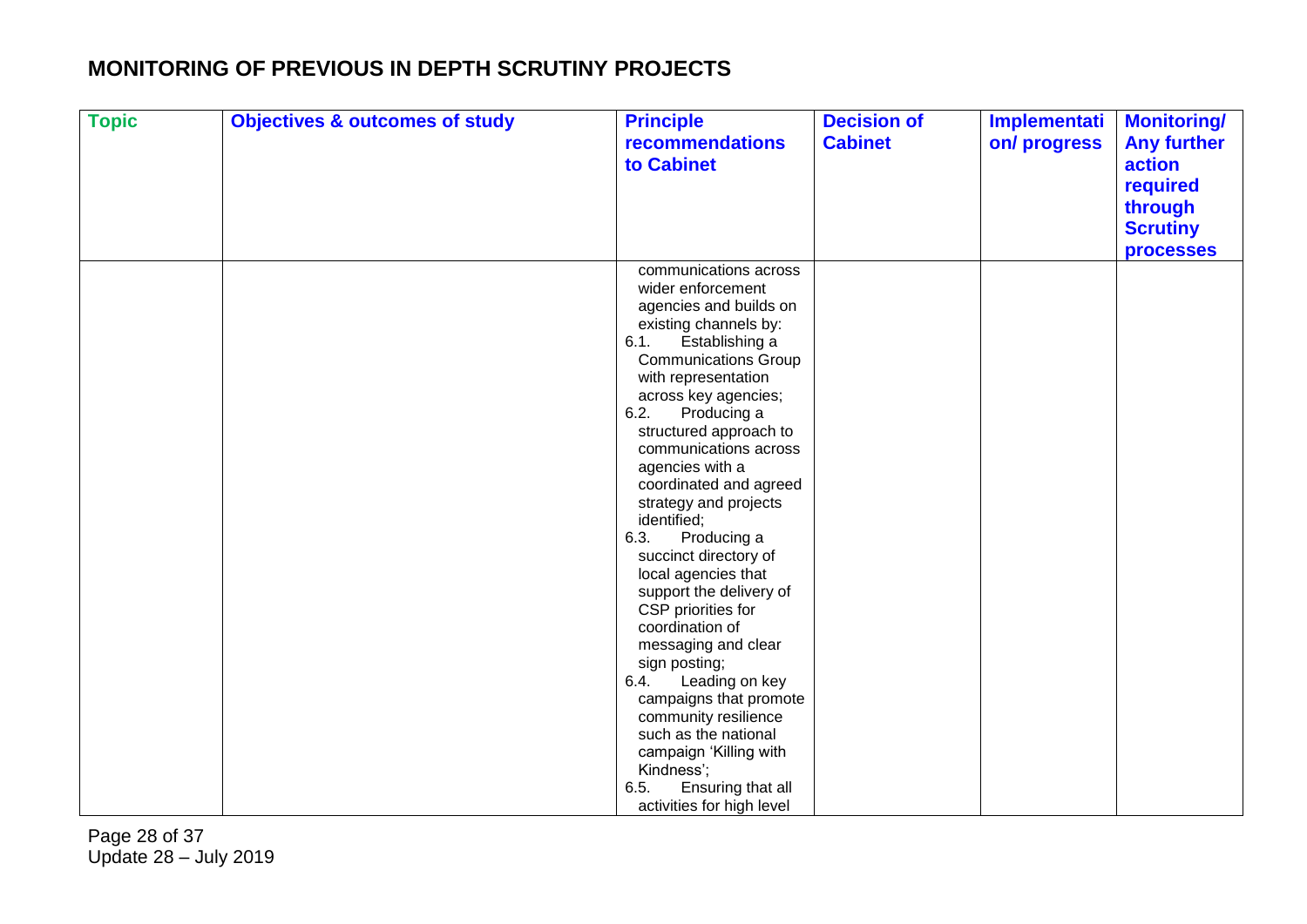| <b>Topic</b> | <b>Objectives &amp; outcomes of study</b> | <b>Principle</b><br>recommendations              | <b>Decision of</b><br><b>Cabinet</b> | Implementati<br>on/progress | <b>Monitoring/</b><br><b>Any further</b> |
|--------------|-------------------------------------------|--------------------------------------------------|--------------------------------------|-----------------------------|------------------------------------------|
|              |                                           | to Cabinet                                       |                                      |                             | action                                   |
|              |                                           |                                                  |                                      |                             | required                                 |
|              |                                           |                                                  |                                      |                             | through                                  |
|              |                                           |                                                  |                                      |                             |                                          |
|              |                                           |                                                  |                                      |                             | <b>Scrutiny</b>                          |
|              |                                           |                                                  |                                      |                             | <b>processes</b>                         |
|              |                                           | campaigns are 'front                             |                                      |                             |                                          |
|              |                                           | loaded' with adequate                            |                                      |                             |                                          |
|              |                                           | and accessible legal                             |                                      |                             |                                          |
|              |                                           | advice; as well as                               |                                      |                             |                                          |
|              |                                           | adequate resourcing of                           |                                      |                             |                                          |
|              |                                           | officers across the<br>partnership to be visible |                                      |                             |                                          |
|              |                                           | and meet the                                     |                                      |                             |                                          |
|              |                                           | challenges that                                  |                                      |                             |                                          |
|              |                                           | prompted this review,                            |                                      |                             |                                          |
|              |                                           | such as street begging                           |                                      |                             |                                          |
|              |                                           | and anti-social                                  |                                      |                             |                                          |
|              |                                           | behaviour.                                       |                                      |                             |                                          |
|              |                                           | 7. That, given the Police                        |                                      |                             |                                          |
|              |                                           | and Crime                                        |                                      |                             |                                          |
|              |                                           | Commissioner's point                             |                                      |                             |                                          |
|              |                                           | during session two that                          |                                      |                             |                                          |
|              |                                           | the Council plays a vital                        |                                      |                             |                                          |
|              |                                           | and unique leadership                            |                                      |                             |                                          |
|              |                                           | role through the                                 |                                      |                             |                                          |
|              |                                           | promotion of community                           |                                      |                             |                                          |
|              |                                           | cohesion and by                                  |                                      |                             |                                          |
|              |                                           | championing community                            |                                      |                             |                                          |
|              |                                           | resilience, consideration                        |                                      |                             |                                          |
|              |                                           | should be given to how                           |                                      |                             |                                          |
|              |                                           | these messages are                               |                                      |                             |                                          |
|              |                                           | reinforced through                               |                                      |                             |                                          |
|              |                                           | existing networks, such                          |                                      |                             |                                          |
|              |                                           | as Tenants and<br>Residents Associations,        |                                      |                             |                                          |
|              |                                           | Active Citizens and                              |                                      |                             |                                          |
|              |                                           |                                                  |                                      |                             |                                          |

Page 29 of 37 Update 28 – July 2019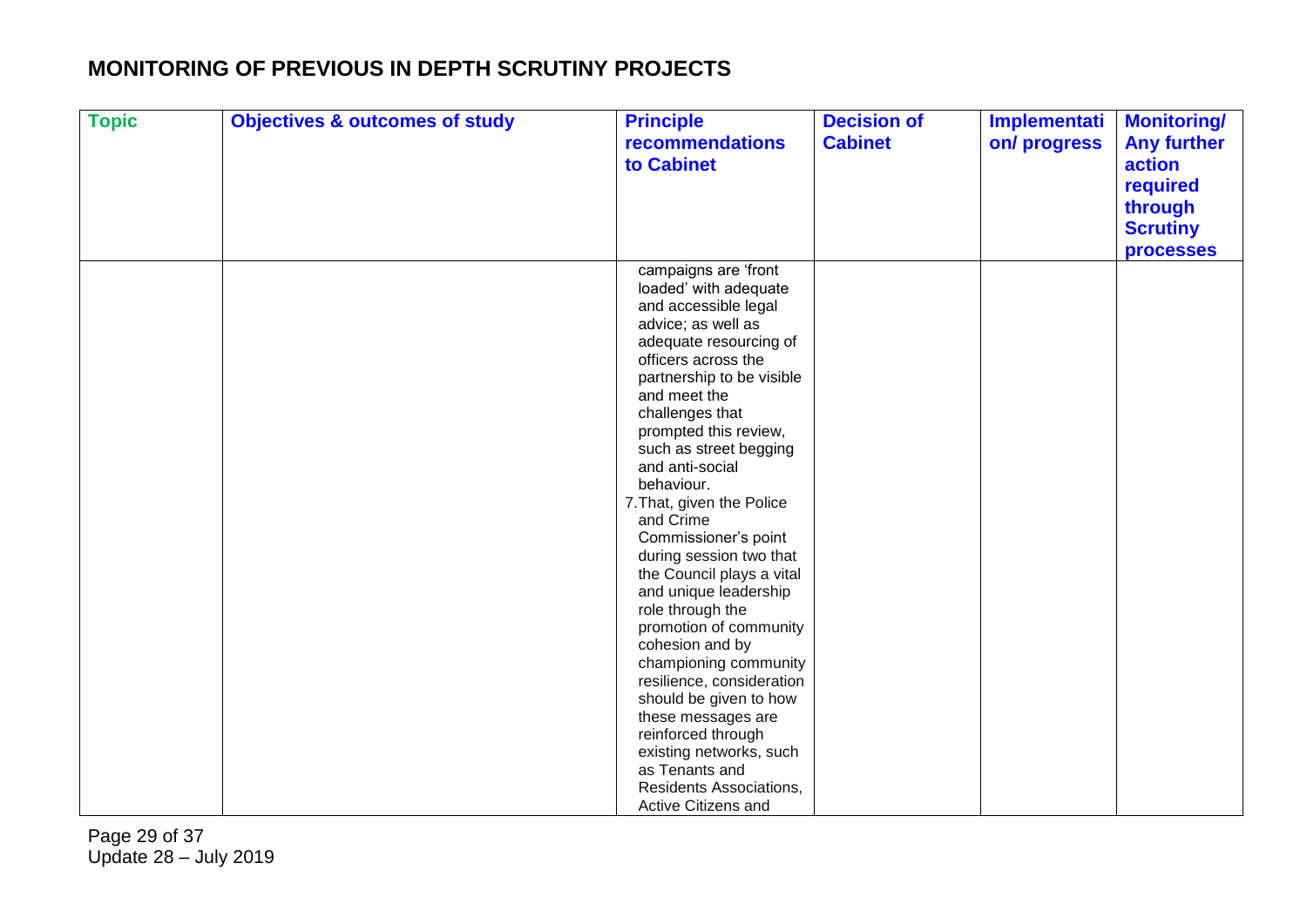| <b>Topic</b>                                                        | <b>Objectives &amp; outcomes of study</b>                                                                                                                                              | <b>Principle</b><br><b>recommendations</b><br>to Cabinet                                                                                                                                                                                                                                                                                                                                                                                                                                                                                                                                                                                                                                       | <b>Decision of</b><br><b>Cabinet</b>                                                               | <b>Implementati</b><br>on/progress | <b>Monitoring/</b><br><b>Any further</b><br>action<br>required<br>through<br><b>Scrutiny</b><br><b>processes</b> |
|---------------------------------------------------------------------|----------------------------------------------------------------------------------------------------------------------------------------------------------------------------------------|------------------------------------------------------------------------------------------------------------------------------------------------------------------------------------------------------------------------------------------------------------------------------------------------------------------------------------------------------------------------------------------------------------------------------------------------------------------------------------------------------------------------------------------------------------------------------------------------------------------------------------------------------------------------------------------------|----------------------------------------------------------------------------------------------------|------------------------------------|------------------------------------------------------------------------------------------------------------------|
|                                                                     |                                                                                                                                                                                        | Neighbourhood Watch<br>Areas.                                                                                                                                                                                                                                                                                                                                                                                                                                                                                                                                                                                                                                                                  |                                                                                                    |                                    |                                                                                                                  |
| <b>Connecting</b><br>communities to<br>avoid isolation -<br>2017/18 | The scrutiny review explored issues around<br>connecting communities and isolation focussing on the<br>enabling role of the Council, partners and also the role<br>of elected members. | The People Scrutiny<br>Cttee agreed report on<br>19th July 2018 (Minute<br>151 refers):-<br>1. That following on from<br>the workshop in<br>January, the Service<br><b>Transformation Team</b><br>continue to work with<br>members to establish<br>how some of the key<br>messages can be<br>explored further. This<br>will be aligned closely<br>to the Southend 2050<br>work and, in particular,<br>the Locality Approach.<br>2. To promote the offer<br>of skills training to give<br>residents confidence<br>to write bids, to<br>access grants and<br>funding, to build trust<br>between residents and<br>the Council, enabling<br>small groups to<br>become more<br>sustainable. Service | Considered by<br>Cabinet on 18th<br>September 2018<br>(Minute 261 refers).<br><b>Report AGREED</b> |                                    |                                                                                                                  |

Page 30 of 37 Update 28 – July 2019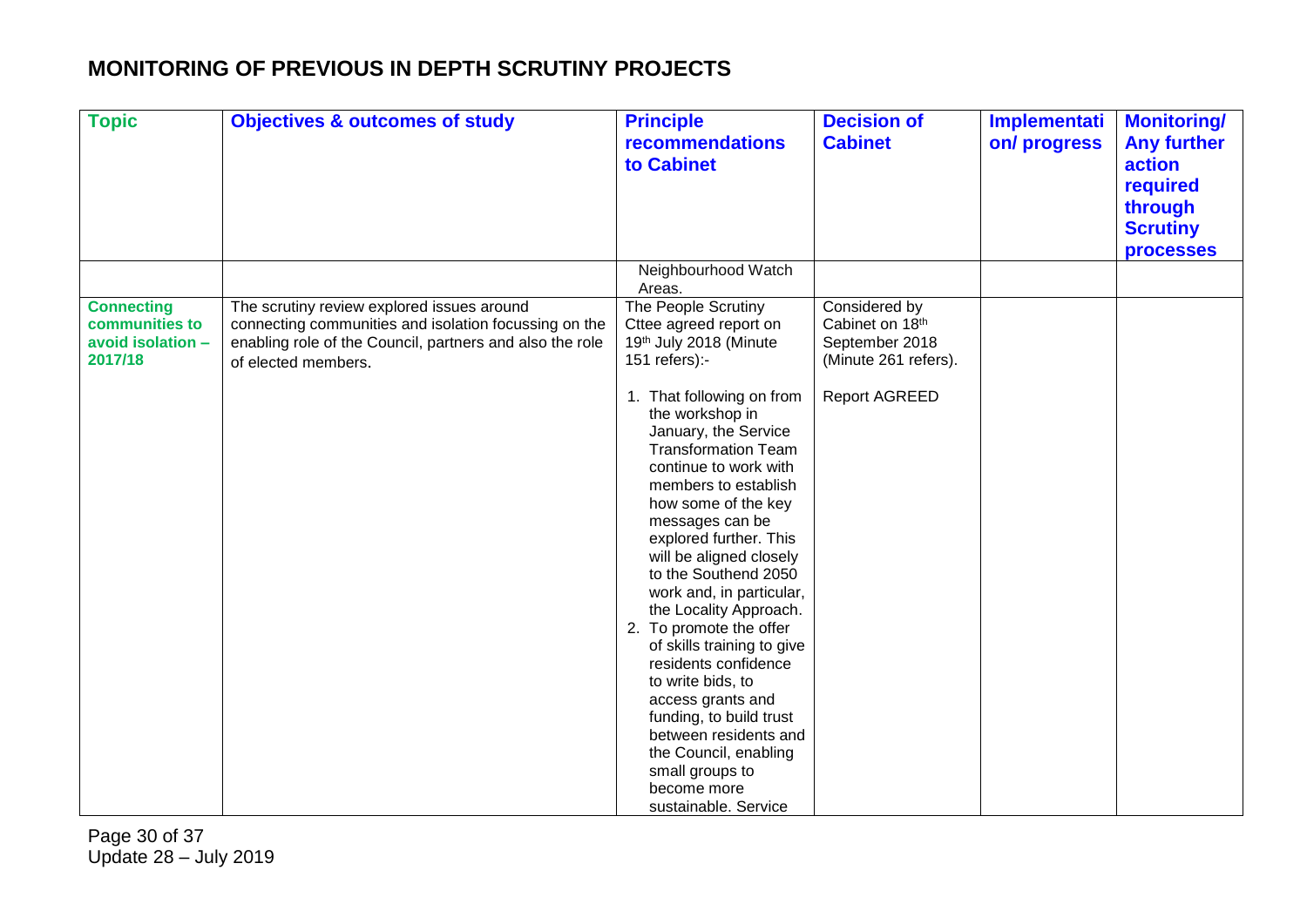| <b>Topic</b> | <b>Objectives &amp; outcomes of study</b> | <b>Principle</b><br>recommendations<br>to Cabinet                                                                                                                                                                                                                                                                                                                                                                                                                                                                                                                                                                                                                                                      | <b>Decision of</b><br><b>Cabinet</b> | Implementati<br>on/progress | <b>Monitoring/</b><br><b>Any further</b><br>action<br>required<br>through |
|--------------|-------------------------------------------|--------------------------------------------------------------------------------------------------------------------------------------------------------------------------------------------------------------------------------------------------------------------------------------------------------------------------------------------------------------------------------------------------------------------------------------------------------------------------------------------------------------------------------------------------------------------------------------------------------------------------------------------------------------------------------------------------------|--------------------------------------|-----------------------------|---------------------------------------------------------------------------|
|              |                                           |                                                                                                                                                                                                                                                                                                                                                                                                                                                                                                                                                                                                                                                                                                        |                                      |                             | <b>Scrutiny</b><br><b>processes</b>                                       |
|              |                                           | Transformation are<br>developing a<br>template/checklist in<br>this respect. An<br>example of a<br>successful small bid<br>will be made available<br>on the website in the<br>near future.<br>3. To undertake a review<br>of the Councils event<br>policies with a view to<br>removing unnecessary<br>obstacles for small<br>events to happen led<br>by community groups.<br>4. Create an<br>environment where<br>local groups can link<br>up with each other<br>with the assistance of<br>community<br>catalysts/mentors/cha<br>mpions.<br>5. Continue to promote a<br>strength based<br>approach via our<br>community hubs<br>through a variety of<br>means, including the<br>website, in support of |                                      |                             |                                                                           |

Page 31 of 37 Update 28 – July 2019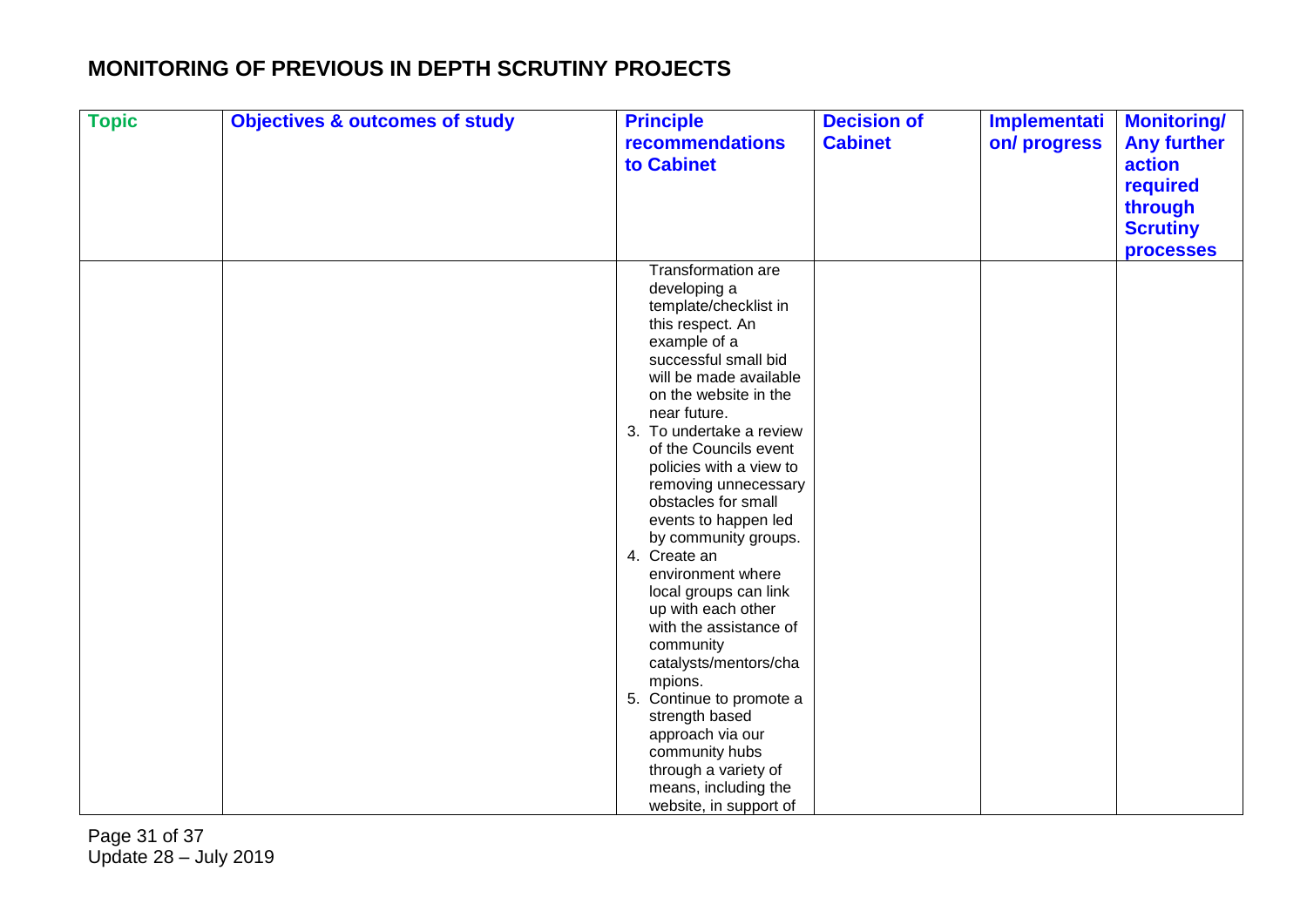| <b>Topic</b>                                                                                                                            | <b>Objectives &amp; outcomes of study</b>                                                                                                                                                                                                                                                                                                                                                                                                                                                                                                                                                                                                                                                                                                                                                                                                                               | <b>Principle</b><br><b>recommendations</b><br>to Cabinet                                                                                                                                                                                                                                                                                                                                                                                                                                                                                                                                                | <b>Decision of</b><br><b>Cabinet</b>                                                                                                                                                                                                                                                                                                                                                                                                                                                                                          | Implementati<br>on/progress | <b>Monitoring/</b><br><b>Any further</b><br>action<br>required<br>through<br><b>Scrutiny</b><br><b>processes</b> |
|-----------------------------------------------------------------------------------------------------------------------------------------|-------------------------------------------------------------------------------------------------------------------------------------------------------------------------------------------------------------------------------------------------------------------------------------------------------------------------------------------------------------------------------------------------------------------------------------------------------------------------------------------------------------------------------------------------------------------------------------------------------------------------------------------------------------------------------------------------------------------------------------------------------------------------------------------------------------------------------------------------------------------------|---------------------------------------------------------------------------------------------------------------------------------------------------------------------------------------------------------------------------------------------------------------------------------------------------------------------------------------------------------------------------------------------------------------------------------------------------------------------------------------------------------------------------------------------------------------------------------------------------------|-------------------------------------------------------------------------------------------------------------------------------------------------------------------------------------------------------------------------------------------------------------------------------------------------------------------------------------------------------------------------------------------------------------------------------------------------------------------------------------------------------------------------------|-----------------------------|------------------------------------------------------------------------------------------------------------------|
|                                                                                                                                         |                                                                                                                                                                                                                                                                                                                                                                                                                                                                                                                                                                                                                                                                                                                                                                                                                                                                         | the Locality Approach.                                                                                                                                                                                                                                                                                                                                                                                                                                                                                                                                                                                  |                                                                                                                                                                                                                                                                                                                                                                                                                                                                                                                               |                             |                                                                                                                  |
| <b>Maximising the</b><br>use of<br>technology<br>through the<br><b>Smart Cities and</b><br><b>Digital Futures</b><br>agenda-<br>2017/18 | The aim of the review was to explore different<br>approaches to understand how the Council is<br>embracing new concepts and technologies in<br>becoming a "Smart City"; To develop a list of potential<br>projects with the Council's partner organisations,<br>focused on using information and optimising data to<br>improve understanding of the Borough and provide<br>evidence-based, intelligent solutions to challenges to<br>support and empower the people living, working and<br>studying in Southend on Sea; To review the<br>promotion, accessibility and skilling issues to enable<br>residents, students, visitors and businesses to access<br>and engage with council services and the provision of<br>digital services; To investigate potential sources of<br>funding and incentives for developing and/or extending<br>"Smart City" type initiatives. | <b>Place Scrutiny Cttee</b><br>agreed report at meeting<br>on 9th July 2018 (Minute<br>111 refers):-<br>- to progress the SMART<br>City agenda and its<br>associated programme<br>2017/20 through the<br>'People Management,<br>Accommodation and<br><b>Digital Strategy Working</b><br>Party'.<br>- That the Council<br>engages with an<br>academic body (the<br><b>Business and Local</b><br><b>Government Data</b><br>Research Centre for<br>example) reference<br>their interest in<br>Southend data and its<br>potential for social and<br>economic study for the<br>betterment of the<br>Borough. | Considered by<br>Cabinet on 18th<br>September 2018<br>(Minute 262 refers).<br>Report AGREED.<br>- That the SMART<br>City agenda and its<br>associated<br>programme<br>2017/20 be taken<br>forward through the<br>People<br>Management,<br>Accommodation<br>and Digital Strategy<br>Working Party,<br>chaired by the<br><b>Cabinet Member</b><br>for Digital Futures.<br>- That the Council<br>takes steps to<br>make more<br>effective use of<br>data it has or<br>generates as a tool<br>for intelligent<br>decision making, |                             |                                                                                                                  |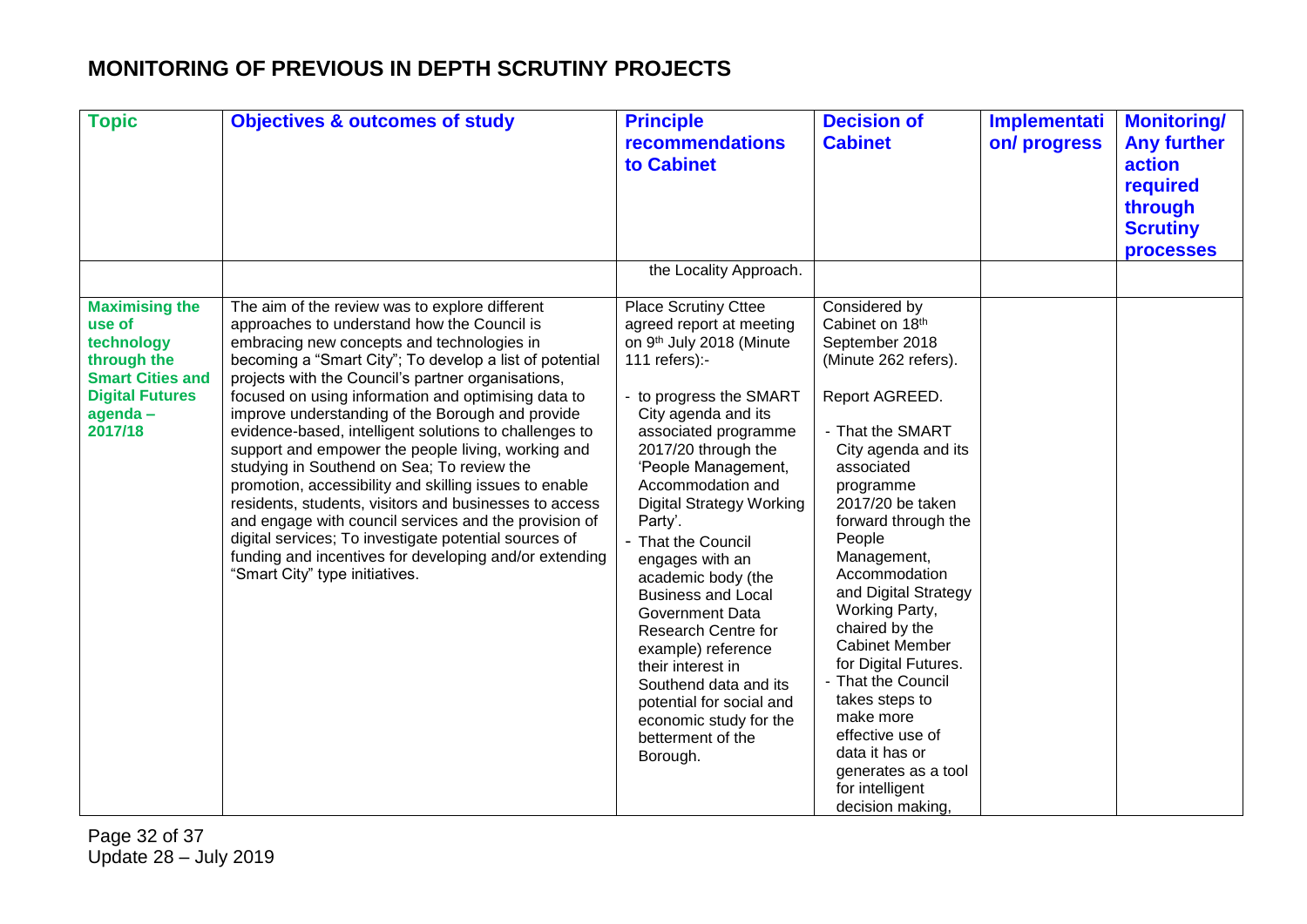| <b>Topic</b> | <b>Objectives &amp; outcomes of study</b> | <b>Principle</b><br>recommendations<br>to Cabinet | <b>Decision of</b><br><b>Cabinet</b>                                                                                                                                                                                                                                                                                                                                                                                                                                                                                                                                                                                                              | <b>Implementati</b><br>on/progress | <b>Monitoring/</b><br><b>Any further</b><br>action<br>required<br>through<br><b>Scrutiny</b><br><b>processes</b> |
|--------------|-------------------------------------------|---------------------------------------------------|---------------------------------------------------------------------------------------------------------------------------------------------------------------------------------------------------------------------------------------------------------------------------------------------------------------------------------------------------------------------------------------------------------------------------------------------------------------------------------------------------------------------------------------------------------------------------------------------------------------------------------------------------|------------------------------------|------------------------------------------------------------------------------------------------------------------|
|              |                                           |                                                   | policy making and<br>commissioning.<br>Steps to include<br>the development of<br>a corporate data<br>warehouse and the<br>inclusion of<br><b>Business</b><br>Intelligence and<br>Analytics as a core<br>component of the<br>functionality of the<br>proposed<br>Intelligence Hub.<br>This resolution is<br>likely to see the<br>formal involvement<br>of academia, e.g.<br>the University of<br>Essex.<br>- That the Digital<br><b>Futures Service</b><br>continues to<br>progress the proof<br>of concept data<br>driven automation<br>of strategies in<br>response to real<br>time events, e.g.<br>traffic congestion or<br>poor air quality or |                                    |                                                                                                                  |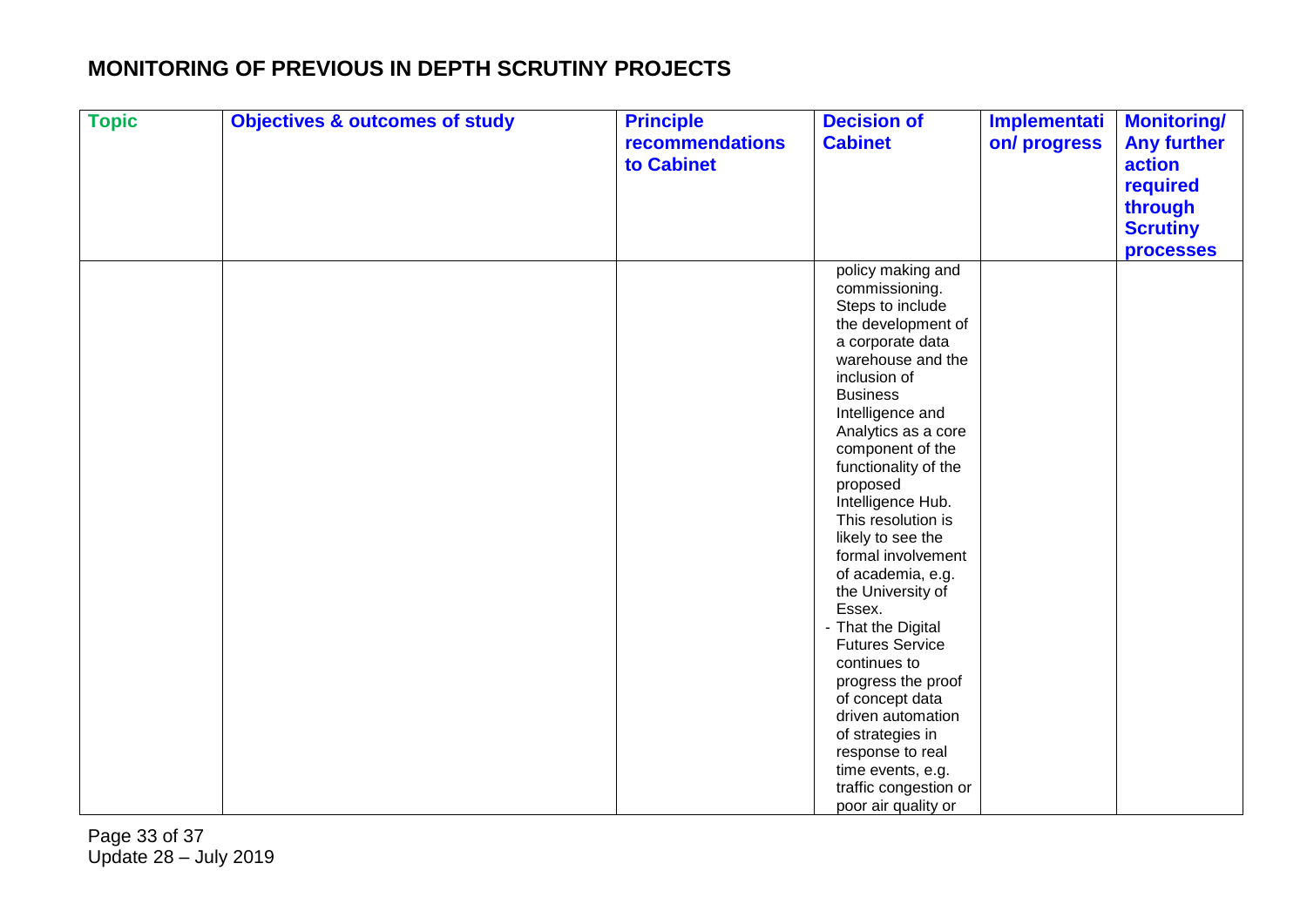| <b>Topic</b>                                                                                                                                                                                                   | <b>Objectives &amp; outcomes of study</b>                                                                                                                                                                                                                                                                                  | <b>Principle</b><br>recommendations<br>to Cabinet                                                                                                                                                                                                                                                                                                                                                                                                                                                                                   | <b>Decision of</b><br><b>Cabinet</b><br>through the CISCO                                   | Implementati<br>on/progress | <b>Monitoring/</b><br><b>Any further</b><br>action<br>required<br>through<br><b>Scrutiny</b><br><b>processes</b> |
|----------------------------------------------------------------------------------------------------------------------------------------------------------------------------------------------------------------|----------------------------------------------------------------------------------------------------------------------------------------------------------------------------------------------------------------------------------------------------------------------------------------------------------------------------|-------------------------------------------------------------------------------------------------------------------------------------------------------------------------------------------------------------------------------------------------------------------------------------------------------------------------------------------------------------------------------------------------------------------------------------------------------------------------------------------------------------------------------------|---------------------------------------------------------------------------------------------|-----------------------------|------------------------------------------------------------------------------------------------------------------|
| <b>Enforcement</b><br>resources for<br><b>Southend (with</b><br>particular<br>emphasis on<br>enforcement,<br>costs, Council<br>Tax incentives) -<br>2017/18<br>(continuation of<br>joint project -<br>2016/17) | The aim of the Scrutiny Project Team was to consider<br>existing Council resources including those in South<br>Essex Homes as well as the remit of the Police, and to<br>focus on how best to provide a more effective<br>enforcement function which could best meet the<br>demands that the town and Council were facing. | Policy & Resources<br><b>Scrutiny Cttee agreed</b><br>report at meeting on 12th<br>April 2018 (Minute 908<br>refers).<br>It was concluded that<br>additional resource was<br>required to provide an<br>enhanced enforcement<br>presence in Southend<br>and that any additional<br>enforcement resource be<br>integrated into the<br>Community Safety Hub to<br>provide a key response,<br>alongside partners, to the<br><b>Community Safety</b><br>Partnership and other<br>strategic partnership<br>priorities across<br>Southend. | KINETIC platform.<br>Report AGREED at<br>Cabinet on 19th June<br>2018 (Minute 43<br>refers) |                             | Update<br>provided at<br>P&R Scrutiny<br>Cttee $-10th$<br>October 2018<br>(Minute 369<br>refers)                 |
| <b>Re-imagining the</b><br><b>Town Centre in</b><br>the context of<br>the vision for<br>Southend 2050<br>2018/19                                                                                               | Joint project - Place & Policy and Resources Scrutiny<br>Committees<br>Aims:-<br>Reimagine and explore what the future of the<br>(i)<br>town centre might be. This will consider the                                                                                                                                       | Place Scrutiny Cttee and<br>Policy & Resources<br><b>Scrutiny Cttee agreed</b><br>report at meetings on 8th<br>April 2019 and 10 <sup>th</sup> April<br>2019 respectively                                                                                                                                                                                                                                                                                                                                                           | Report AGREED at<br>Cabinet on 25 <sup>th</sup> June<br>2019 (Minute 73<br>refers)          |                             |                                                                                                                  |

Page 34 of 37 Update 28 – July 2019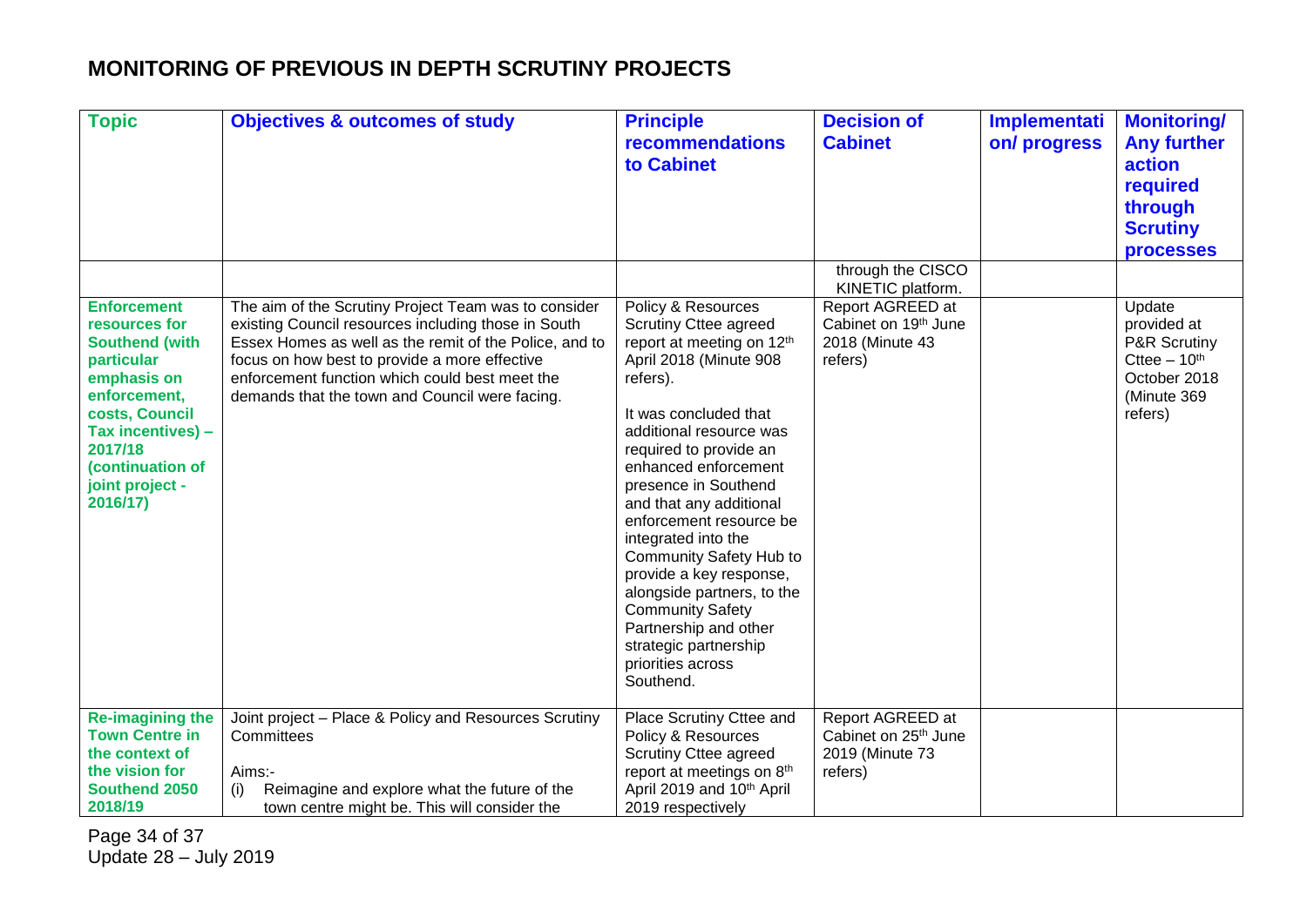| <b>Topic</b>                | <b>Objectives &amp; outcomes of study</b>                                                                                                                                                                                                                                                                                                                                                                                                                                                                                                                                                                                                                                                                                                                                                                                                                                                                                                                                                                                                                                                                                                                                                                                                                                 | <b>Principle</b><br>recommendations<br>to Cabinet                                                                                                                                                                                                                                                                                                                                                                                                                       | <b>Decision of</b><br><b>Cabinet</b>                 | <b>Implementati</b><br>on/progress | <b>Monitoring/</b><br><b>Any further</b><br>action<br>required<br>through |
|-----------------------------|---------------------------------------------------------------------------------------------------------------------------------------------------------------------------------------------------------------------------------------------------------------------------------------------------------------------------------------------------------------------------------------------------------------------------------------------------------------------------------------------------------------------------------------------------------------------------------------------------------------------------------------------------------------------------------------------------------------------------------------------------------------------------------------------------------------------------------------------------------------------------------------------------------------------------------------------------------------------------------------------------------------------------------------------------------------------------------------------------------------------------------------------------------------------------------------------------------------------------------------------------------------------------|-------------------------------------------------------------------------------------------------------------------------------------------------------------------------------------------------------------------------------------------------------------------------------------------------------------------------------------------------------------------------------------------------------------------------------------------------------------------------|------------------------------------------------------|------------------------------------|---------------------------------------------------------------------------|
|                             |                                                                                                                                                                                                                                                                                                                                                                                                                                                                                                                                                                                                                                                                                                                                                                                                                                                                                                                                                                                                                                                                                                                                                                                                                                                                           |                                                                                                                                                                                                                                                                                                                                                                                                                                                                         |                                                      |                                    | <b>Scrutiny</b><br><b>processes</b>                                       |
|                             | purpose/function of the town centre, who it<br>serves/could serve and its future in regards to:<br>Potential implications of the use of the town<br>centre changing over time on its use, physical<br>layout and environment;<br>Its look and feel - how people experience it;<br>and<br>Its role in achieving shared outcomes in<br>relation to community, skills, culture, health,<br>housing.<br>Consider the role of the Council (specifically) and<br>(ii)<br>partners (generally) in leading change as well as<br>responding to it<br>Identify the aspects of the town centre of the<br>(iii)<br>future that the Council can directly influence and<br>those which partners have greater influence over<br>(for example the future role of retail) so as to<br>deliver the reimagined space and activity, and<br>prioritising subsequent interventions<br>Establish a framework to support the town<br>(iv)<br>centre's evolution ensuring a vibrant and<br>attractive town centre at all stages of change<br>Establish perceptions and truths about the town<br>(v)<br>centre and consider its future promotion to<br>visitors, residents and investors<br>Consider the resilience of the town centre through<br>(vi)<br>different scenarios and potential changes | (Minutes 841 & 864<br>refers).<br>Overarching<br>Recommendation to<br>which all others are<br>related:-<br>That the short term<br>recommendations are<br>adopted and implemented<br>while the medium-long<br>term recommendations<br>are incorporated into a<br>vision and approach to<br>strategic, coordinated<br>implementation. This<br>approach should include<br>a framework for<br>prioritisation on the basis<br>of impact, influence and<br>investment return. |                                                      |                                    |                                                                           |
| In context of<br>vision for | Aims:-<br>(a) what ambitions do Children and Young People                                                                                                                                                                                                                                                                                                                                                                                                                                                                                                                                                                                                                                                                                                                                                                                                                                                                                                                                                                                                                                                                                                                                                                                                                 | <b>People Scrutiny Cttee</b><br>agreed report at meeting                                                                                                                                                                                                                                                                                                                                                                                                                | Report AGREED at<br>Cabinet on 25 <sup>th</sup> June |                                    |                                                                           |
| Southend 2050 -             | (C&YP) aspire towards in order to improve their                                                                                                                                                                                                                                                                                                                                                                                                                                                                                                                                                                                                                                                                                                                                                                                                                                                                                                                                                                                                                                                                                                                                                                                                                           | on 9th April 2019 (Minute                                                                                                                                                                                                                                                                                                                                                                                                                                               | 2019 (Minute 72                                      |                                    |                                                                           |

Page 35 of 37 Update 28 – July 2019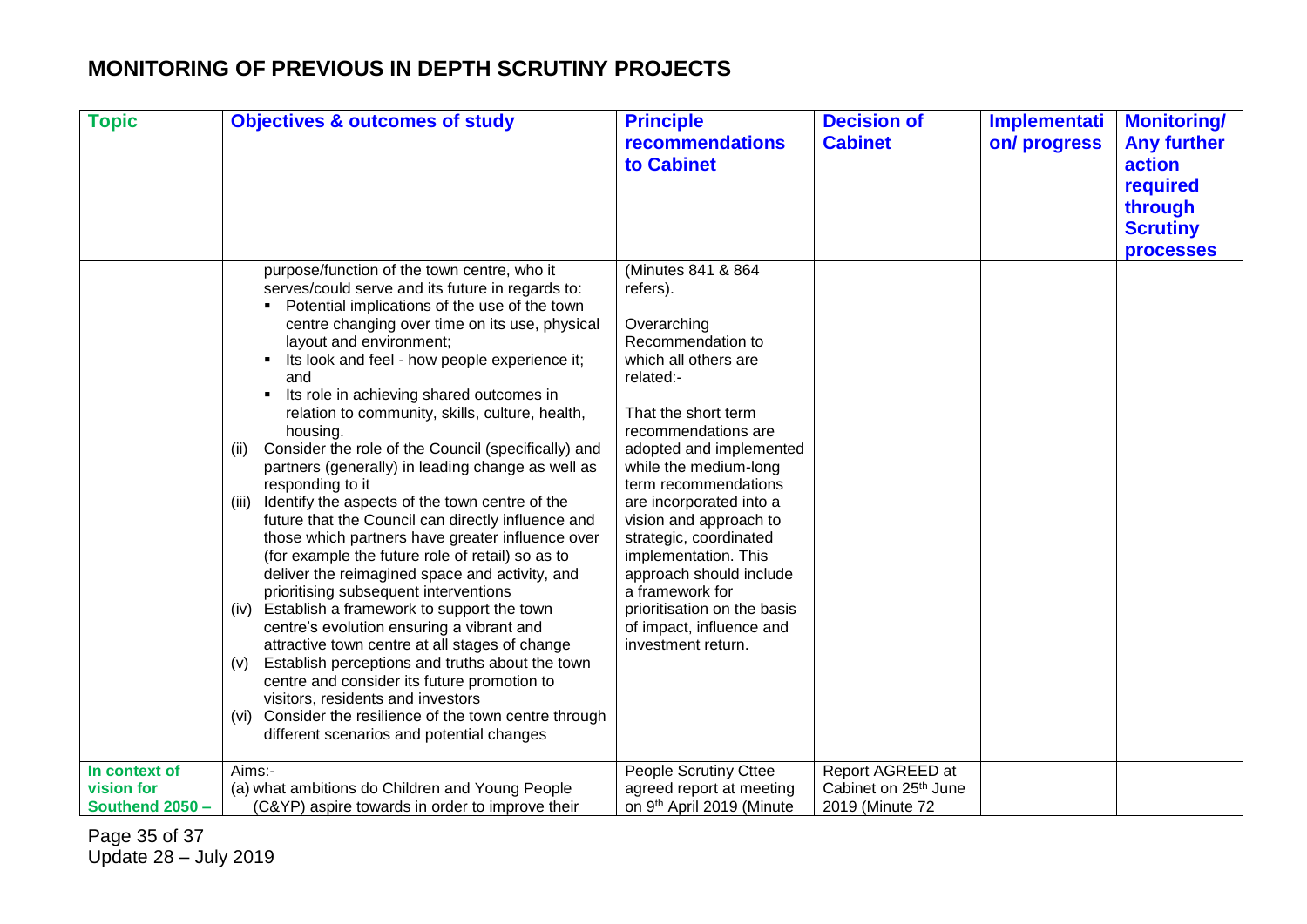| <b>Topic</b>                                                                                                                                     | <b>Objectives &amp; outcomes of study</b>                                                                                                                                                                                                                                                                                                                                                                                                                                                                                                                              | <b>Principle</b><br><b>recommendations</b><br>to Cabinet                                                                                                                                                                                                                                                                                                                                                                                                                                                                                                                                                                                                             | <b>Decision of</b><br><b>Cabinet</b> | Implementati<br>on/progress | <b>Monitoring/</b><br><b>Any further</b><br>action<br>required<br>through<br><b>Scrutiny</b><br><b>processes</b> |
|--------------------------------------------------------------------------------------------------------------------------------------------------|------------------------------------------------------------------------------------------------------------------------------------------------------------------------------------------------------------------------------------------------------------------------------------------------------------------------------------------------------------------------------------------------------------------------------------------------------------------------------------------------------------------------------------------------------------------------|----------------------------------------------------------------------------------------------------------------------------------------------------------------------------------------------------------------------------------------------------------------------------------------------------------------------------------------------------------------------------------------------------------------------------------------------------------------------------------------------------------------------------------------------------------------------------------------------------------------------------------------------------------------------|--------------------------------------|-----------------------------|------------------------------------------------------------------------------------------------------------------|
| what is the<br>vision of young<br>people which<br>improves their<br>lives and what<br>are the pathways<br>to achieve this<br>ambition<br>2018/19 | lives?<br>(b) Can this be expressed in a simple Southend 2050<br>"vision"?<br>(c) What do they (and we) think will help them (and us)<br>reach this vision, and what will get in their (and our)<br>way?<br>(d) Can this be set out in a roadmap, with clear<br>milestones between now and 2050 in order to<br>make it happen? (What would we need to have<br>achieved by 2020, 2050 for example?)<br>(e) What is it that the Council should do to achieve<br>this?<br>(f) Collectively what part should C&YP and other<br>players take to achieve their part in this? | 853 refers).<br>3 overarching<br>Recommendations to<br>which all others are<br>related:-<br>(1) That all current and<br>future planning for<br>Southend, across all parts<br>of the Council, should<br>take account of the views<br>and the needs of children<br>and young people. That<br>opportunities to include<br>children and young<br>people in the design and<br>review of all activity and<br>services of the Council<br>should be proactively<br>identified.<br>(2) That the<br>recommendations should<br>be shared with Southend<br>Youth Council and other<br>young people's groups.<br>(3) A young person's<br>version of the<br>recommendations should | refers)                              |                             |                                                                                                                  |

Page 36 of 37 Update 28 – July 2019